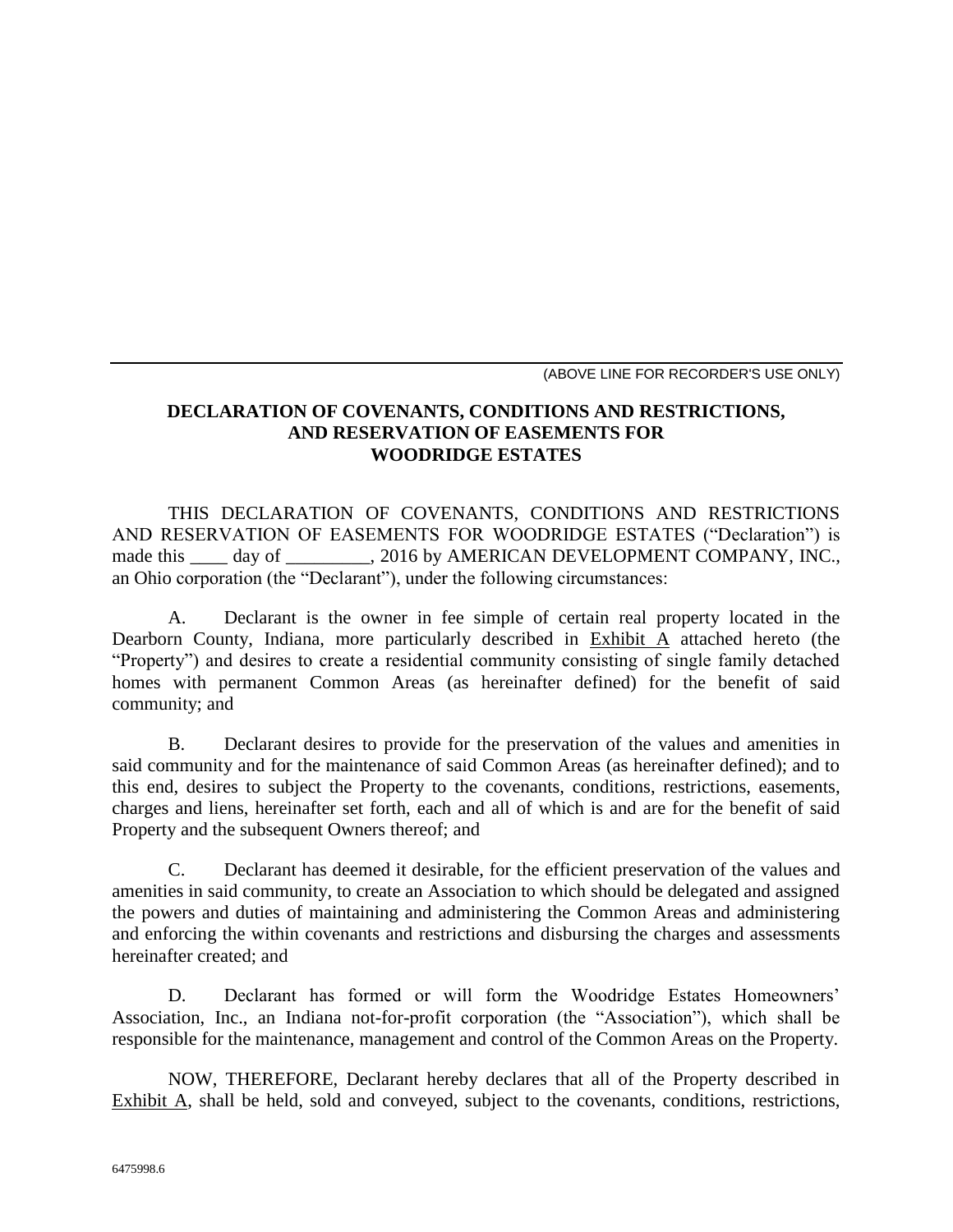easements, charges and liens set forth in this Declaration, and any subdivision plat which includes the Property, which are for the purpose of protecting the value and desirability of, and which shall run with, the real property and be binding on all parties having any right, title, or interest in the Property or any part thereof, their heirs, successors and assigns, and shall inure to the benefit of each Owner thereof.

#### ARTICLE 1. **DEFINITIONS**

The words in this Declaration which begin with capital letters, other than words which would be normally capitalized, unless the context otherwise requires, shall have the meanings set forth in this Section 1.

1.1 Architectural Guidelines. "Architectural Guidelines" as defined in Section 5.3 of this Declaration.

1.2 Areas of Common Responsibility. "Areas of Common Responsibility" shall mean and refer to the Common Areas, together with those areas, if any, which by the terms of this Declaration or by contract or agreement become the responsibility of the Association. Any public or private rights-of-way or easements within or adjacent to the Property or regional detention basins adjacent to the Property, may be part of the Areas of Common Responsibility.

1.3 Articles and Articles of Incorporation. "Articles" and "Articles of Incorporation" mean those articles, filed with the Secretary of State of Indiana, incorporating Woodridge Estates Homeowners' Association, Inc., as a non-profit corporation, as the same may be amended from time to time.

1.4 Assessments. "Assessments" means Base Assessment, Special Assessment, Individual Assessment and Working Capital Assessment.

1.5 Association. "Association" means Woodridge Estates Homeowners' Association, Inc., an Indiana not-for-profit corporation, which owns, operates and maintains the Common Areas, and any successor organization which owns, operates and maintains the Common Areas.

1.6 Base Assessment. "Base Assessment" means the charge established by Section 4.2 of this Declaration.

1.7 Board of Directors. "Board of Directors" means the Board of Directors of the Association established pursuant to its Articles of Incorporation, Bylaws and this Declaration.

1.8 Builder(s). "Builder(s)" means Declarant, its successors and assigns, and such other persons and entities as may acquire one or more Lots from Declarant or other Builder for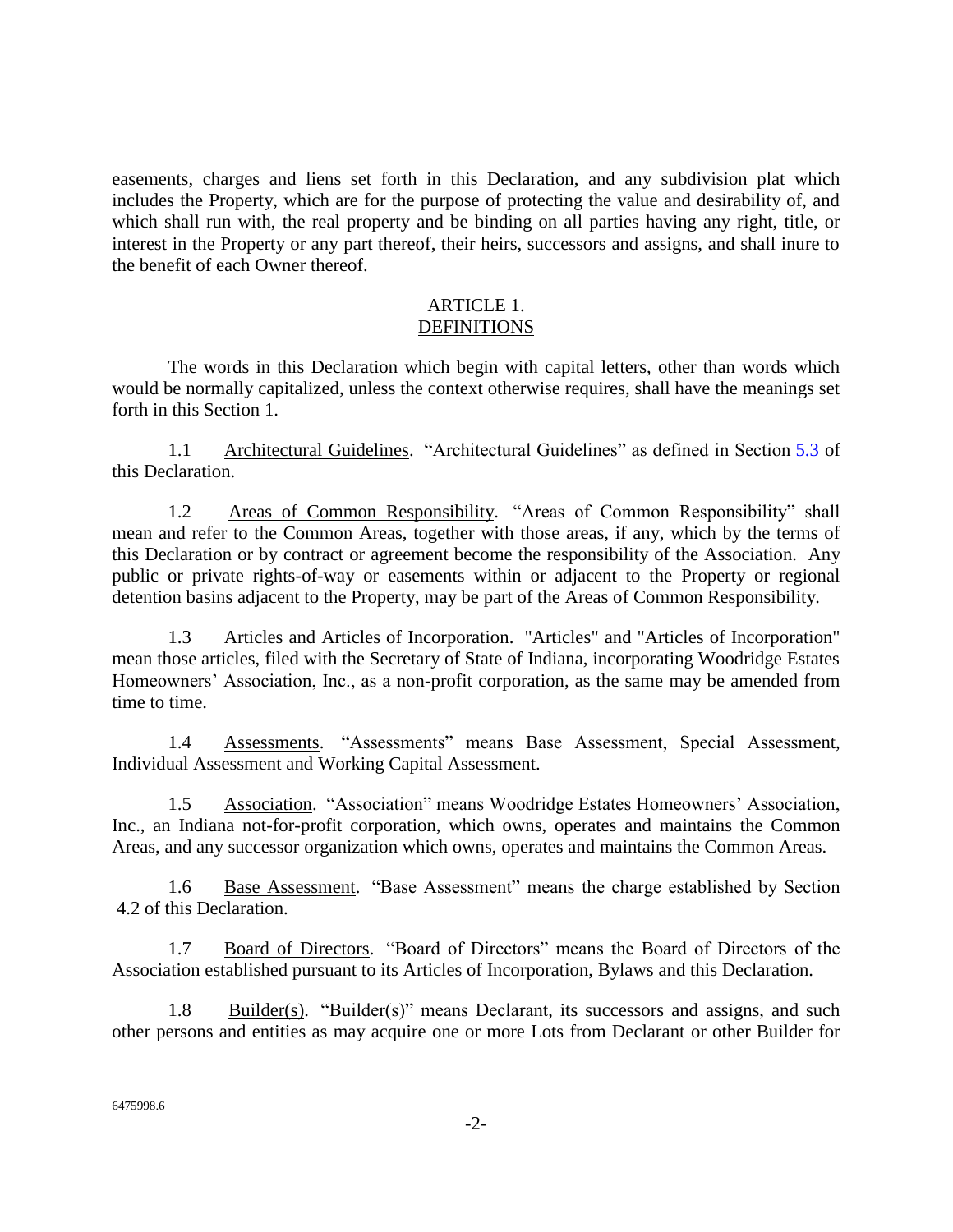the purpose of constructing improvements thereon for resale, but only to the extent of such Lots acquired.

1.9 Bylaws. "Bylaws" means the Bylaws of the Association, as the same may be amended from time to time, pursuant to the Bylaws and the Indiana Nonprofit Corporation Act of 1991, Indiana Code 23-17-3-2, a copy of which is attached hereto as Exhibit B and made a part hereof.

1.10 Class A Members or Class A Membership. "Class A Members" or "Class A Membership" means those members of the Association consisting of all Owners except, during the Development Period, Declarant.

1.11 Class B Member or Class B Membership. "Class B Member" or "Class B Membership" means, during the Development Period, Declarant, as a member of the Association.

1.12 Common Areas. "Common Areas" shall mean and refer to all real property, or any interest therein, together with improvements located thereon, owned by, leased to the Association, or granted as an easement to the Association, for the benefit, use and enjoyment of its Members. The Common Areas include, without limitation, and as generally reflected on the Record Plat, the entrance sign, monumentation and landscape area, the fifteen (15) foot detention pond easement area, the fifty (50) foot utility and access easement for shared driveway, ten (10) foot stream buffer zone, the buffer zone, the nine foot (9') wide asphalt walking path (and emergency access area) over the front portion of various lots adjacent to the streets for the Subdivision, any area reflected on the Record Plat or established by separate recorded easement for sewer lift stations or related improvements, and the three (3) separate detention/retention ponds and areas, including the associated catch basins, sediment traps, and headwalls.

1.13 Common Expenses. "Common Expenses" shall mean as defined in Section 4.2 of this Declaration.

1.14 Community-Wide Standard. "Community-Wide Standard" shall mean the standard of conduct, maintenance, or other activity generally prevailing throughout the Property. Such standard may be more specifically determined by the Board of Directors and Declarant.

1.15 Constituent Documents. "Constituent Documents" mean the Declaration, the Record Plat, the Bylaws, the Articles of Incorporation, the rules and regulations, if any, the management agreement, if any, entered into between the Association and any professional manager of the Property, and any other basic documents used to create and govern the Property.

1.16 Declarant. "Declarant" means American Development Company, Inc., its successors and assigns.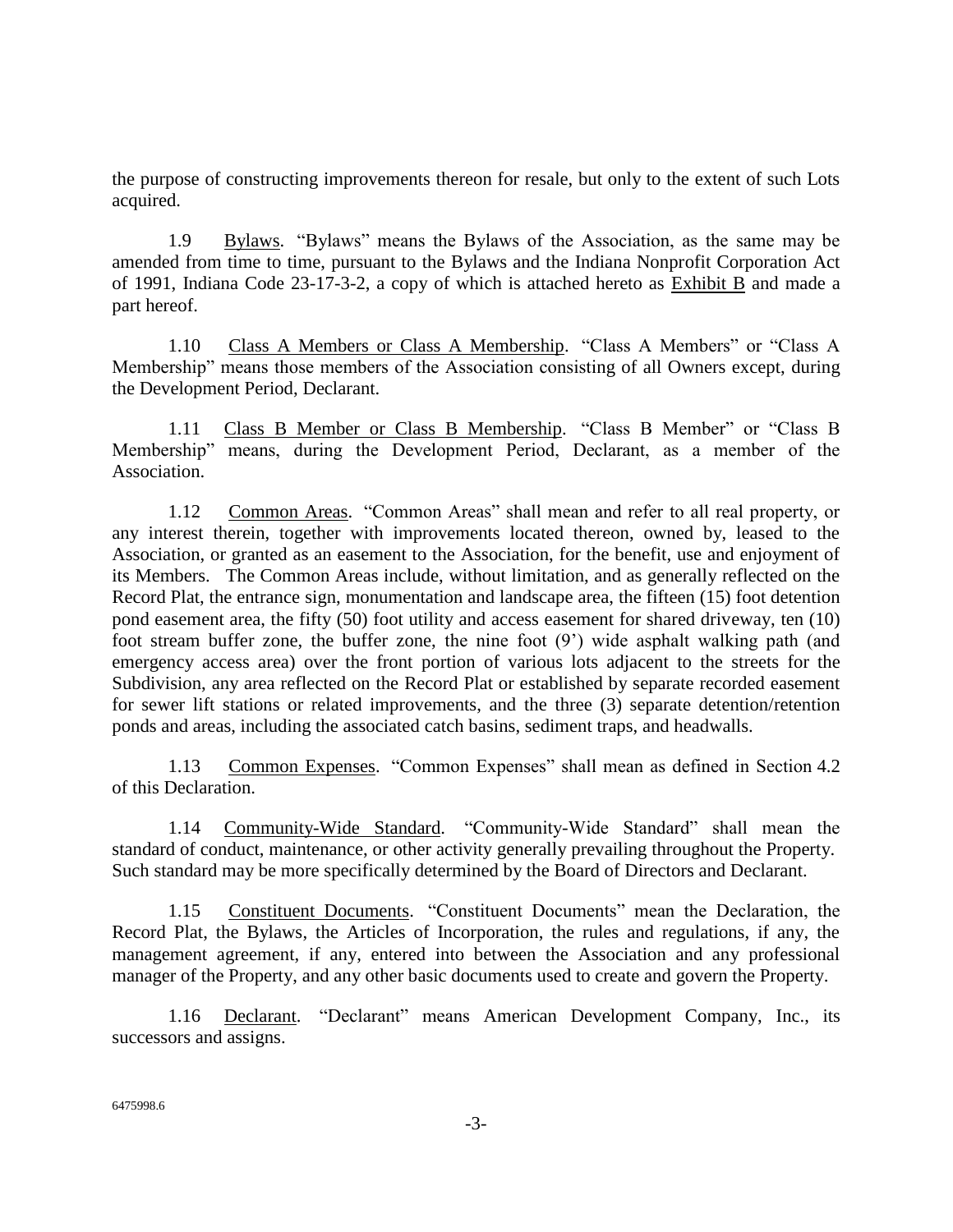1.17 Declaration. "Declaration" means this Declaration of Covenants, Conditions and Restrictions and Reservation of Easements for Woodridge Estates, as the same may from time to time be amended in the manner prescribed herein.

1.18 Default. "Default" means any violation or breach of, or any failure to comply with, the Restrictions, this Declaration or any other Constituent Documents.

1.19 Development Period. "Development Period " means the period commencing on the date on which this Declaration is recorded in the Dearborn County, Indiana Recorder's Office and terminating on the earlier to occur of (i) within thirty (30) days following the date when one hundred percent (100%) of the Dwelling Units which may be built on the Property have been deeded by either Declarant and/or any Builder to a third party purchaser; (ii) the date established by Declarant in a written instrument recorded in the Dearborn County Recorder's Office, or (iii) thirty (30) years from the date of recording of the Declaration.

1.20 Dwelling Unit. "Dwelling Unit" means any building or portion of a building situated upon the Property designed and intended for use and occupancy as a residence by a single person, a family or family-sized group of persons.

1.21 Individual Assessment. "Individual Assessment" means the charge established in Section 4.5 of this Declaration.

1.22 Landscape and Signage Easements. "Landscape and Signage Easements" shall mean as defined in Section [8.8](#page-25-0) of this Declaration.

1.23 Lot(s). "Lot(s)" means each of the parcels of land shown as such upon the Record Plats of the Property.

1.24 Maintenance Standards. "Maintenance Standards" mean those standards adopted by Declarant and/or the Board pursuant to Section 7 of the Declaration as the same may from time to time be amended.

1.25 Members. "Members" means all Class A Members and the Class B Member.

1.26 Occupant. "Occupant" means any person in possession of a Lot or Dwelling Unit whether or not such possession is lawful and shall include but not be limited to, an Owner's family members, guests, invitees, Tenants and lessees.

1.27 Open Spaces. "Open Spaces" shall mean and refer to all open spaces located on the Property as shown on any Record Plat, which are for the benefit of the Owners in the Subdivision.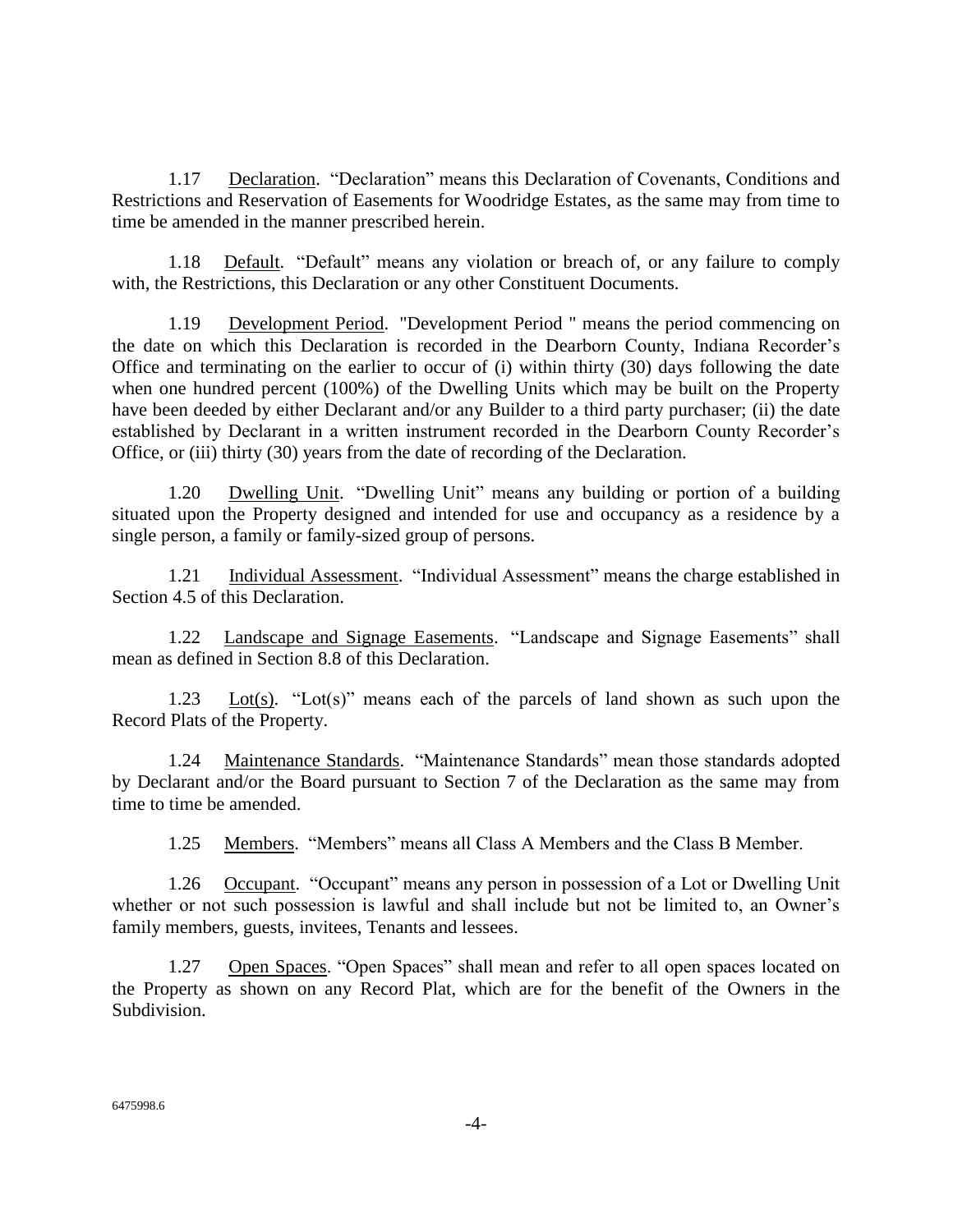1.28 Owner. "Owner" means, with respect to any Lot, the owner of record from time to time, whether one or more persons or entities, of an interest in fee simple, reversion, remainder or leasehold estate of 99 years or more, but shall not include the Association. Such term shall include contract sellers except those having an interest merely as security for the performance of an obligation.

1.29 Private Storm Sewer Easements. "Private Storm Sewer Easements" shall mean and refer to any easements shown on any Record Plat to provide surface or subsurface drainage. These areas are for the benefit of all Lot Owners and any agency of Dearborn County, Indiana having jurisdiction over drainage control.

1.30 Property. "Property" means that certain land in Dearborn County, Indiana, more particularly described in Exhibit A to this Declaration.

1.31 Record Plat. "Record Plat" means a plat of Woodridge Estates as recorded in the Dearborn County, Indiana Recorder's records, including any subsequent plats or replats. A copy of the Record Plat is attached hereto as Exhibit B.

1.32 Restrictions. "Restrictions" means all covenants, conditions, restrictions, easements, charges, liens and other obligations provided for in this Declaration, including, without limitation, the Maintenance Standards and all notices, rules and regulations issued in accordance with this Declaration.

1.33 Special Assessment. "Special Assessment" means the charge established by Section 4.4 of this Declaration.

1.34 Structure. "Structure" means:

(a) any thing or object (other than trees, shrubbery, landscaping and hedges which are less than two feet high) the placement of which upon any part of the Property may affect the appearance of the Property, including, without limitation, porch, shed, barn, storage facility, covered or uncovered patio, fence, curbing, paving, wall, signboard or any other temporary or permanent improvement; and

(b) any excavation, fill, ditch, dam or other thing or device which affects or alters the natural flow of surface waters from, upon or across any part of the Property, or which affects or alters the flow of any waters in any natural or artificial stream, wash or drainage channel from, upon or across any part of the Property.

1.35 Subdivision. "Subdivision" means all phases or sections of the Record Plat for Woodridge Estates, a subdivision in Dearborn County, Indiana, and consisting of all the Property from time to time made subject to the provisions of this Declaration.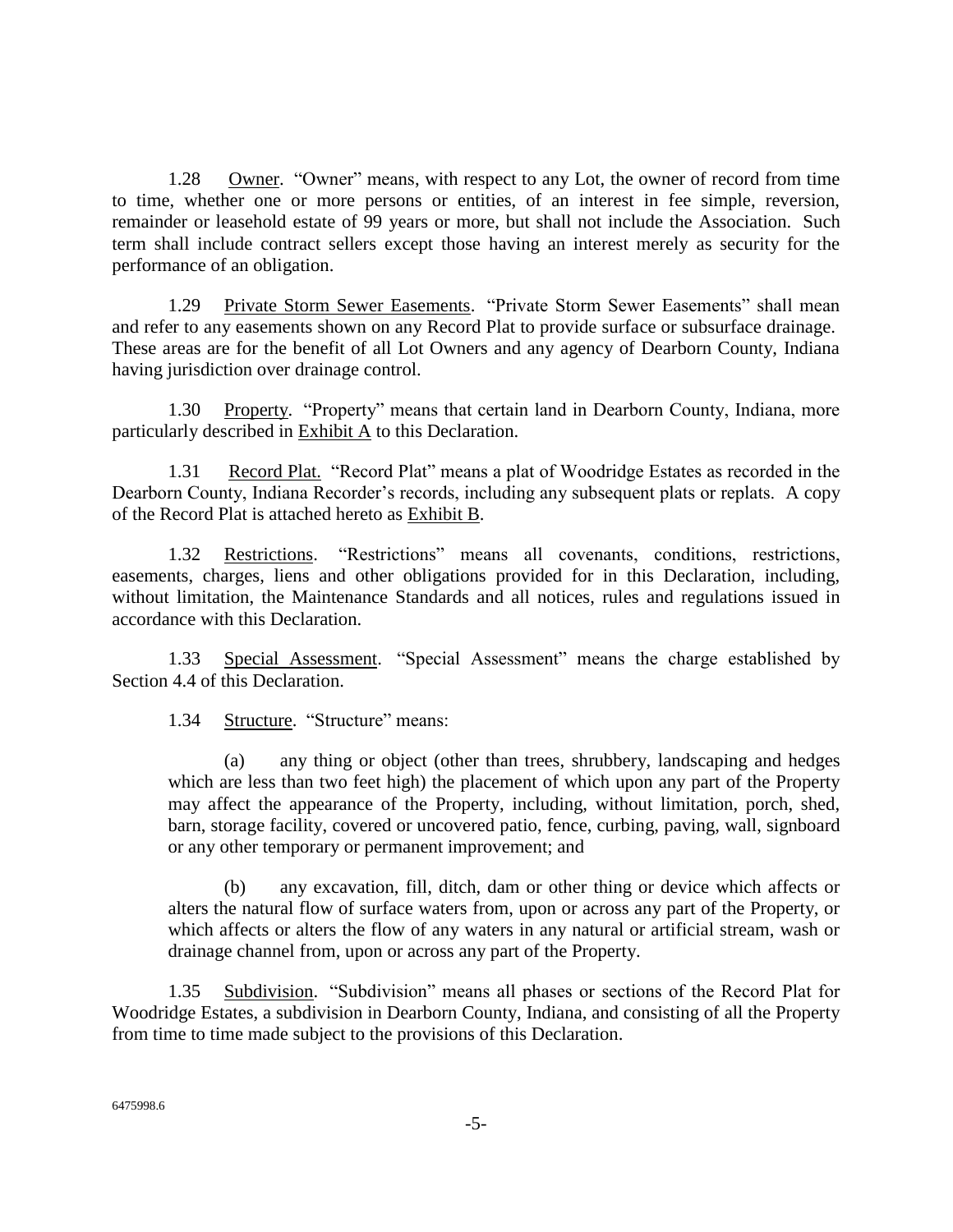1.36 Supplemental Declaration. "Supplemental Declaration" shall mean an amendment or supplement to this Declaration executed by or consented to by Declarant which imposes, expressly or by reference, additional restrictions and obligations on the land subject to this Declaration.

1.37 Tenant. "Tenant" means any person occupying any Lot pursuant to a written or oral lease agreement with the Owner thereof or with any other person or entity claiming under the Owner.

1.38 Working Capital Assessment. "Working Capital Assessment" as defined in Section [4.6](#page-9-0) of this Declaration.

# ARTICLE 2. PROPERTY SUBJECT TO THIS DECLARATION

The Property, each portion thereof, and all Dwelling Units thereon shall be held, transferred, sold, conveyed, leased, mortgaged and occupied subject to the terms, provisions, covenants and conditions of this Declaration.

### ARTICLE 3. ASSOCIATION MEMBERSHIP, MEETINGS AND BOARD

3.1 Formation of the Association. The Declarant has caused or will cause to be chartered in accordance with Indiana Nonprofit Corporation Act of 1991, Indiana Code 23-17-3- 2, a nonprofit corporation to be known as Woodridge Estates Homeowners' Association, Inc., an Indiana not-for-profit corporation. The purpose of the Association is to provide for the administrative governance, maintenance, management and upkeep of the Property and to promote the general health and welfare of the Owners and Occupants of the Property.

3.2 Board of Directors. Until the Development Period Special Meeting, the initial Board shall consist of three (3) persons appointed by Declarant who shall serve until their respective successors are elected and qualified. Each Declarant shall have the right to appoint one (1) Director to the Board. Directors appointed by the Declarant need not be Members of the Association. However, a Director elected by Class A Members shall be a Lot Owner or a spouse of a Lot Owner, except that if a Lot Owner is a corporation, partnership, joint venturer, or other entity, the Lot Owner may elect as a Director an officer, partner, joint venturer, or like individual affiliated with this Lot Owner.

Within ninety (90) days after the expiration of the Development Period, the President of the Association shall call a special membership meeting ("Development Period Special Meeting"). At the Development Period Special Meeting, all Declarant appointed Directors shall be deemed removed from office, and the Class A Members, including the Declarant if it is then an Owner, shall elect a Director to fill each vacancy on the Board. At the Development Period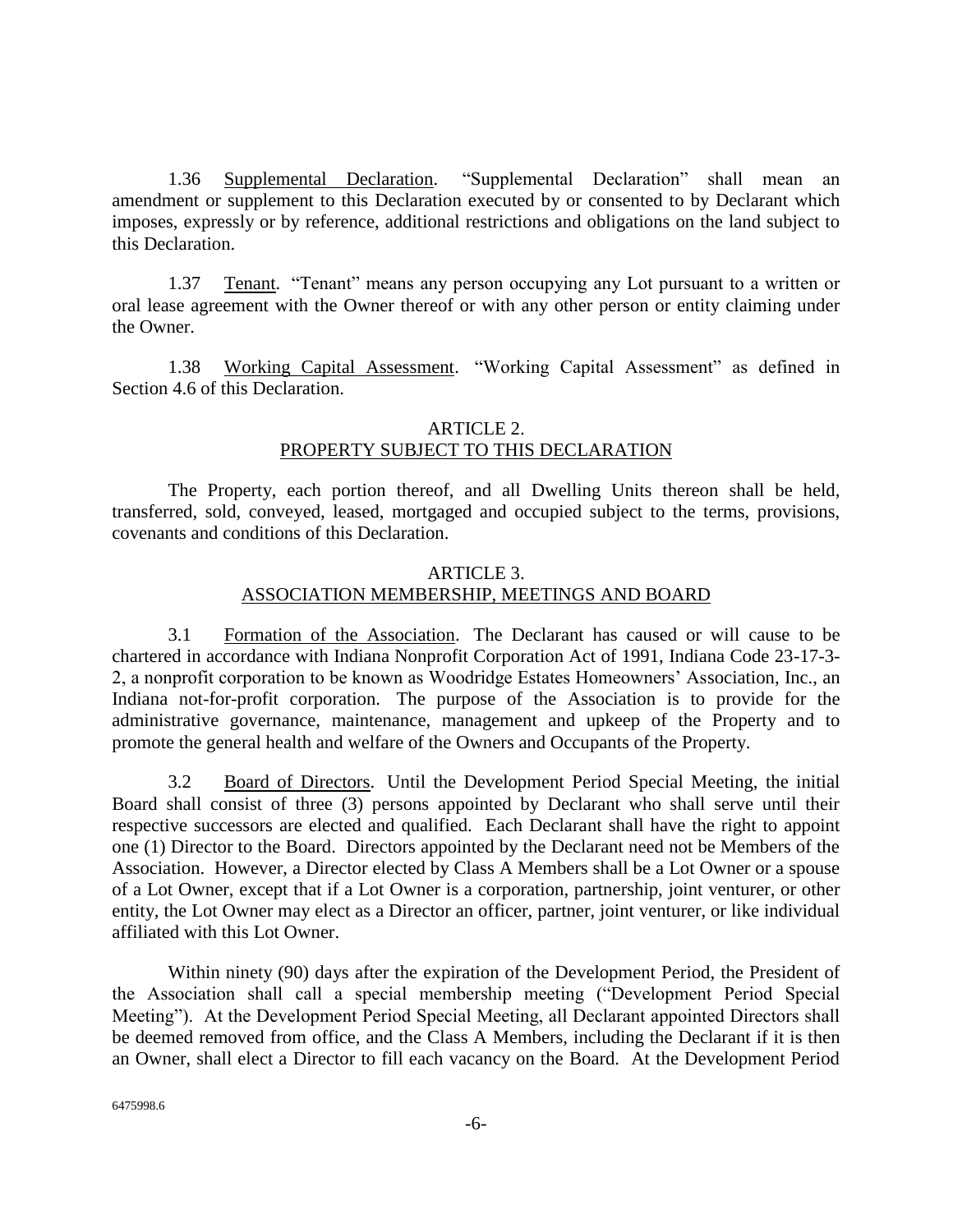Special Meeting, the Directors shall be elected to staggered terms of the following lengths: one (1) Director shall be elected to a one-year term and two (2) Directors shall be elected to a two-year term. The two (2) Directors with the most votes shall be the Directors who shall serve the two-year term. A Director elected by the Lot Owners at the Development Period Special Meeting shall serve for the term which he/she has been elected and shall remain a Director until the earlier of: (a) the Annual Meeting of Unit Owners following the expiration of his/her respective term and until a successor is elected, or (b) until the Director's earlier resignation, removal from office or death. After the expiration of the initial term of the Directors elected by the Class B Members at the Development Period Special Meeting, all future Directors, and their successors, shall be elected by the Class A Members for a period of a two (2) year term. Therefore, every year after the Development Period Special Meeting the term of either one (1) or two (2) of the Directors will expire annually and new Directors will be appointed.

Notwithstanding anything above to the contrary, the Class B Member may, by written notice to the Board, at or before any Annual Meeting, relinquish to the Class A Members, the Class B Member's right to elect one or more Directors at such Annual Meeting pursuant to this Section.

3.3 Membership. The membership of the Association shall at all times consist exclusively of Owners. All Owners shall be Members. Membership shall be appurtenant to and may not be separated from such ownership.

3.4 Members Rights and Duties. Each Member shall have the rights, duties and obligations set forth in this Declaration and all amendments duly made hereto in accordance with the terms herein.

3.5 Professional Management Contracts. The Association may delegate all or any portion of its authority to discharge its responsibilities herein to a manager or managing agent. Any management agreement shall not exceed three (3) years and shall provide for termination by either party without cause and without payment of a termination fee on ninety (90) days or less written notice.

### ARTICLE 4. ASSESSMENTS

4.1 Creation of Assessments. There are hereby created Assessments for Association expenses as may from time to time specifically be authorized by the Board of Directors, to be commenced at the time and in the manner set forth in this Section. There shall be four (4) types of Assessments which are as follows: (1) Base Assessment to fund Common Expenses for the benefit of all Members of the Association; (2) Special Assessment as described in Section 4.4 below; (3) Individual Assessment as described in Section 4.5 below; and (4) Working Capital Assessment as described in Section 4.6 below. Each Owner, by acceptance of a deed or recorded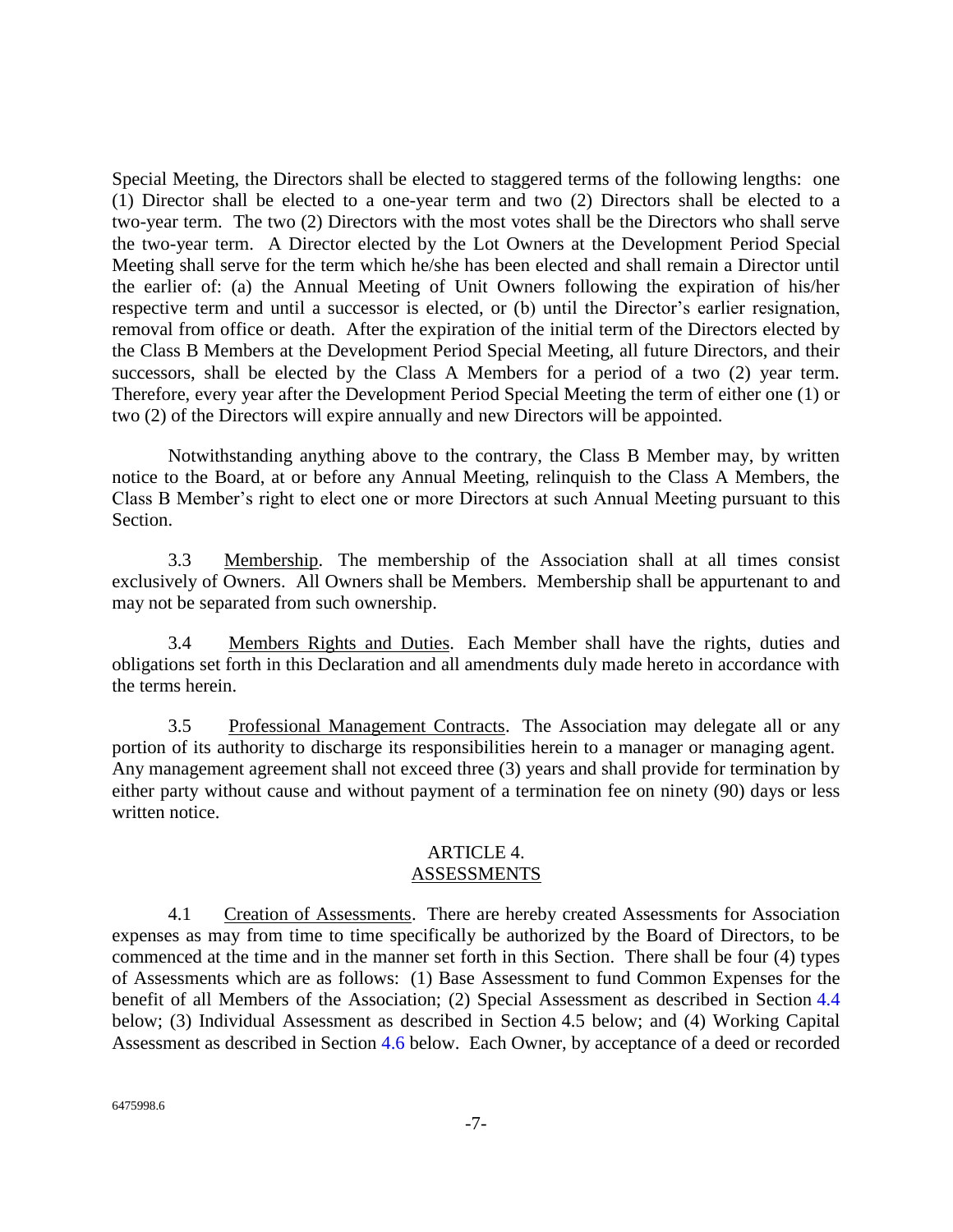contract of sale for any portion of the Property, is deemed to covenant and agree to pay these Assessments.

(a) No Owner may waive or otherwise exempt himself from liability for the Assessments provided for herein, including, by way of illustration and not limitation, by non-use of Common Areas or abandonment of the Dwelling Unit. The obligation to pay Assessments is a separate and independent covenant on the part of each Owner. No diminution or abatement of Assessments or set-off shall be claimed or allowed by reason of any alleged failure of the Association or Board to take some action or perform some function required to be taken or performed by the Association or Board under this Declaration or the Bylaws, or for inconvenience or discomfort arising from the making of repairs or improvements which are the responsibility of the Association, or from any action taken to comply with any law, ordinance, or with any order or directive of any municipal or other governmental authority.

(b) Notwithstanding any provision of this Declaration, the Articles of Incorporation or Bylaws to the contrary, Declarant and Builder, until the expiration of the Development Period, shall not be required to pay any Assessments for any recorded, "unoccupied" Lot in which they have the interest otherwise required for Class A Membership.

4.2 Base Assessment. The Base Assessment shall be levied by the Association against the Owner of each Dwelling Unit, as provided in Section 4.3 below, to be used currently, and to provide an adequate reserve fund for future use, for the improvement, expansion and maintenance of the Common Areas, including, but not limited to, the payment of real estate taxes on those portions of the Common Areas to which the Association is the record owner; casualty and liability insurance for the Common Areas to which the Association is the record owner and fidelity bonds; the cost of repairing and maintaining the landscaping in the Common Areas; the cost of supplying water to the Common Areas; the costs of operation, maintenance, improvement, and replacement of the Areas of Common Responsibility (as defined in Section 1.2); Landscape Easement Areas and Signage Easement Areas; the cost of reasonable reserves for contingencies, replacements and working capital; management fees; organizational costs; legal costs for the enforcement of liens and covenants in this Declaration and all other costs incurred by Declarant or the Board in the exercise of its powers and duties pursuant to this Declaration (collectively "Common Expenses"). The Base Assessment shall be estimated initially in accordance with Section 4.3 of this Declaration. The obligation to pay the Base Assessment shall not in any manner be dependent on or discharged, or otherwise affected by the use or non-use of the Common Areas, or the actual occupancy of any Lot or Dwelling Unit of the Property.

4.3 Computation of Base Assessment. It shall be the duty of the Board, prior to the beginning of each fiscal year, to prepare a budget covering the estimated Common Expenses of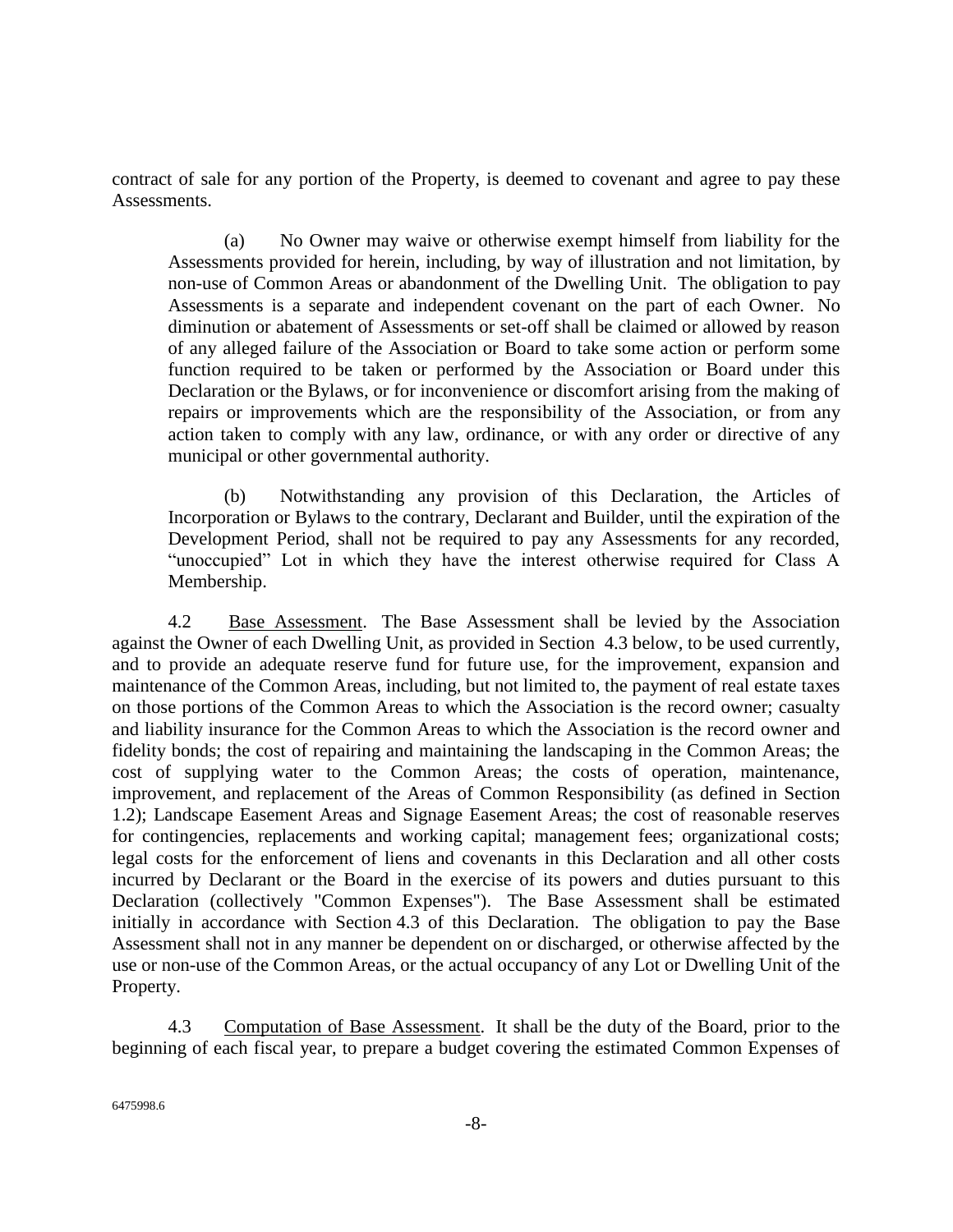the Association during the coming year. The budget shall include a capital reserve account for the capital replacement, as needed.

(a) The Base Assessment for all Dwelling Units shall commence on the first day of the month following the conveyance of the first Dwelling Unit in the Subdivision from either Declarant or Builder to an individual Owner of a Dwelling Unit.

The Base Assessment to be levied against each Dwelling Unit for the coming year shall be determined by multiplying the total budgeted Common Expenses, including reserves, by a fraction, the numerator of which is the number "1," and the denominator of which is the total number of Dwelling Units subject to Assessment under Section 4.3(a) above. However, during the Development Period, the Declarant agrees that the Base Assessment shall not be greater than Two Hundred and 00/100 Dollars (\$200.00) per year. If during the Development Period the Association incurs an operating deficit, Declarant shall be required to fund the deficit.

(c) Notwithstanding the above, the Board may, in its sole discretion, reduce the Base Assessment determined pursuant to the above formula by taking into account.

(i) other sources of funds available to the Association; and

(ii) Assessments to be levied upon additional Dwelling Units reasonably anticipated to become subject to Assessments during the fiscal year.

(d) The Board shall cause a copy of the Common Expense budget and notice of the amount of the Base Assessment to be levied against each Dwelling Unit for the following year to be delivered to each Owner at least fifteen (15) days prior to the beginning of the fiscal year. If, in the event the Board fails for any reason so to determine the budget for any year, then and until such time as a budget shall have been determined by the Board, the budget in effect for the immediately preceding year shall continue.

4.4 Special Assessment. In addition to the other Assessments authorized herein, and to the extent that the reserve fund is insufficient, only after the Development Period is complete may Special Assessments be levied against the Homeowners, the Association may levy Special Assessments for the following reasons:

(a) The amount of any operating deficit incurred in any calendar year may be paid by means of a Special Assessment sufficient in an amount so as to allow the Association to satisfy such deficit in part or in whole, provided that any such Special Assessment shall have been approved in accordance with Section 4.4(c) below.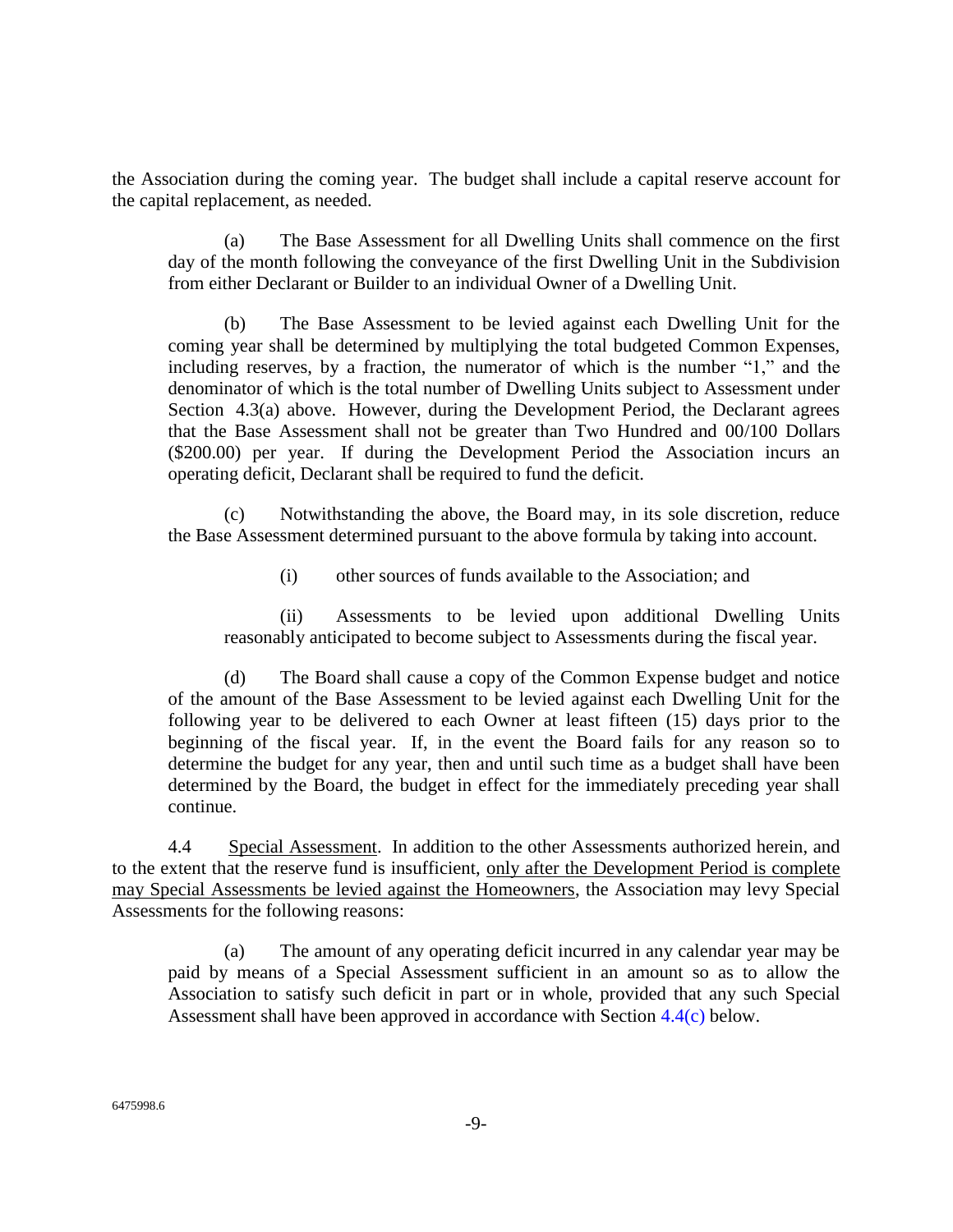(b) To the extent that the capital budget is insufficient, the Association may levy Special Assessments to construct, structurally alter, or replace capital improvements which are a part of the Common Areas in any fiscal year.

(c) So long as the total amount of Special Assessments allocable to each Lot or Dwelling Unit does not exceed One Hundred Percent (100%) of the Base Assessment for that fiscal year, the Board may impose the Special Assessment. Any Special Assessments which would cause the amount of Special Assessments allocable to any Lot or Dwelling Unit to exceed this limitation shall be effective only if approved by a majority vote of the Members present and voting at a meeting duly called for such purpose. Special Assessments shall be paid as determined by the Board, and the Board may permit Special Assessments to be paid in installments extending beyond the fiscal year in which the Special Assessments is imposed

4.5 If during the Development Period the Association incurs an operating deficit, the Association may not levy a Special Assessment but rather Declarant, or any other affiliated entity of Declarant ("Affiliated Entity"), shall be responsible for funding said deficit.

<span id="page-9-0"></span>4.6 Individual Assessment. The Association after approval by a majority of the members of the Board shall have the right to assess an individual Lot or Dwelling Unit for any of the following ("Individual Assessment"):

(a) any costs incurred for maintenance or repair caused through the willful or negligent act of an Owner or Occupant or their family, tenants, guests or invitees, including attorney fees, court costs and other expenses incurred; and/or

(b) any costs associated with the enforcement of this Declaration or the Rules and Regulations, if any, of the Association, including, but not limited to attorneys fees, witness fees and costs, and court costs.

4.7 Working Capital Assessment. At the time of closing on the first sale of each Lot from Declarant or Builder to a third party purchaser, the purchaser shall be required to pay Two Hundred and 00/100 Dollars (\$200.00) as such purchaser's initial capital contribution to the working capital of the Association ("Working Capital Assessment"). This Working Capital Assessment shall be used by the Association for its operating expenses. Such Working Capital Assessment is not an advance payment of the Base Assessment or any other Assessment established herein, and it will not be held in any sort of trust or reserve account. Declarant and Builder shall not be required to pay any Working Capital Assessment as described in this paragraph.

4.8 Common Surplus. If the Base Assessment collected in any given year is in excess of the actual Common Expenses for that year, the Board may, at its sole discretion (a) return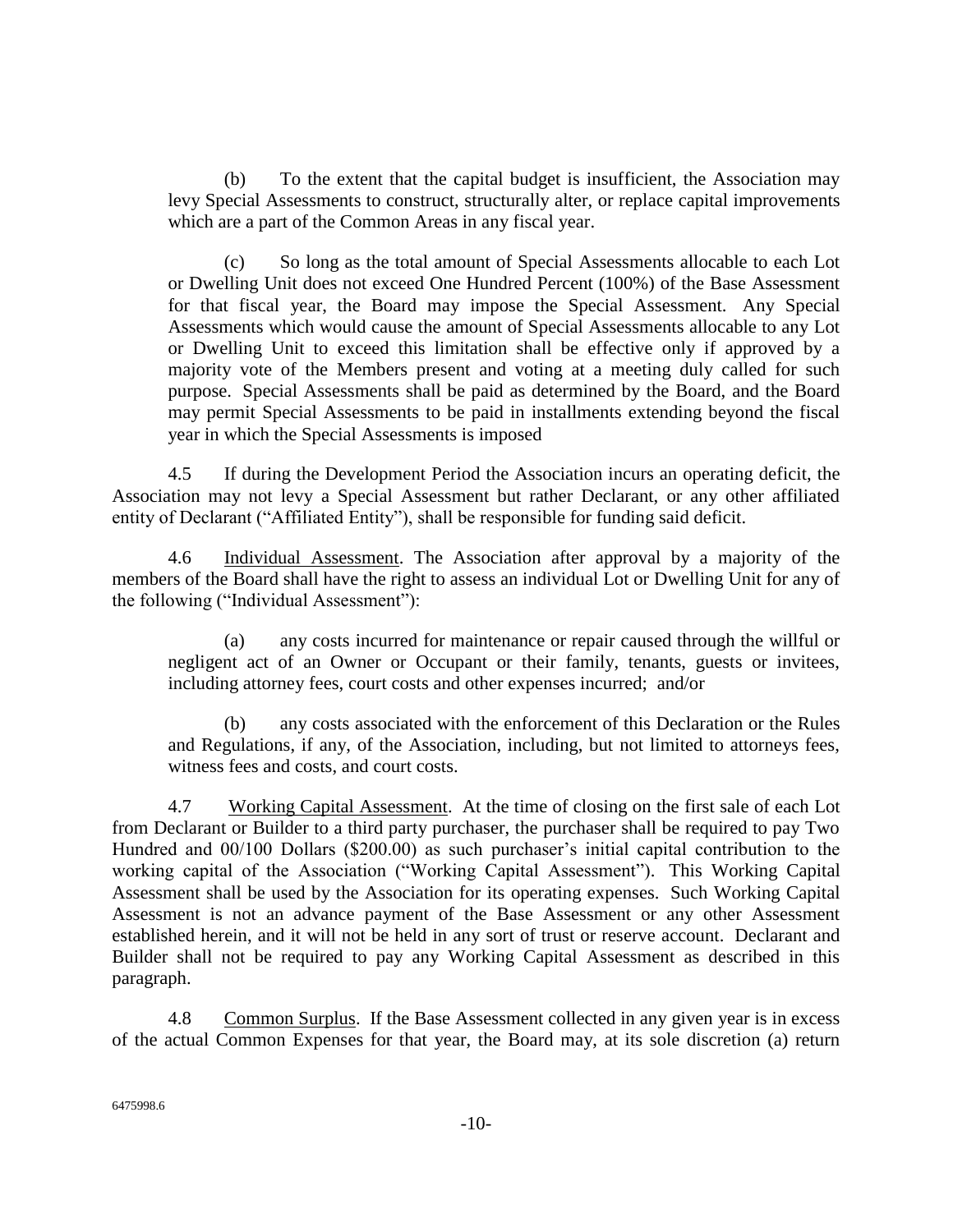each Owner's share of the Common Surplus; (b) credit each Owner's share of the Common Surplus to each Owner's payment as for the Base Assessment for the following year; (c) apply the Common Surplus to the reserve; or (d) repay any loan obtained by the Board, on behalf of the Association, used to fund any prior years operating deficit as provided for in Section 4.9 below.

4.9 Payment. Unless otherwise established by the Board, the Base Assessment shall be paid in advance in semi-annual installments not more than ten (10) days after the due dates established by the Board. The Board shall have the power at any time to adopt such billing, collection and payment procedures and payment time schedules as it shall deem appropriate. Additionally, any Special Assessment or Individual Assessment imposed by the Board shall become due upon the date designated in the notice, but not less than thirty (30) days after the mailing of the notice to the Owner by United States mail. **At the time of closing on a Dwelling Unit from either Declarant or Builder to a third party purchaser, each third party purchaser of a Lot shall be required to pay the Working Capital Assessment as provided in Section 4.6 above and a prorate share of the Base Assessment for the balance of the semiannual period in which the closing takes place.**

4.10 Operating Deficit. If during the Development Period the Association incurs an operating deficit, Declarant shall be responsible for funding said deficit.

4.11 Books and Records of the Association. The Association shall keep full and correct books of account. The Association shall make available to all Lot Owners and the holders of all first mortgages on Lots, current copies of the books, records and financial statements of the Association upon reasonable request during normal business hours. All funds collected by the Association shall be held and expended solely for the purposes designated by this Declaration and shall be deemed to be held for the use, benefit and account of the Association and all of the Lot Owners.

4.12 Penalty for Late Payment. For each Lot as to which any installment of any Assessments are not paid within a period of ten (10) days from its due date, unless otherwise modified by the Board, there shall be added to the installment a penalty of ten percent (10%) thereof, and interest at the rate of twelve percent (12%) per annum, or such other amount established by the Board (or, if less, the maximum rate allowable by law) from the due date on the amount of such installment plus penalty until paid.

4.13 Creation of Lien and Personal Obligation of Assessment. All Assessments shall be a charge and lien on each Lot to the extent and for the period provided in Section 4.13 below, and shall also be the personal obligation of the Owner of each Lot against which they are made.

4.14 Liens. If any Assessment on a Lot is not paid within the period established by the Board pursuant to Section 4.8 herein, the amount thereof together with any interest, costs, penalties and reasonable attorneys' fees thereon shall constitute a lien on such Lot in favor of the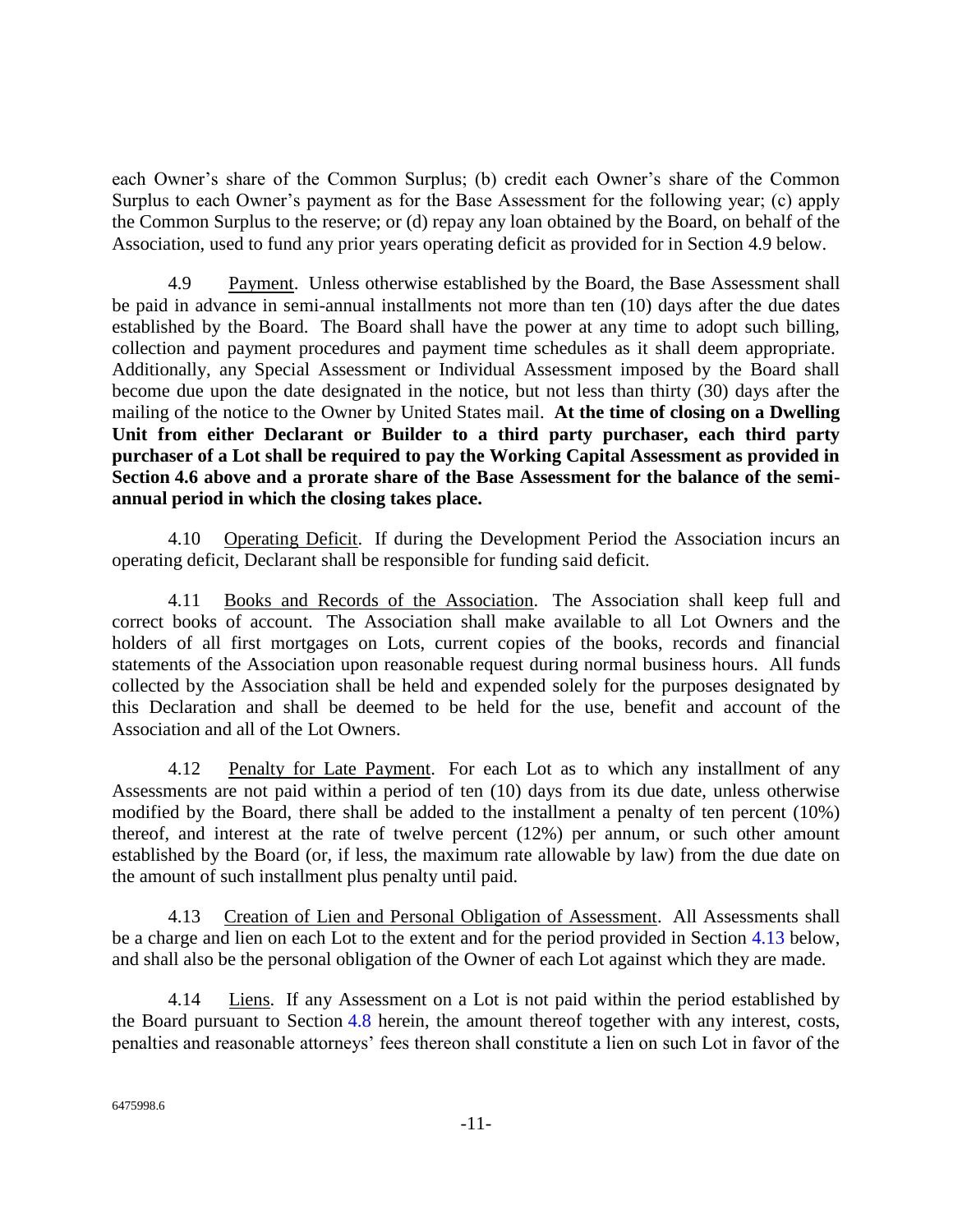Association prior to all other liens and encumbrances whatsoever, excepting real estate taxes and assessments and liens of record in favor of the United States of America, the State of Indiana, and all other political subdivisions or governmental instrumentalities of the State of Indiana to the extent made superior by applicable law, and all bona fide recorded first mortgages and the rights of any first mortgagee who comes into possession of a Lot pursuant to mortgage foreclosure or by deed in lieu thereof. Assessments shall become a lien on a Lot on the date the Board mails written notice of any such Assessment to the Owners of any Lot subject thereto. The Association may perfect the lien by recording a notice of lien with the Dearborn County, Indiana Recorder's Office, in any legally recordable form. Nonpayment of any Assessment on a Lot shall be deemed and is hereby declared to be the happening of a condition or event that creates an interest in real estate.

4.15 Evidence of Payment. Upon the request of the Owner or any mortgagee or Tenant of any Lot or any prospective purchaser, mortgagee, or Tenant thereof, the Board or its designated representative shall furnish written evidence of the amount of the Assessments with respect to such Lot for the current year and the amount of any unpaid Assessments, penalty and interest, if any. Such evidence may be conclusively relied upon by any such party and by anyone furnishing any title evidence or opinion with respect to such Lot. The Board may impose a reasonable charge for furnishing such written evidence.

4.16 Enforcement of Lien. Any lien established under this Declaration may be enforced by the Association in the same manner and to the same extent (including appointment of a receiver, foreclosure sale and deficiency judgment) and subject to the same procedures as in the case of foreclosure of a real property mortgage under the laws of the State of Indiana. In any such enforcement proceeding, the amount which may be recovered by the Association shall include all costs of such proceeding, including reasonable attorneys' fees. In any such foreclosure sale, the Association may become the purchaser.

4.17 Subordination of Lien to First Mortgage. The mortgagee of a first mortgage of record on a Lot shall have no obligation hereunder to collect any Assessments chargeable to such Lot. Failure of a Lot Owner to pay any Assessments imposed in this Declaration shall not automatically be deemed a default under the first mortgage of record on that respective Lot. In addition, when the mortgagee of a first mortgage of record, or other purchaser of a Lot as a result of judicial execution, acquires title to the Lot as a result of foreclosure of the first mortgage or by deed in lieu of foreclosure, such acquirer of title, his, her or its heirs, successors and assigns, shall not be solely liable for the share of the Assessments chargeable to such Lot which became due prior to the acquisition of title to such Lot by such acquirer. Any lien against such Lot shall be canceled and voided, and shall become unenforceable. Such unpaid share of Assessments shall be deemed to be Common Expenses collectible from all of the Lots, including that of such acquirer, his, her or its heirs, successors or assigns.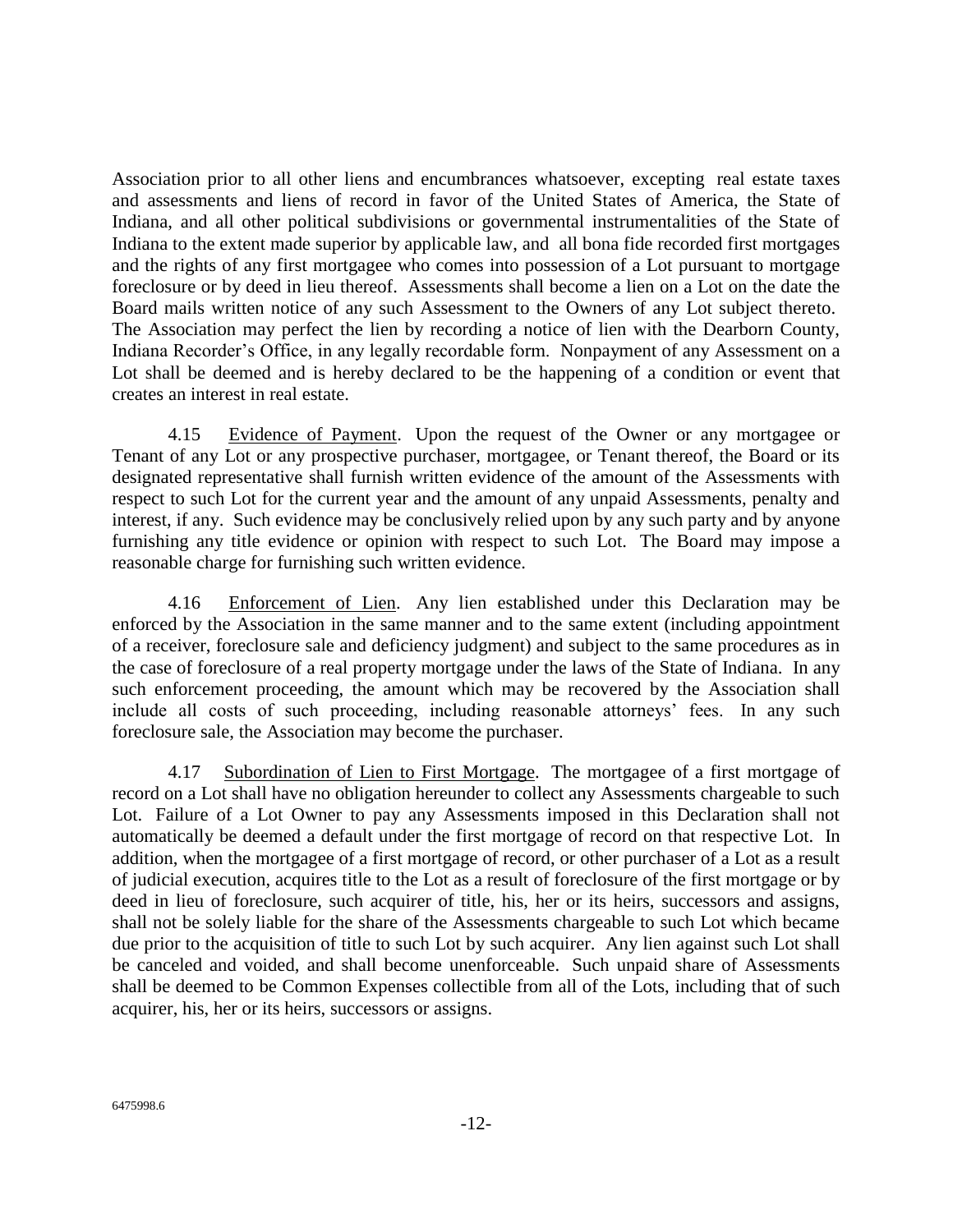### ARTICLE 5. ARCHITECTURAL REVIEW

<span id="page-12-0"></span>5.1 Minimum Standards for Dwelling Units. Each Lot Owner acknowledges and agrees by acceptance of title to a Lot that the Declarant has adopted minimum sizes for each Dwelling Unit in the Subdivision. For a one-story Dwelling Unit, the minimum living space shall be not less than 1800 square feet, with such calculation not including the garage, porch or basement. For a two-story Dwelling Unit, the minimum living space shall be not less than 2300 square feet, not including the garage, porch or basement. Each Dwelling Unit shall have a minimum of a 2-car attached garage. Plans and specifications shall be submitted to the Declarant for approval for the first Dwelling Unit to be constructed on a Lot, with the plans to illustrate dimensions, layout, materials, colors, elevations and landscape plan. On the first story of all Dwelling Units, all four sides shall be brick material. For two-story Dwelling Units, all sides of the first story shall be brick material, along with the second story of the front façade. The sides and rear of the second story of a two-story Dwelling Unit may be brick, vinyl siding, or other appropriate finished material. Notwithstanding the foregoing requirements, Declarant reserves the right to approve plans and specifications for a Dwelling Unit which will be a timber frame home that will utilize timber frame materials for the exterior façade as approved by the Declarant in its discretion. All roofing shall be asphalt shingles except for decorative roof features. In addition to the required attached garage, the Declarant or Board may approve a second detached garage on a particular Lot after taking into consideration the size of the Lot, and the location of the Dwelling Unit. The building materials utilized for a second detached garage submitted for approval shall be of the same type of materials as the Dwelling Unit. No metal buildings or tin roofs shall be permitted for any Dwelling Unit, detached garage or accessory Structure.

5.2 Alteration of Dwelling Unit and Structures. Except for initial construction of Dwelling Units, accessory Structures and Common Areas by Declarant no building, fence, wall, deck or other Structure shall be commenced, constructed, erected, placed, moved onto or permitted to remain on any Lot, nor shall any Dwelling Unit and/or Structure on any Lot be remodeled, painted or altered or expanded in any way which changes the exterior appearance thereof, unless detailed plans and specifications therefor shall have been submitted to and approved in writing by the Board. Such plans and specifications shall be in such form and shall contain such information as the Board may reasonably require, including but not limited to any or all of the following: a site plan; patio and walkway locations; description of materials; location of lighting; architectural plans including cross-sections, floor plans and elevations; and evidence of conformity with building codes. The Board shall either approve the plans and specifications, disapprove them, or approve them with conditions or qualifications.

5.3 Approval of Plans and Specifications. The Board shall approve plans and specifications submitted to it with respect to any Lot (or subdivision of Lots) if it finds that they comply with the requirements of Section 5.1 above, will further the purposes outlined in this Declaration and meets Architectural Guidelines adopted by the Board. Upon final approval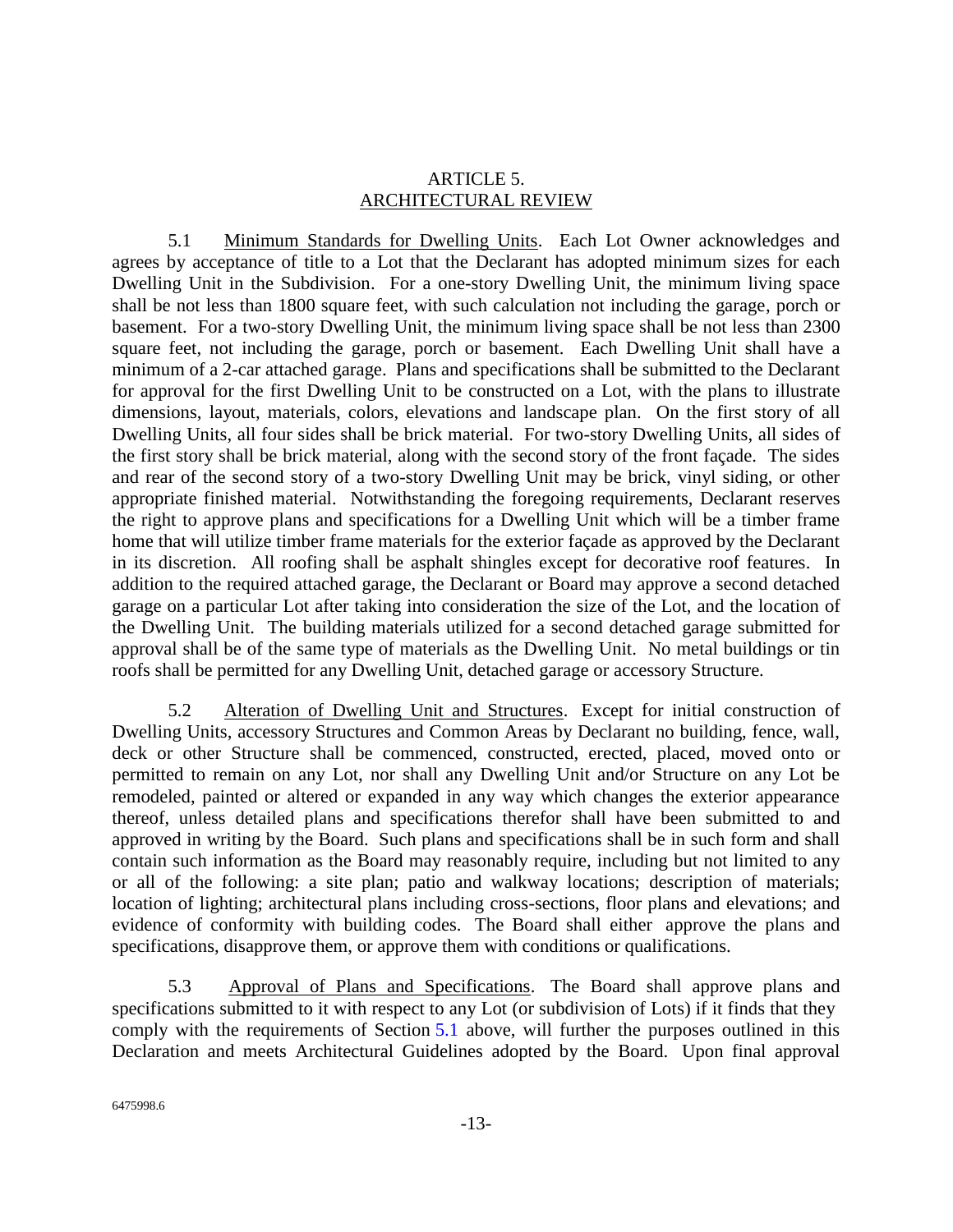thereof, a certified copy of the detailed plans and specifications shall be deposited for permanent record with the Board and a copy bearing the written approval of the Board shall be returned to the applicant. Approval by the Board of plans and specifications with respect to any Lot shall not impair the Board's right subsequently to approve a requested amendment of such plans and specifications relating to such Lot (subject to the requirements of this Section). The Board's approval of any plans and specifications shall not constitute a representation or warranty as to the quality of the plans and specifications or their compliance with applicable laws and codes.

5.4 Architectural Guidelines. The Board may adopt reasonable architectural guidelines and rules relating to the construction, erection and placement of buildings, fences, walls and structures in order to fulfill its obligations under Section 5. Such guidelines and specifications may include but not be limited to building materials, minimum or maximum sizes, dimensions or heights, color schemes, material finishes, locations, setbacks or other reasonable requirements.

5.5 Disapproval of Plans and Specifications. If plans and specifications (whether schematic, preliminary or detailed) submitted to the Board with respect to any Lot do not comply with the Architectural Guidelines, if any, and the requirements of Section 5.1 as to the information required to be included in the plans and specifications, the Board shall either disapprove such plans and specifications or approve them subject to such conditions and qualifications as the Board may deem necessary to achieve compliance.

5.6 Failure of the Board to Act. If the Board shall fail to act upon any plans and specifications submitted to it within ninety (90) days after submission thereof, such plans and specifications shall be deemed to have been approved as submitted, and no further action by the Board shall be required. If construction of a Structure is not commenced on a Lot on or before six (6) months from the date of submission of plans and specifications, then such "deemed approval" shall be automatically canceled and a new submission shall be required.

5.7 Violations. If any Dwelling Unit and/or Structure situated upon any Lot shall have been constructed, erected, placed, remodeled or altered other than in accordance with the approved plans and specifications, the Board shall give notice of a Default to the Owner of the Lot involved, provided, however, that the Board may, upon such conditions as it may determine, waive any such Default if it finds that such Default does not substantially conflict with the policies of the Board.

5.8 Enforcement. In the event of a violation of the provisions of this Section 5, the Board of Directors shall have the right to enforce this Section by either (a) assessing a fine against the Dwelling Unit Owner; (b) instituting any proceedings authorized in this Declaration, Bylaws or rules and regulations, if any, or (c) initiating any other relief available at law or in equity. Any fines imposed by the Board of Directors, which it is hereby empowered to levy hereunder, and any and all expenses incurred by the Association in enforcing any of the terms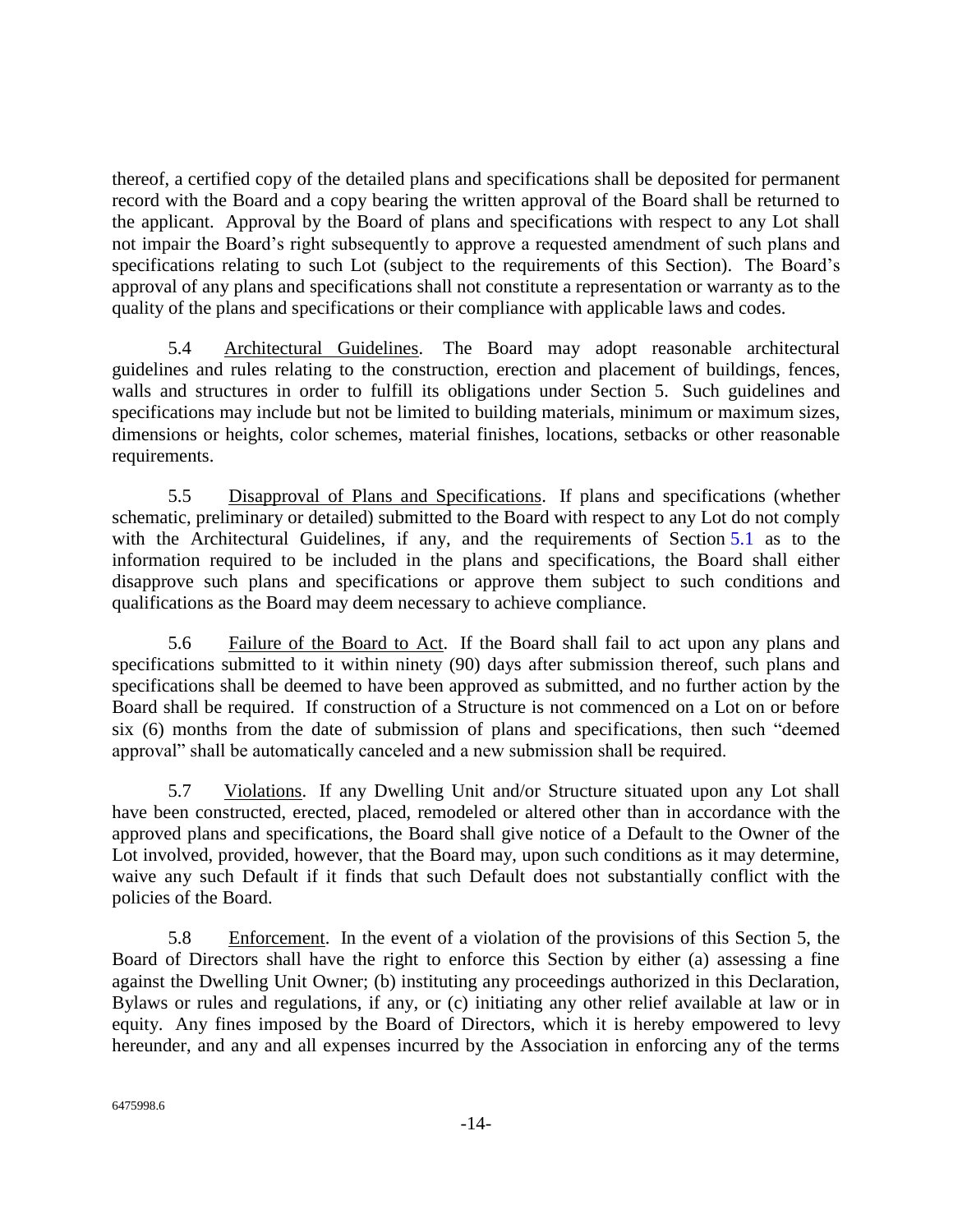and provisions of this Declaration, including reasonable attorneys' fees to the extent permitted by Ohio law, may be levied as a Special Assessment against the Unit Owner in question and his or her Unit.

5.9 Right of Entry. The Board through its authorized officers, employees, and agents, shall have the right to enter upon any Lot at all reasonable times for the purpose of ascertaining whether such Lot or the construction, erection, placement, remodeling, or alteration of any Dwelling Unit and/or Structure thereon is in compliance with the provisions of this Section, without the Board or such officer, employee or agent being deemed to have committed a trespass or wrongful act solely by reason of such action or actions.

5.10 Fees. The Board may charge reasonable fees for the processing of plans and specifications. Such fees may cover the cost of such processing, including inspection costs. Such fees shall be payable at the time of submission of the respective item for approval and shall be paid to the Association.

5.11 Approval of Plans by Declarant. Notwithstanding anything to the contrary in this Section 5, during the Development Period, the plans and specifications for the initial construction of a Dwelling Unit shall be subject only to Declarant's approval and do not need to be approved by the Board.

### ARTICLE 6.

# COVENANTS AND RESTRICTIONS OF USE AND OCCUPANCY

6.1 Purposes. In order to promote the health, safety and welfare of all Owners, Members and Occupants, and to preserve, beatify and maintain the Property and all Structures thereon as a subdivision of high quality and to preserve and promote a good environmental quality, the following covenants, restrictions and limitations as to use and occupancy are hereby adopted, declared and established. These covenants and restrictions shall hereinafter burden and benefit all Lots on the Property, shall run with the land, be binding on current and successor Lot Owners, for the benefit of all Lot Owners and all Lots on the Property.

6.2 Covenants and Restrictions. The following are the covenants and restrictions and limitations as to use and occupancy to which the Property is hereby subjected:

(a) Land Use. Except as otherwise provided in this Declaration, no part of the Property other than Common Areas shall be used for other than residential housing and any Dwelling Unit constructed on a Lot shall be used only as a residence for a single family. To the extent permitted by applicable laws, an Owner of a Lot may use a portion of a Dwelling Unit located thereon for his office or studio provided that the activities therein shall not interfere with the quiet enjoyment or comfort of any other Owner or Occupant; and provided further that such activities do not increase the normal flow of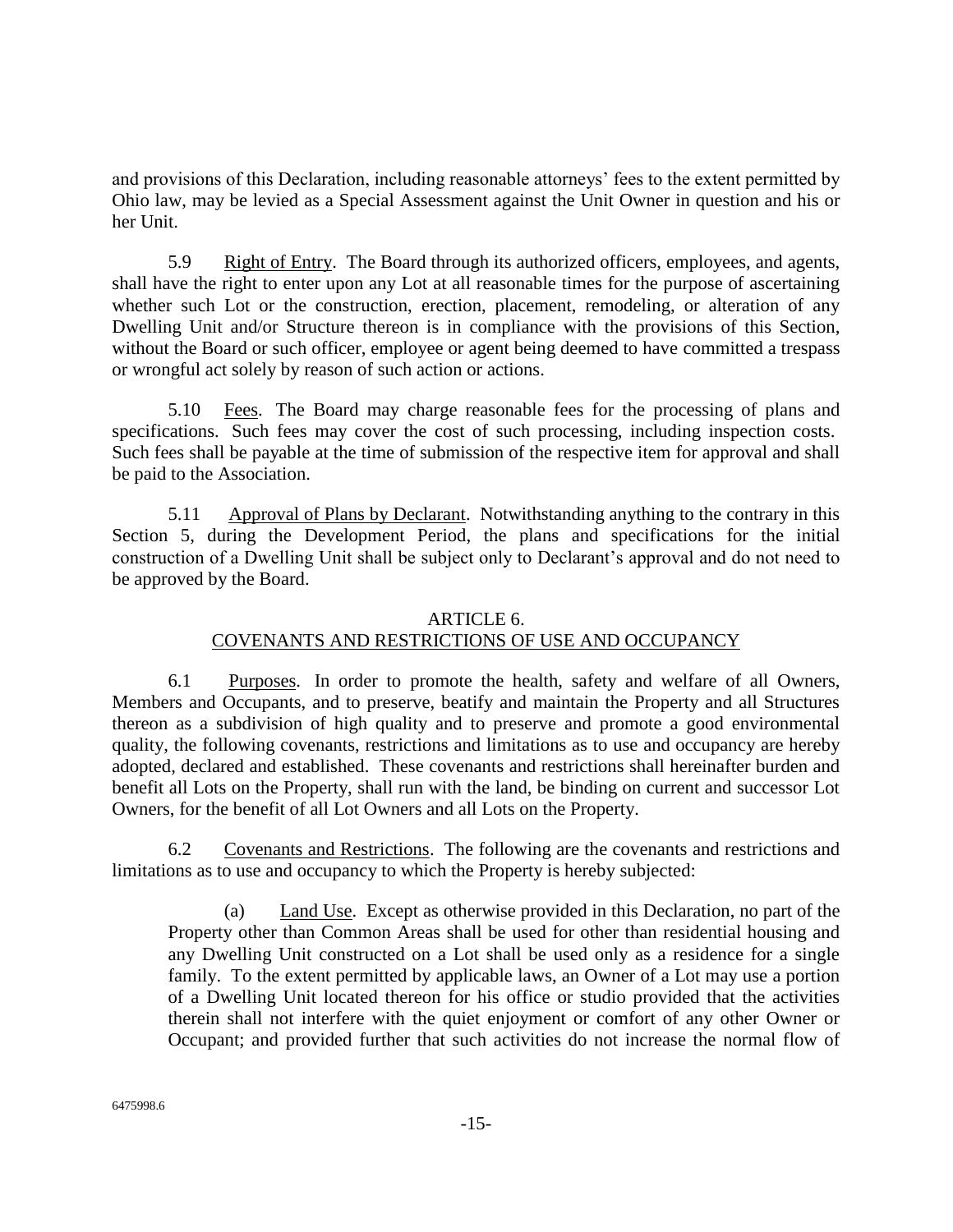traffic or individuals in and out of the Property or in and out of said Owner's Lot. The foregoing notwithstanding, Declarant, its successors, assigns and affiliates, and any Builder may use Lots and Dwelling Units for construction offices, sales purposes (i.e. model homes), and as offices to meet with prospective purchasers of Dwelling Units.

(b) Other Structures. No structures of a temporary character, trailer, shack, garage, barn or other temporary outbuilding shall be used or erected on any Lot after the permanent residence on each Lot has been completed, provided, however, that, in addition to any detached garage approved pursuant to Section [5.1,](#page-12-0) one (1) accessory building, pole barn and/or shed may be installed on a Lot in compliance with applicable zoning and building codes, provided the Board shall first be presented the proposed plans for the Structure for review to confirm that the Structure is architecturally consistent with other Structures in the Subdivision, as reasonably determined by the Board. The construction, specifications, colors and placement of such Structures shall be in accordance with Architectural Guidelines adopted by the Board. Notwithstanding the foregoing to the contrary, Structures may not be placed on any Lot without the Board's prior written approval, as provided in Section 5 above.

(c) Parking. No parking spaces, streets or driveways nor any other part of the Common Areas nor any Lot upon which a Dwelling Unit is constructed shall be used for parking of any trailer, truck, boat, or anything other than operative automobiles, motorcycles or scooters, except while loading, unloading or cleaning which shall not exceed twenty four (24) hours. Any of such vehicles may, however, be stored or parked in an enclosed garage or approved assessory Structure provided such garage door is completely closed at substantially all times when such a vehicle is parked therein. The word "trailer" shall include trailer coach, RV, recreational vehicle, house trailer, mobile home, automobile trailer, boat trailer, campcar, camper or any other vehicle, whether or not self-propelled, constructed or existing in such a manner as would permit the use and occupancy thereof for human habitation, for storage, or the conveyance of machinery, tools or equipment, whether resting on wheels, jacks, tires or other foundation. The word "truck" shall include and mean every type of motor vehicle other than passenger cars and other than any non-commercial pick-up truck (no ladder racks, advertising, etc.), sports utility vehicle or van which is used as a principal vehicle by an Owner of a Dwelling Unit or his/her family. Notwithstanding the restrictions in this Section, vehicles being used for the purpose of construction, delivery or repair work to or upon any Lot or Dwelling Unit may be permitted to be parked on any Lot and street in the Subdivision.

(d) Nuisances. No noxious or offensive activity shall be carried on upon any Lot, nor shall anything be done thereon which may be or become an annoyance or nuisance to the neighborhood. No Lot Owner shall permit anything to be done or kept in a Dwelling Unit or other approved Structure on any Lot that would be in violation of any law. No waste shall be committed in or to any of the Common Areas.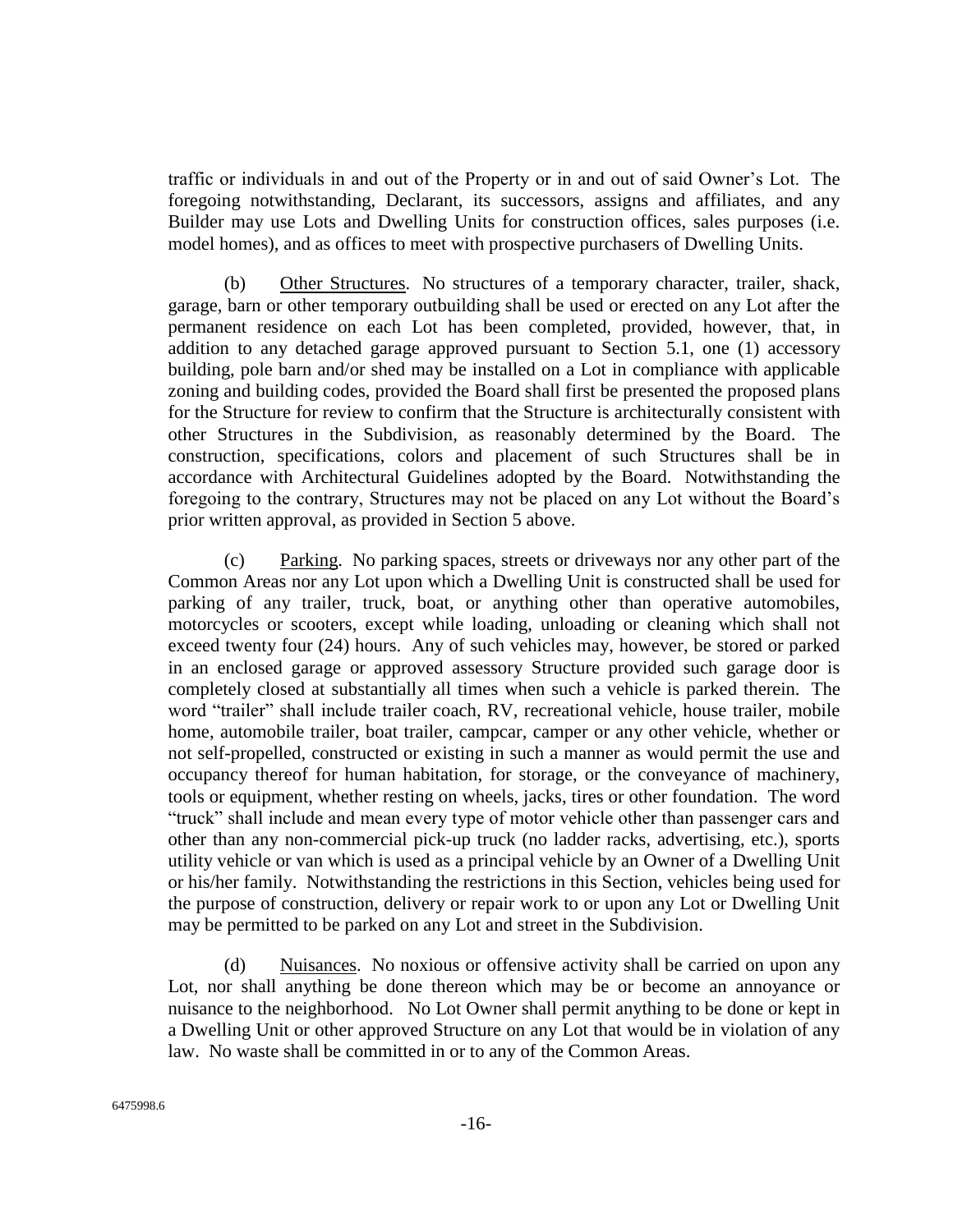(e) Oil and Mining Operations. No oil drilling, quarrying, or mining operations shall be permitted on any Lot.

(f) Garbage and Refuse Disposal. All trash, garbage or other rubbish shall be kept at all times in each Owner's garage or out of view from the street directly in front of the home, except on the days which the trash, garbage or other rubbish is collected by the local waste removal authorities or as otherwise directed and instructed by the Association. Any trash containers placed outside by the Dwelling Unit Owners to be collected by the local waste removal authorities shall only remain outside for a period not to exceed twenty-four (24) hours and may not be placed at the curb any earlier than 6:00 p.m. the day before the trash is scheduled to be removed. Yard waste may be composted in approved containers. No Lot shall be used or maintained as a dumping ground for rubbish, trash, garbage, or other waste.

(g) Telephone Lines and Antennas. No apparatus, free standing antennas or satellite dishes shall be constructed or used on any Lot, provided, however, that a satellite dish not exceeding eighteen inches (18") in diameter may be placed on a Lot. **However, all satellite dish locations must be submitted to the Board for approval prior to their installation.** All television and radio antennae, including CB radio antennae, must be enclosed within the Dwelling Unit located on the Lot. All telephone, electric and other wires of all kinds must be underground.

(h) Signs. No permanent sign shall be placed, permitted or maintained by any owner on any lot, building, common area or right of way within the subdivision. An Owner of a dwelling unit is permitted to place and maintain one (1) standard "For Sale" or "For Rent" sign on his lot; provided, however, it is of a typical size within the industry. This sign restriction shall not apply to signs used by Declarant and/or Builder or their assigns, while Declarant and/or Builder are selling Dwelling Units in the Subdivision, or to traffic, street names, Common Areas or subdivision identification signs.

(i) Animals. No animals of any kind shall be raised, bred, or kept on any Lot including the Common Areas, except that dogs or other household pets not totaling more than three (3) in number, may be kept on a Lot, subject to the Restrictions, provided that it is not kept, bred or maintained for any commercial purpose, and provided that it is kept subject to the rules and regulations, if any, of the Association, including, but not limited to, rules regarding weight limitations for certain types of pets. Any such pet or pets causing or creating a nuisance or unreasonable disturbance shall be permanently removed from the Property upon seven (7) days written notice from the Board. No such pets may be allowed to run unattended. Dogs, cats, or other household pets must be kept within the confines of the Owner's Lot except when being held on hand leash by the person attending the animal. A Lot Owner shall be responsible for cleaning up after his/her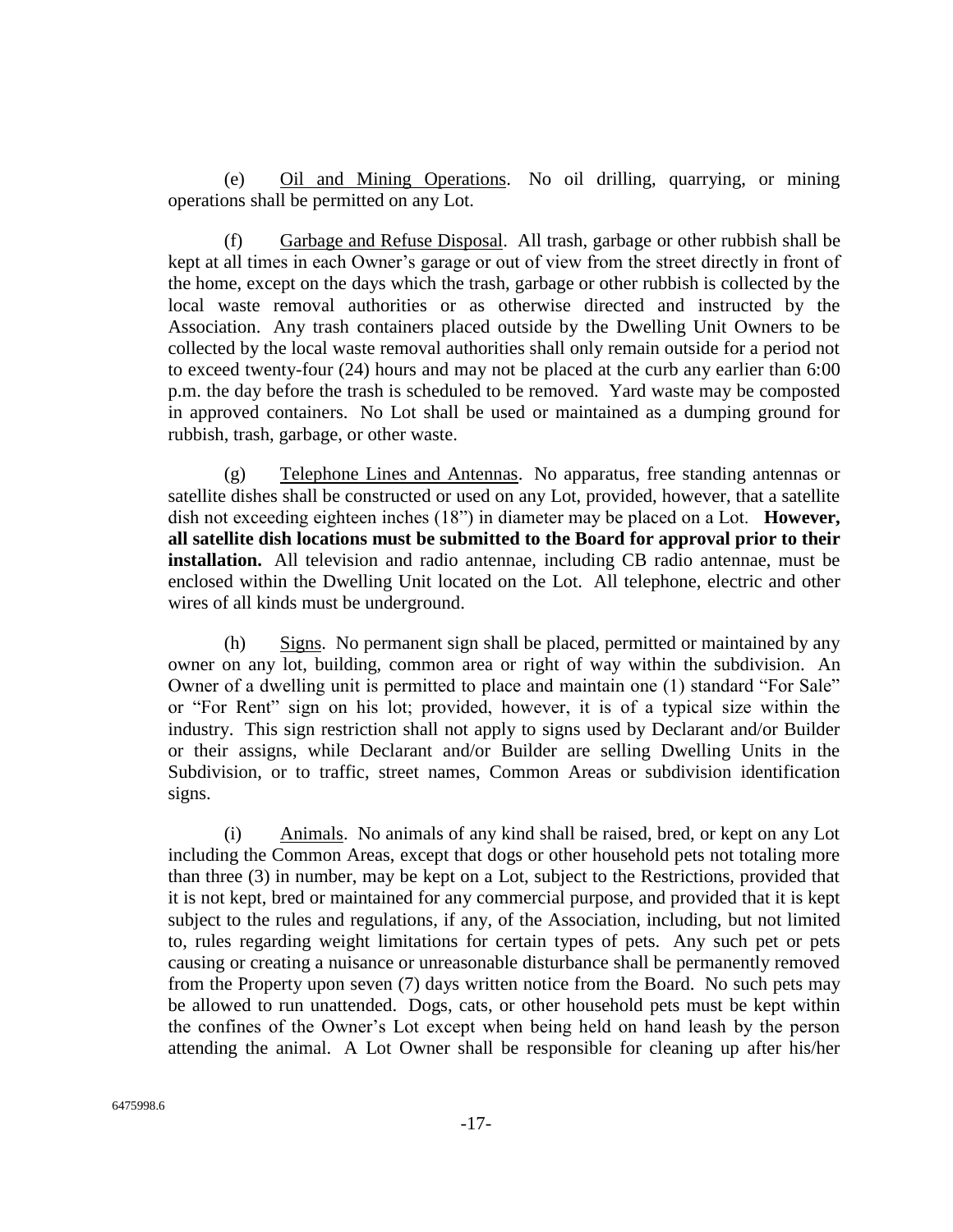household pet. Notwithstanding the foregoing, the Association shall have the right to promulgate rules and regulations pertaining to size, number and type of such household pets and the right to levy fines and enforcement charges against persons who do not clean up after their pet.

(j) Laundry or Rubbish. No clothes, sheets, blankets, laundry of any kind or other articles shall be hung out or exposed on any part of the Property. No clotheslines shall be located on any Lot. The Property shall be kept free and clear of rubbish, debris and other unsightly materials.

(k) Rental of Dwelling Units. The Owners of the respective Dwelling Units or any first mortgagees in possession thereof shall have the right to lease the same subject to the covenants and restrictions in the Declaration and the Bylaws and rules and regulations, if any. However, neither a Unit Owner nor any first mortgagee in possession shall lease less than an entire Dwelling Unit nor shall any Dwelling Unit be leased for a term of less than twelve (12) months. The respective Dwelling Unit shall not be rented for transient or hotel purposes, which shall be defined as (i) rental for any period less than ninety (90), or (ii) any rental if the occupants of the Dwelling Units are provided customary hotel service such as room service or food and beverage, maid service and furnishing of laundry and linen. All leases of any Dwelling Unit shall be in writing. All such leases shall provide that they are subject to all the provisions of the Declaration, the Bylaws and the rules and regulations, if any, and that any failure of the lessee to comply with any such provision shall constitute a default under the lease. A copy of each such lease shall be given to the Association immediately after it is executed.

(l) Swimming Pools, Hot Tubs and Spas. No above-ground swimming pools shall be constructed, erected, placed or permitted to remain upon any Lot. The definition of "above-ground swimming pools" shall not include portable wading pools used by small children not more than one foot six inches (1'6") in height. Wading pools are to be placed in the rear yard of the Dwelling Unit. In-ground swimming pools are permitted provided the location, fencing and site plan for the in-ground pool are approved by the Board in accordance with Section 5 above, and are situated in the rear yard of the Lot. Hot tubs and spas shall be permitted on any Lot provided the structure must be in-ground or if above ground be incorporated into a deck, and shall not extend past the side edges of the Dwelling Unit in a manner and fashion such that they are visible from the street in front of the Dwelling Unit. This Section shall not prohibit the construction, erection or placement of a diving board, slide or other equipment appurtenant to an otherwise conforming swimming pool.

(m) Fencing. No fences shall be erected or built on any part of any Lot between the rear of the Dwelling Unit constructed thereon and the street in front of the building. Fences erected on said Lot from the rear of the building and the back property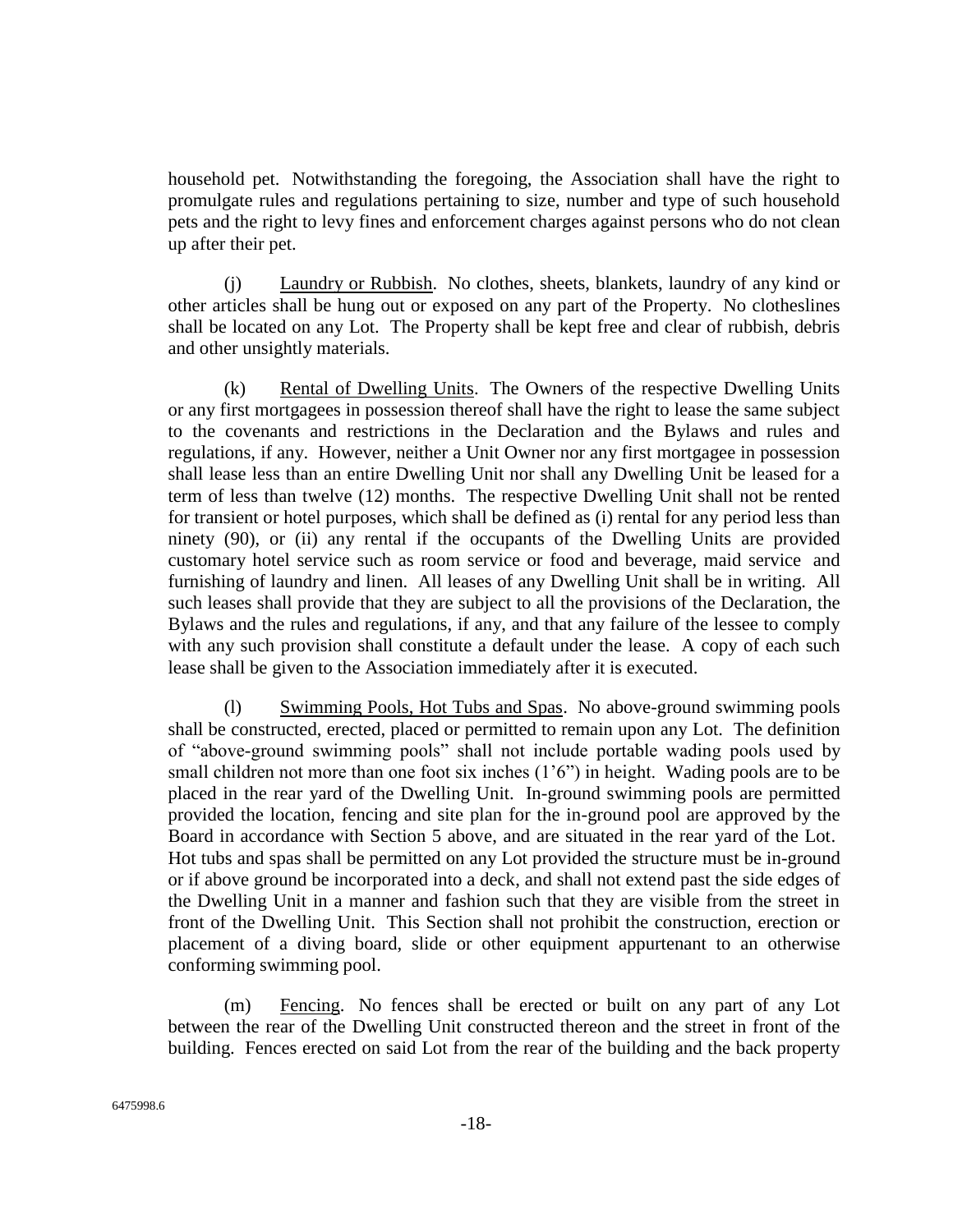line shall not be in excess of four (4) feet in height and shall be rustic rail, split rail, decorative PVC, ornamental iron, decorative wood, decorative metal or hedge, provided however, that all fences constructed of the aforesaid materials shall be at least fifty percent (50%) open. Wire or chain link fence will be permissible in the rear of the Lot in wooded areas adjacent to the adjoining property or Lot that is also a wooded area. Nonreflective metal fence may be installed as an integral part of a fence constructed of the aforesaid materials in order to provide a secure enclosure. Barbed wire, chain link or similar fences shall be prohibited. On a corner Lot, the section or sections of fence running with the side street shall not extend closer to said side street at any point than the Dwelling Unit on said Lot. Entrance designations, fences and any other Structure erected by Declarant, Builder and/or the Association are exempt from this Restriction.

(n) Fence Maintenance. The Owner of the Lot on which an approved fence is installed shall be responsible for maintaining the fence. With respect to any existing perimeter fencing along the rear Lot lines in the Subdivision that are adjacent to a property that is not part of the Subdivision, the Association shall be responsible for maintaining the right half of such fence if a request to maintain is made by the adjoining property owner who is not a Lot Owner in the Subdivision, and such adjoining property owner shall maintain the other half, in accordance with Indiana fence maintenance custom.

(o) Swing Sets, Trampolines and Play Areas. Swing sets, trampolines and other play areas may be erected directly behind the rear of the Dwelling Unit, provided that they do not extend past the side edges of the Dwelling Unit in a manner and fashion such that they are visible from the street in front of the Dwelling Unit.

(p) Building Setbacks. No building shall be located nearer to any street than the building setback line shown in the Record Plat of the Subdivision, except as constructed by Declarant or Builder and as approved by the local, applicable planning and zoning authority as required.

(q) Lawns. No excessive weeds, underbrush or unsightly growths or objects of any kind shall be permitted to remain on any Lot within the Subdivision. All mulched landscaped areas shall remain mulched and remain free of weeds and dead plants. All lawn areas shall be maintained in a neat and orderly manner and shall be mowed on a regular basis. Lot areas left in a naturalized state by the Builder may be left in such naturalized state by the Lot Owner. Subject to weather conditions, within one month of completion of the Dwelling Unit on the Lot, the front and side yards of the Lot shall be grass seeded to the street. Silt fences shall be maintained in place around drainage swales until grass is established for erosion control purposes.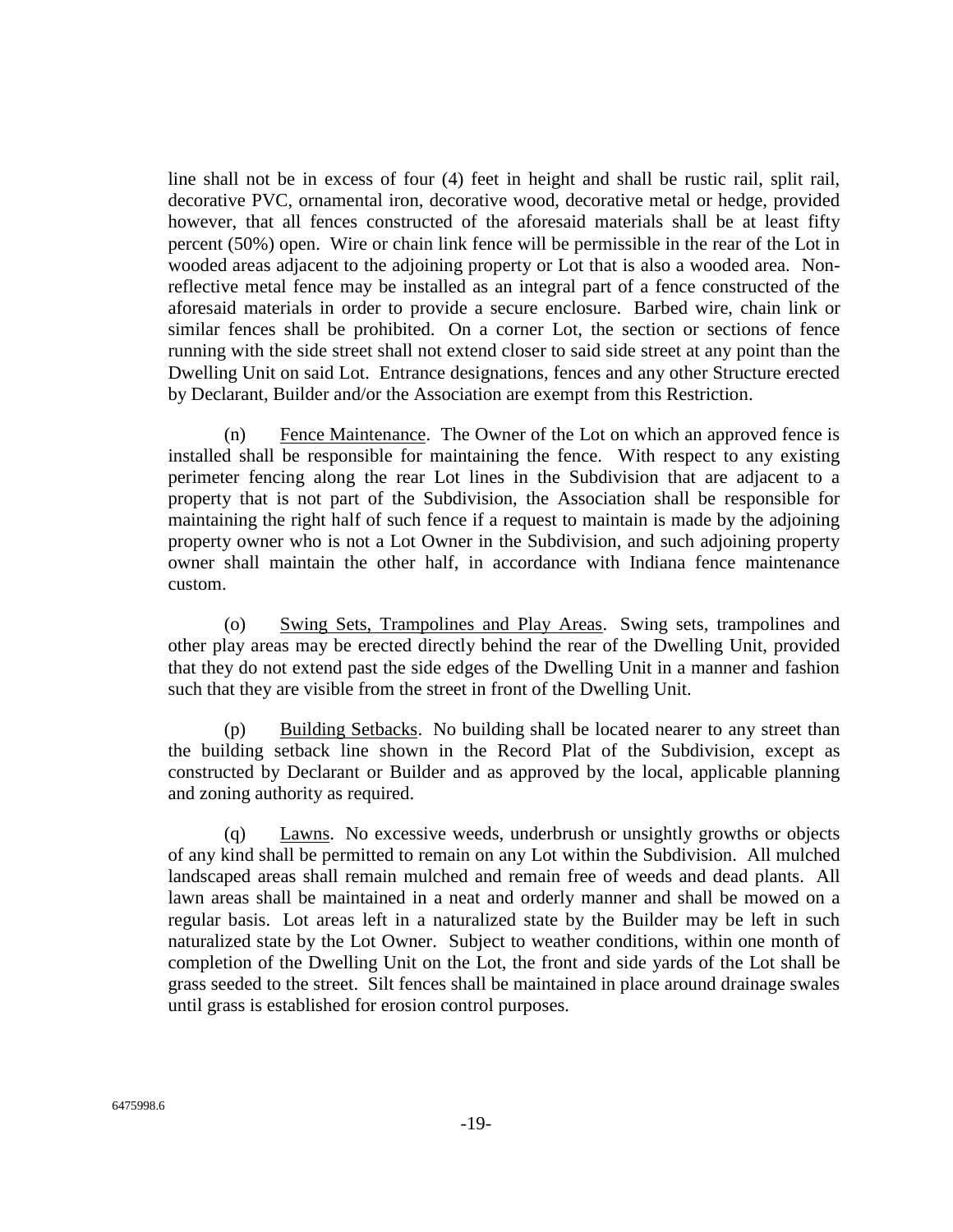(r) Obligation to Keep Dwelling Unit in Good Condition. Each Lot Owner or Occupant shall keep each his/her Dwelling Unit and all Structures located on his/her Lot in good order, condition and repair and such maintenance, repair, appearance and condition shall comply with the provisions of this Declaration and applicable laws and ordinances.

(s) Mailboxes. Declarant or Builder reserves the right to establish a standard design for mailboxes for use by all Lot Owners. All mailboxes must be breakaway in nature. No brick or stone mailboxes will be permitted. The decision of the type of material to be used by each Owner shall be at sole discretion of Declarant and/or Builder. Lot Owners shall be responsible for maintenance of their individual mailboxes. Declarant and/or Builder may however, waive this right or establish the use of cluster mailboxes.

(t) Lot Grading. Neither the Owner nor anyone claiming under the Owner shall alter elevations and grades established by Declarant for any building Lot and drainage swales without the prior written approval of Declarant and/or Declarant's designee during the Development Period; and, the prior written approval of the Board after the Development Period in accordance with Section 5 above. The purpose of this Restriction is to insure that the surface drainage plan originally established by Declarant for sheet surface drainage and drainage swales over the yard areas of building Lots is not altered or impeded. Landscaping or plantings shall not be installed or maintained in such a manner as to impede sheet surface drainage or swale drainage.

(u) Post Lights. There will be no dedicated street lights in the Subdivision, per approvals provided to Declarant by Dearborn County. The owner of each Lot shall install, maintain and operate a residential post light in a location adjacent to the driveway and sidewalk entrance to the Dwelling Unit. Declarant reserves the right to establish a standard post light for use by all Lot Owners.

(v) Buffer Areas. As indicated on the Record Plat, there are various areas depicted on the Record Plat as "Buffer Areas", "Buffer Zones", and/or "10' Stream Buffer Zone", where portions of the Lots are required to be kept in a natural state, with no structures, landscaping or excavation to occur in those areas (except perimeter fencing if desired by the Owner). The Owner of each Lot where "Buffer Areas", "Buffer Zones", and/or "10' Stream Buffer Zones" are located shall keep such areas in a natural state, and are only permitted to remove dead trees in such areas, and shall not install any Structures or complete any landscaping or improvements in those areas.

(w) Natural Streams/Drainage Swales. Each Builder and Lot Owner shall maintain in place and shall not fill any existing, natural drainage swales or streams situated on a Lot and measuring 12" wide or 12" deep, including, without limitation, any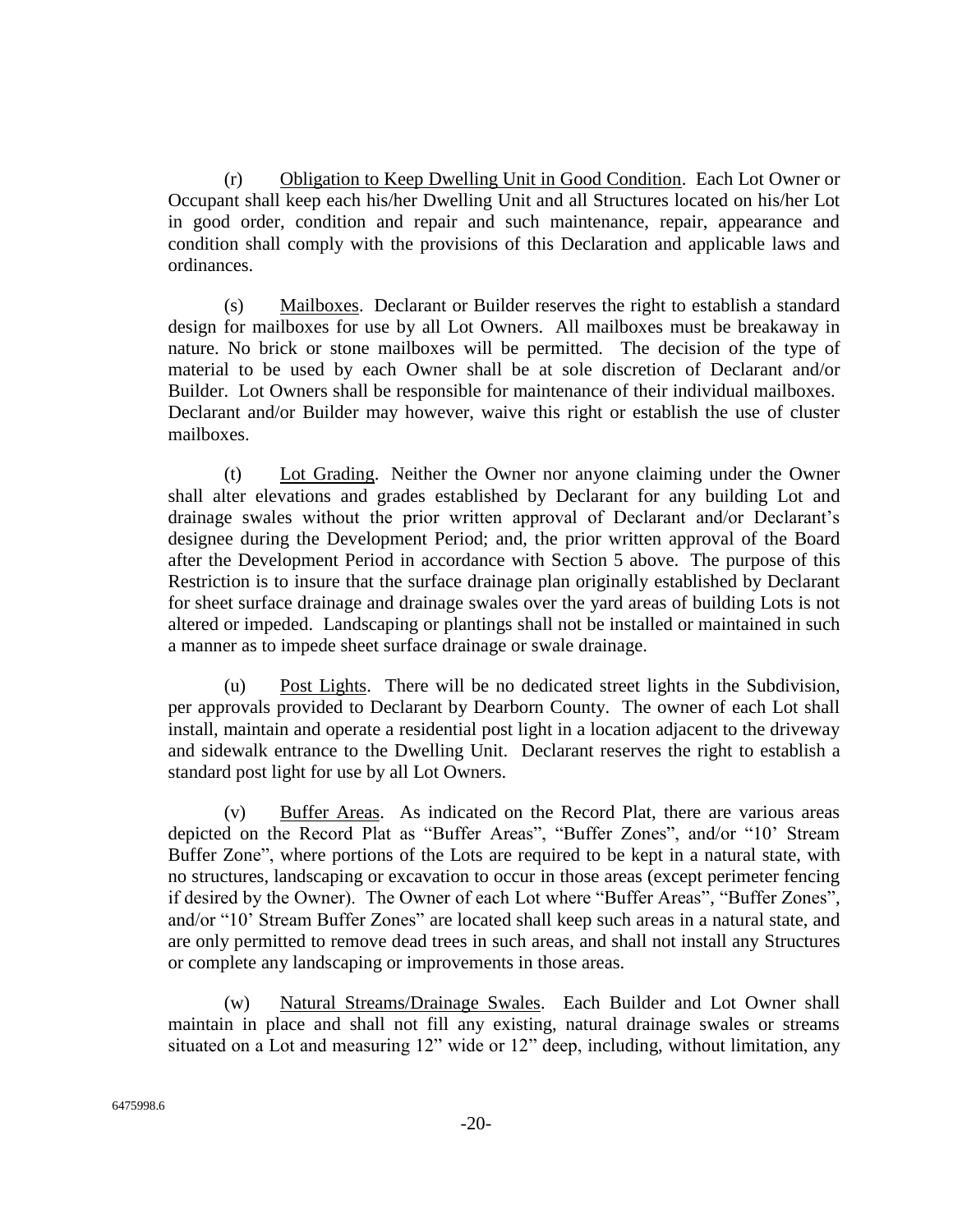areas reflected on the Record Plat as a 10' Stream Buffer Zone, with such areas being recognized as protected wetlands or streams.

### ARTICLE 7. MAINTENANCE STANDARDS

7.1 Adoption and Amendment. Declarant during the Development Period, and after the Development Period, the Board shall have the right to adopt, and may from time to time amend, Maintenance Standards pertaining to the maintenance, repair and appearance of all Lots, and the exterior of all Dwelling Units and Structures thereon. If any provision of any applicable building inspection, or similar maintenance statute, ordinance, resolution, regulation or order of the State of Indiana, any other political subdivision or governmental instrumentality of the State of Indiana, or the Board, is more stringent with regard to a Lot than a comparable provision of the Maintenance Standards, such more stringent provision shall be deemed incorporated in the Maintenance Standards. The Maintenance Standards shall provide, among other things, that:

(a) except as otherwise hereinafter provided, the Association shall be responsible for maintenance, repair and replacement of the Common Areas and all Structures thereon;

(b) except as otherwise hereinafter provided or those area classified by the Association as "Buffer Areas", thereby leaving the area(s) in its/their natural state to grow wild, the Association shall be responsible for the maintenance and general upkeep of all lawns and landscaping in the Common Areas owned in fee simple by the Association, which shall include, but not limited to, mulching the landscaping beds, cutting the grass and keeping all lawns and landscaping beds in a neat and orderly manner, the cost of which shall be a Common Expense of the Association;

(c) each Owner shall maintain, repair and replace at his expense all portions of the Common Areas which may be damaged or destroyed by reason of his/her own intentional or negligent act or omission or by the intentional or negligent act or omission of any invitee, lessee, licensee, employee, agent, family member, guest, and/or pet(s) of such Owner;

(d) the obligation of the Association and of the Owners to repair, maintain and replace the portions of the Property for which they are respectively responsible shall not be limited, discharged or postponed by reason of the fact that any maintenance, repair or replacement may be necessary to cure any latent or patent defects in material or workmanship in the construction of the Property;

(e) notwithstanding the fact that the Association and/or any Owner may be entitled to the benefit of any guarantee of material and workmanship furnished by any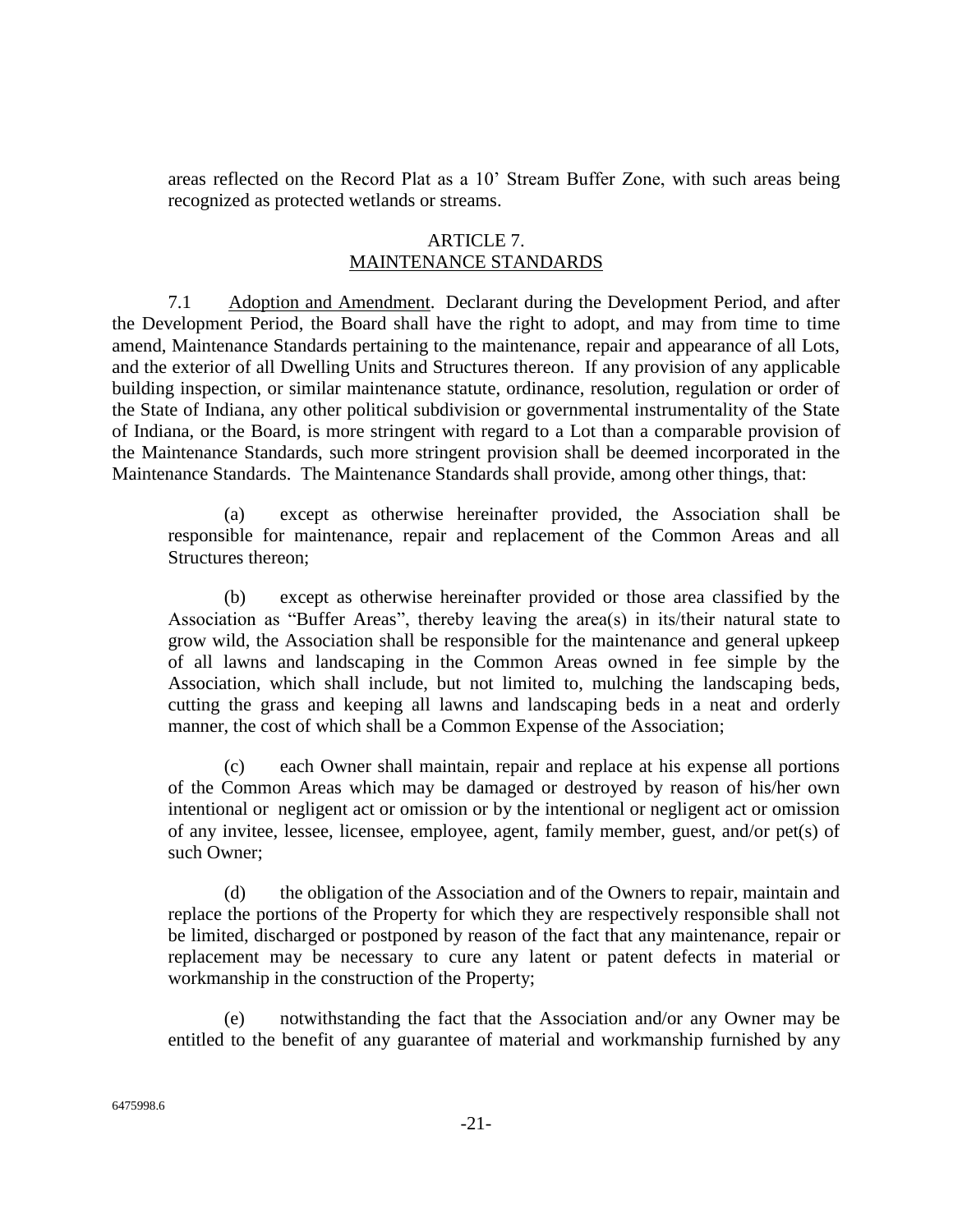construction trade responsible for any construction defects, or to benefits under any policies of insurance providing coverage for loss or damage for which they are respectively responsible, the existence of any construction guarantee or insurance coverage shall not excuse any delay by the Association or by any Owner in performing its or his obligation hereunder; and

(f) except as otherwise provided above in this Section 7.1, each Owner shall maintain, repair and replace at his/her expense all portions of each Dwelling Unit and Structure located on each Lot owned by him/her and all internal and external installations of such Lot such as appliances, heating, plumbing, electrical and air conditioning fixtures or installations, and any portion of any other utility service facilities located within the boundaries of or serving the Lot.

Notwithstanding the foregoing to the contrary, the Association shall have the right to classify Common Areas as "Buffer Zones", thereby leaving the area(s) in its/their natural state to grow wild, except to the extent maintenance, grading or grass cutting is necessary if the Common Area is devoted to a specific detention or utility purpose.

7.2 Obligation to Keep Premises in Good Repair. Each Owner during his/her period of ownership and, during his/her tenancy, each Tenant leasing a Lot, shall keep each Lot, Dwelling Unit and all Structures thereon owned or leased by him/her in such maintenance, repair and appearance as shall comply with the Maintenance Standards.

7.3 Periodic Inspection. Periodically as needed, the Association may inspect each Lot and the exterior of the Dwelling Unit and all Structures thereon to determine whether each complies with the Maintenance Standards. After each such inspection, the Association shall, if any defects are found, issue an inspection report to the Owner with a copy to the Tenant, if applicable, listing such defects, if any, and the reasonable time within which they may be corrected. Such Owner shall correct such defects or cause them to be corrected within such reasonable period as is stated in the inspection report.

7.4 Drainage Swales and Detention Areas. Neither the Owner nor anyone claiming under the Owner shall, except in an emergency, alter the location or grade of any open storm water drainage way, or any other Area of Common Responsibility as depicted on the Records Plats on any Lot without the prior written consent of the Association and the approval of the local planning and zoning authority. Each Lot Owner shall be responsible for maintaining in an unobstructed condition, and for cutting the grass and taking steps to minimize erosion, any drainage swales along the front or sides of the Lots, including any drainage swales connecting to the Detention Areas depicted on the Record Plat. The obligation of the Lot Owner includes grass cutting of any Detention Areas situated on the Lot. The Association shall be responsible for maintenance and repair of the headwalls, common drainage pipes, catch basins, storm water structures and sediment traps, unless any responsibilities for such maintenance and repair is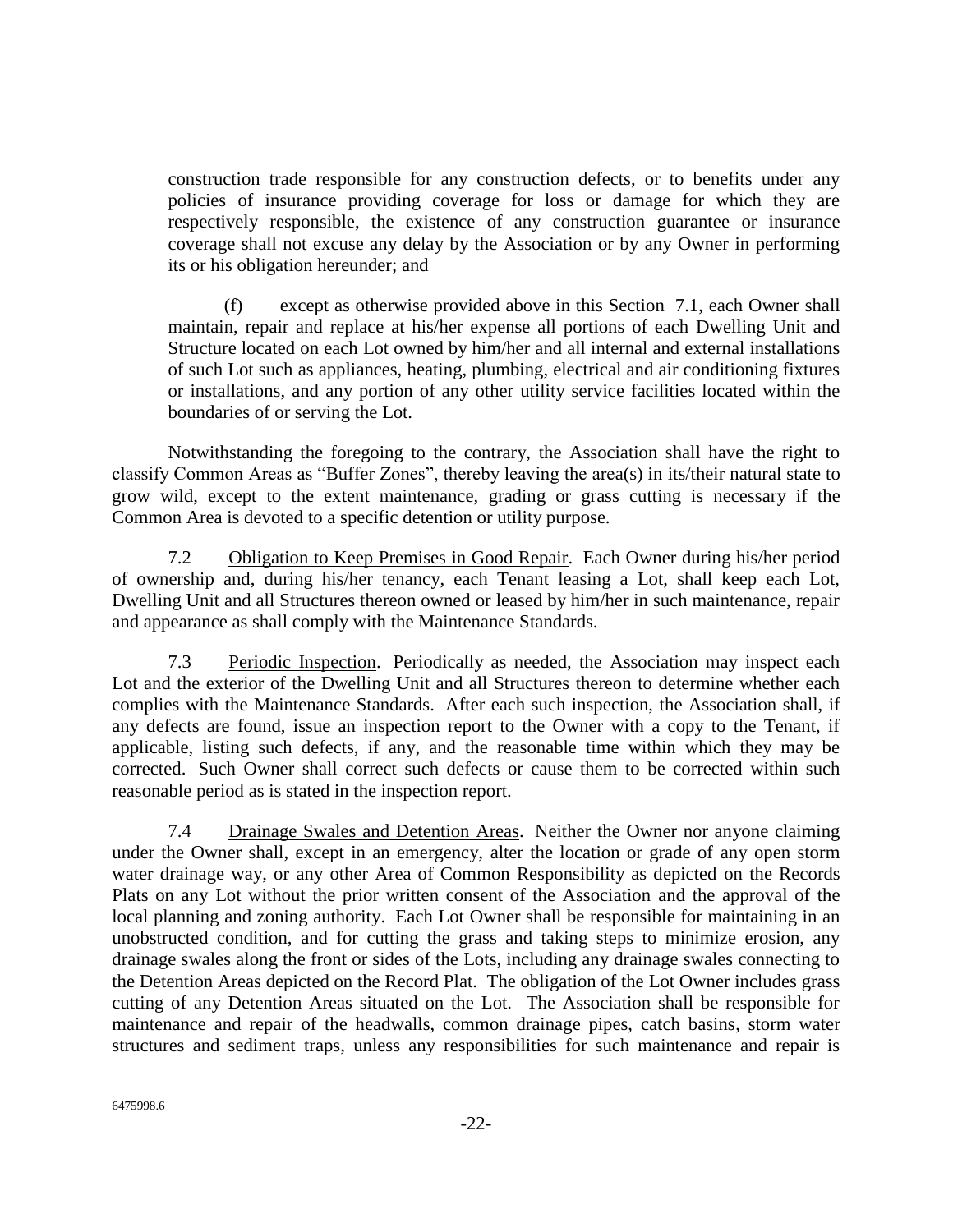assumed by Dearborn County in Dearborn County's discretion. Each Lot Owner grants the Association an easement to complete inspections and maintenance of detention basins and drainage swales that are the responsibility of the Lot Owner and in such event the Association shall have the right with respect to such Lot Owner specified in Section [9.2.](#page-26-0)

7.5 Right of Entry. Declarant and the Association, through its authorized officers, employees, and agents, shall have the right to enter upon any Lot at all reasonable times and upon reasonable advance notice for the purpose of making inspections required by this Section without Declarant or the Association or such officer, employee or agent being deemed to have committed a trespass or wrongful act solely by reason of such entry or such action or actions. Any bona fide utility company, through its authorized officers, employees, and agents, shall have the right to enter upon the Common Areas or upon any utility easements located on any Lots, for the purpose of installing, repairing or servicing any of its equipment, or for reading meters, without Board approval; provided, however, that if any such activities by the utility require alteration to or displacement of any waterscaping, landscaping, grass, sidewalks, fences, garages, or other Structures, then the prior approval of the Board shall be required.

7.6 Failure to Comply. Failure to comply with the Maintenance Standards or to correct the defects listed in any inspection report issued by the Association or to pay any fee hereunder shall constitute a Default, in which event Declarant or the Board shall have the right to enforce this Section by any proceedings authorized in this Declaration, Bylaws or rules and regulations, if any.

# ARTICLE 8. COMMON ELEMENTS AND EASEMENTS

8.1 Description of Common Areas. The Common Areas in the Subdivision shall include, but not be limited to: Open Spaces; Sign and Landscape Easements; Private Storm Sewer Easements; Detention Pond Easement, 15' Detention Pond Access Easement, and any other easements for open space, landscaping areas and mounding, water retention/detention basins, common area utility easements, storm sewer and surface water drainage easements, water main easements, sanitary sewer easements, preservation areas, and private drainage easements; the Nine Foot (9') Wide Walking and Emergency Access Path across the front of various Lots along the entrance street, as depicted on the Record Plat, any other Areas of Common Responsibility, all as are or may be located, described and shown on the Record Plats (collectively, the "Common Areas"). Declarant and/or Builder may also create other Common Areas not now in existence but that might in the future be added, located and shown on any subsequent Record Plat to be recorded and creating additional Lots to be subjected to this Declaration.

8.2 Rights of Enjoyment in Common Areas. Except as herein otherwise provided, each Owner shall have a right and nonexclusive easement for use and enjoyment of the Common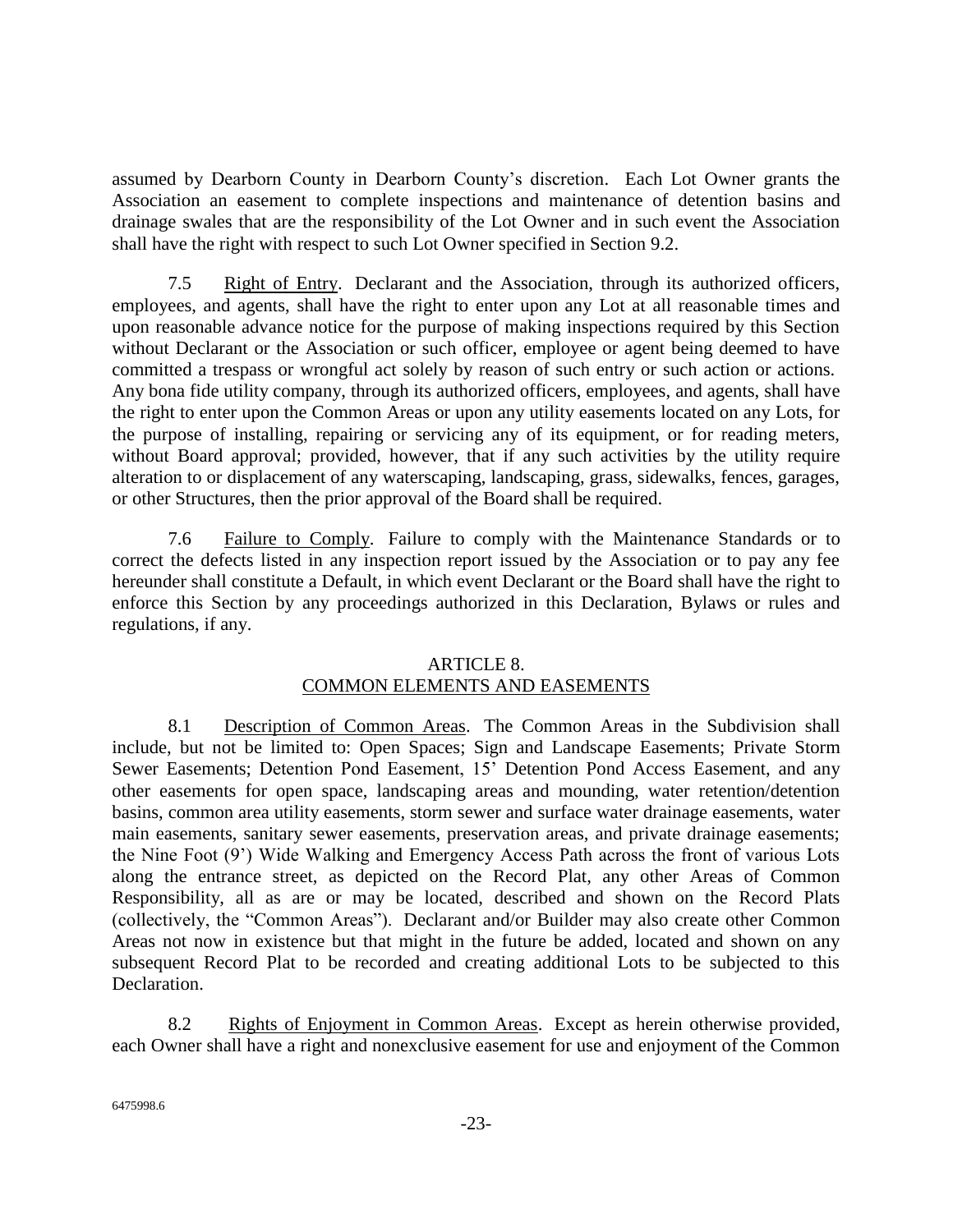Areas, and such right and easement shall be appurtenant to, and shall pass with the title to his/her Lot. The right of the Owners to utilize Common Areas shall not extend to any retention/detention areas and associated stormwater structures for stormwater drainage in the Subdivision as reflected on the Record Plat; such areas shall only be accessible by the Owner of the Lot where the area is situated, and by authorized representatives of the Association for purposes of reasonably required maintenance and repair. Each Tenant shall have a nontransferable right to use and enjoy the Common Areas, if any, which right shall terminate when such person ceases to have the status of a Tenant. Such rights and privileges shall be subject, however, to the following:

(a) Except for the option (not obligation) of the Declarant to fund potential deficits during the Development Period, the right of the Board, with the approval of sixtyseven percent (67%) of the Class A Members, and the Class B Member, to borrow money for the purpose of constructing, equipping, improving and maintaining the Common Areas and in aid thereof to mortgage the Common Areas.

(b) The right of the Board to adopt and enforce and from time to time amend reasonable limitations upon use and Rules and Regulations pertaining to the use of the Common Areas, including regulations limiting guests of Owners and Tenants who may use the Common Areas at any one time.

(c) Until such time as the Declarant transfers fee simple title in all or any portion of the Common Areas to the Association, the Declarant reserves the right to grade, alter and/or make any other modifications which its desires to the Common Areas.

(d) The right of the Board to suspend the right of any Owner or the privilege of any Occupant to use such of the Common Areas that are recreational in nature as determined by the Board for any infraction of the Rules and Regulations relating to the Common Areas for a period not to exceed sixty (60) days for each such infraction, or for nonpayment or delinquency of the Assessments against such Owner's Lot for a period not to exceed the period of such nonpayment or delinquency.

(e) Such rights as the Board may have to grant easements or rights of way to any public utility corporation or public agency.

(f) All applicable provisions of valid agreements of the Association relating to the Common Areas.

(g) Such rights as the Board may have under the Declaration to convey or lease all or any part of the Common Areas.

(h) All other easements, restrictions and rights to which the Property is subject.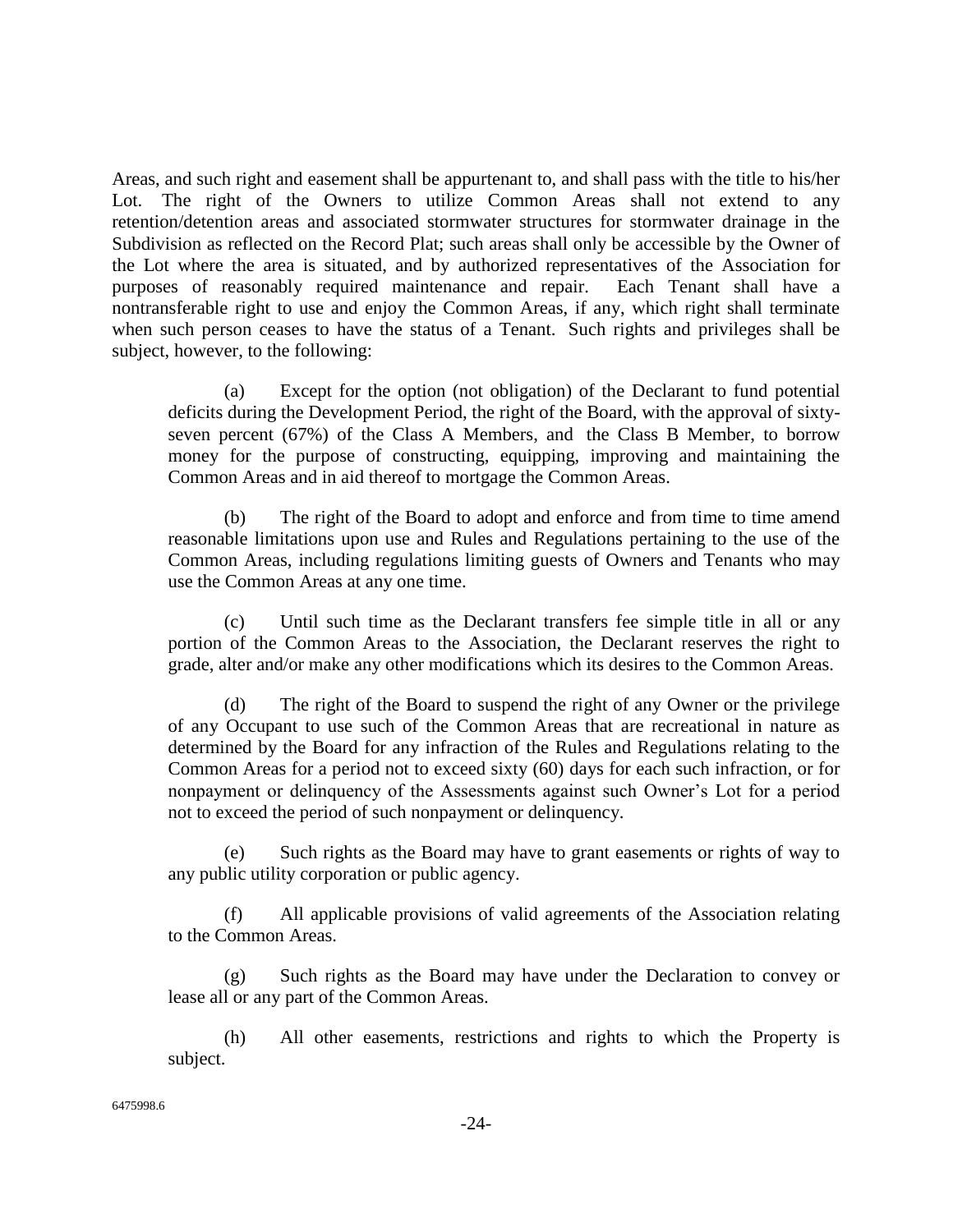(i) The right of the Association to grant permits, licenses, and easements over the Common Areas for utilities, roads and other purposes reasonably necessary or useful for the proper maintenance or operation of the Property.

8.3 Subordination to Mortgage or Other Lien. The rights and privileges provided in this Section shall be subordinate to any mortgage or other lien given by the Association for the purposes of acquiring, improving or maintaining the Common Areas.

8.4 Additional Common Areas. Declarant may from time to time, during the Development Period, convey to the Association for nominal or other appropriate consideration and the Association may accept conveyance of any land owned by Declarant along with any Structure, improvement or other facility including related fixtures, equipment and furnishings located thereon.

8.5 Conveyance or Lease of Common Areas. Upon authorization by the Board and upon the approval of sixty-seven percent (67%) of Class A Members and the Class B Member, the Association may at any time convey or lease all or a part of the Common Areas to any public agency, authority, or utility or to any private entity, upon such terms and conditions as shall be agreed upon by the other party and Board, including, without limitation, terms and conditions providing for the use of such Common Areas by the public in general and terms and conditions pertaining to the maintenance and repair of such Common Areas and the assessments of Owners and/or Tenants for the costs of such maintenance and repair.

8.6 Use of Common Areas by Declarant and Builder. Declarant and Builder and its affiliates and associates shall have the same rights of use and enjoyment of the Common Areas as the Class A Members during the Development Period, and shall have the right to use the Common Areas for promotional, sales and similar purposes until all of the Dwelling Units have been sold.

# 8.7 Easements.

(a) The Declarant and/or Association may hereafter grant easements for utility purposes for the benefit of the Property, including the right to install, lay, use, maintain, repair and replace water mains and pipes, sewer lines, gas mains, telephone wires and equipment, and electrical conduits and wires over, under, along and on any portion of the Common Areas, and each Owner hereby grants the Declarant and Association an irrevocable power of attorney to execute, acknowledge, deliver and record, for and in the name of such Owner, such instruments as may be necessary to effectuate the foregoing.

(b) Declarant hereby reserves easements and the right to grant easements on, over and across certain Lots for open space, landscaping mounding and monument areas and for the installation, maintenance, use, repair and replacement of underground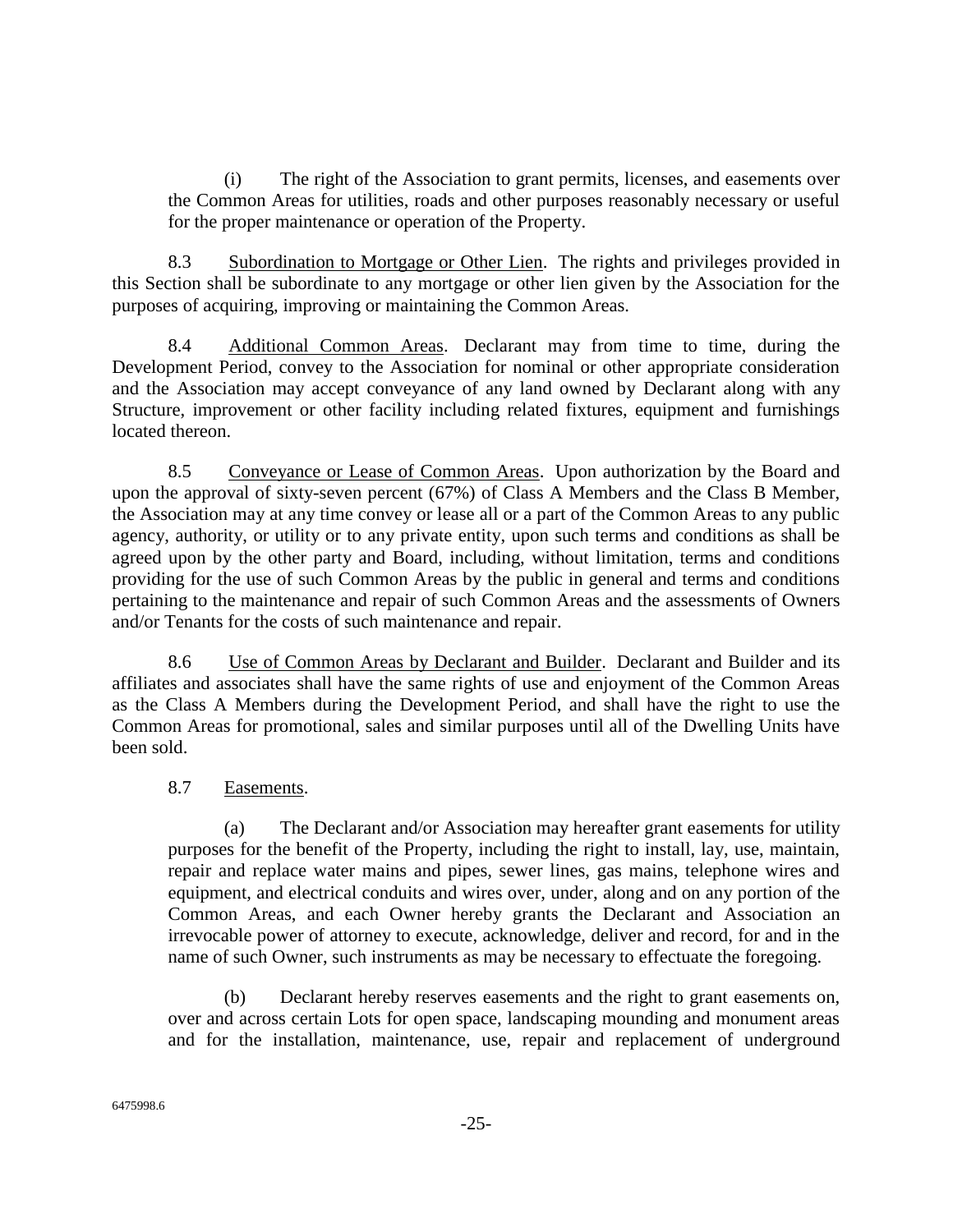utilities, public utilities, water detention basins, storm sewer, sanitary sewer and surface water drainage easements, water mains, preservation areas and private drainage easements, walking and emergency access path, and building setbacks, specifically as shown on the Record Plats now or hereinafter recorded for the Subdivision, and to cut and grade slopes in and along Lot boundaries at streets and drives built within the Property. The foregoing easements shall not be used for recreational purposes (except the walling and emergency access path) but are reserved for such aesthetic or utility purposes as indicated by the nature of the easement.

(c) All easements and rights described in the Declaration are easements appurtenant, running with the land, perpetually in full force and effect, and at all times shall inure to the benefit of and be binding on Builder, its successors and assigns, and any Owner, purchaser, mortgagee and other party now or hereafter having an interest in the Property, or any part or portion thereof. After the Development Period, the Association shall be deemed to be the successor of Declarant and, as such, shall be deemed to be the grantee of said easements provided in this Section, and shall hold such easements for the use, benefit and enjoyment of all Lot Owners in the Subdivision. All notes on the Record Plat that are pertinent to the specific easements set forth herein are incorporated herein by reference.

<span id="page-25-0"></span>8.8 Landscape and Signage Easement. A non-exclusive and irrevocable easement is hereby created, for the benefit of the Association or its designees, on, over and across those Lots identified on any Record Plat as "Landscape and Signage Easement", for the sole purpose of installing, maintaining and replacing any and all landscaping, monuments, and signage located on the Landscape Easement Areas and Signage Easement Areas.

8.9 Easements to Other Residents. Declarant may designate that certain owners of real property outside of the Property and such other persons as Declarant may designate, shall have an easement of enjoyment in and over the Common Areas or specific Common Areas, and the facilities located thereon, to the same extent as any Owner, subject to the provisions of Section 8.2. Such individuals shall be subject to the Rules and Regulations of the Association concerning the use of said Common Areas, but shall not be subject to Assessments by the Association.

#### ARTICLE 9. MAINTENANCE

9.1 Association's Responsibility. The Association shall maintain and keep in good repair the Areas of Common Responsibility, such maintenance to be funded as hereinafter provided. The Areas of Common Responsibility shall include, but need not be limited to entry, landscaping and signage easements; water retention/detention basins; common area utility easements, storm sewer and surface water drainage easements; preservation areas; all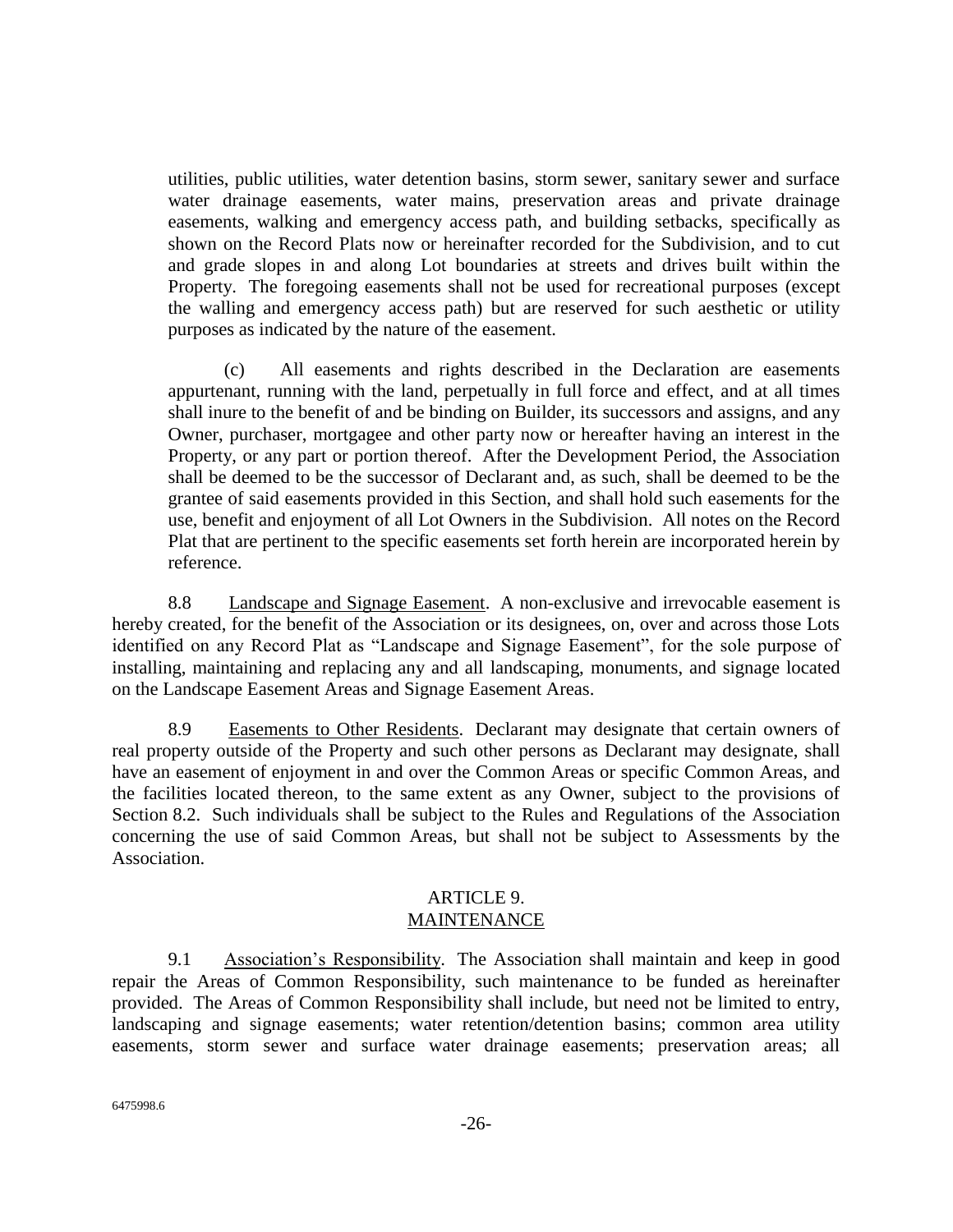landscaping and other flora, structures, and improvements, including any private streets, situated upon the Common Areas; and landscaped medians within public right-of-way throughout the Property. The Association may maintain other property which it does not own or share in the maintenance of Property it does not own, including, without limitation, property dedicated to the public or property owned by another homeowners' association, if the Board of Directors determines that such maintenance is necessary or desirable to maintain the Community-Wide Standard.

(a) There are hereby reserved to the Association blanket easements over the Property as necessary to enable the Association to fulfill responsibilities under this Section.

(b) Except as otherwise specifically provided herein, all costs associated with maintenance, repair and replacement of the Areas of Common Responsibility shall be a Common Expense to be allocated among all Units as part of the Base Assessment, subject to the right of the Association to seek reimbursement from the Owner(s) of, or other persons responsible for, certain portions of the Areas of Common Responsibility pursuant to this Declaration, other recorded covenants, or agreements with the Owner(s) thereof.

<span id="page-26-0"></span>9.2 Owner's Responsibility. Each Owner shall maintain his or her Dwelling Unit and all Structures, and other improvements comprising the Dwelling Unit. Owners of Dwelling Units adjacent to any roadway within the Property shall maintain driveways serving their respective Dwelling Units, whether or not lying within the Dwelling Unit boundaries, and shall maintain and irrigate landscaping on that portion of the Common Area, if any, or right-of-way between the Dwelling Unit boundary and the back-of-curb of the adjacent street. In addition, each Owner shall maintain the sidewalk located in the right of way in front of his/her Dwelling Unit. The sidewalks in the Subdivision will not be publicly maintained, except for the sidewalks located in the Common Areas.

All maintenance required by this Section 9.2 shall be performed in a manner consistent with the Community-Wide Standard and all applicable covenants. In addition to any other enforcement rights available to the Association, if any Owner fails properly to perform his or her maintenance responsibility, the Association may enter such Owner's property and perform the required maintenance. The costs and expense of such maintenance shall be charged to the Owner thereof as an Individual Assessment in accordance with Section 4.5; provided, however, except when entry is required due to an emergency situation, the Association shall afford the Owner reasonable notice and an opportunity to cure the problem prior to entry.

9.3 Professional Management Contracts. The Association may delegate all or any portion of its authority, subject to the Board of Directors supervision, to discharge its responsibilities herein to a manager or managing agent. Any management agreement shall not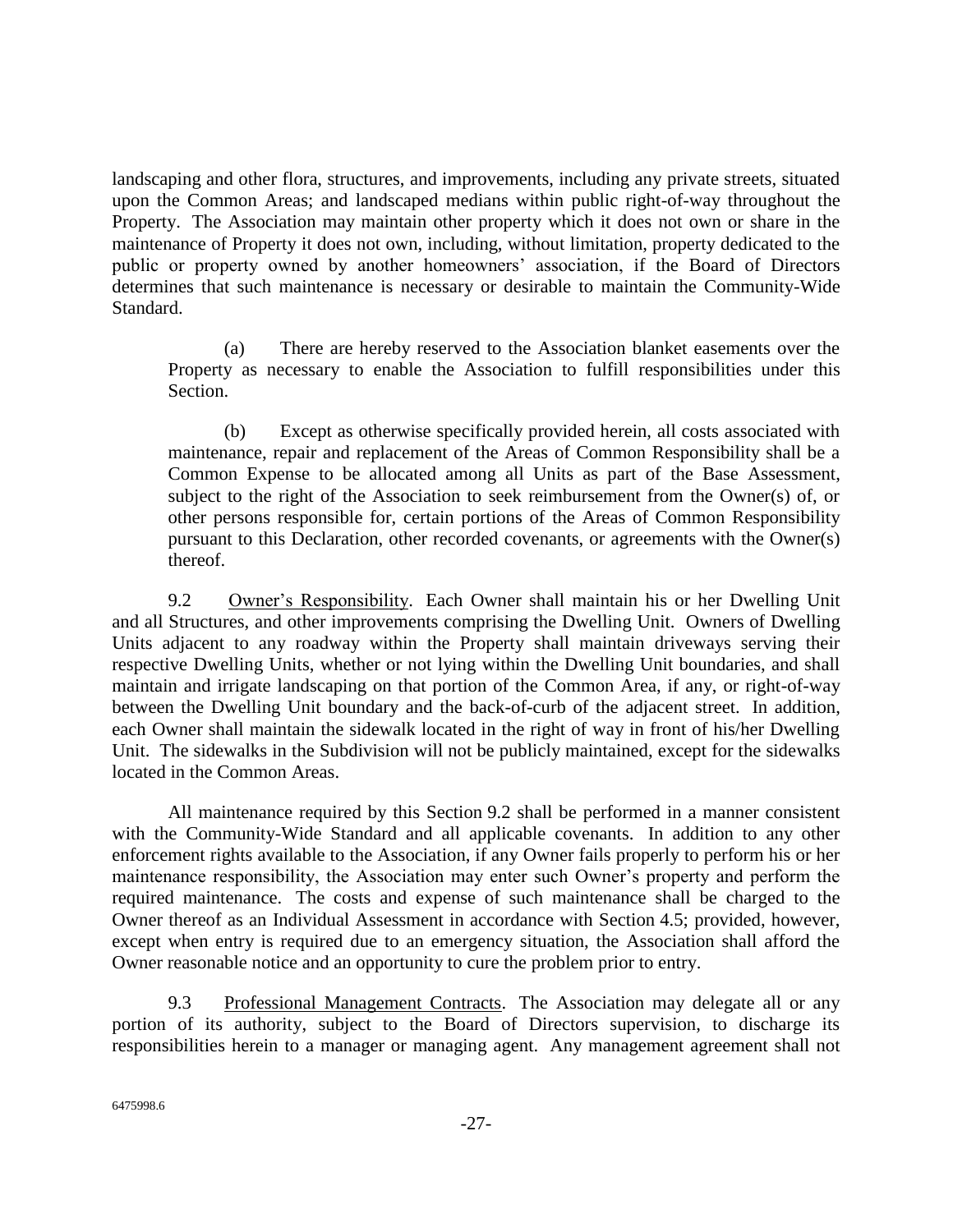exceed three (3) years and shall provide for termination by either party without cause and without payment of a termination fee on ninety (90) days or less written notice.

### ARTICLE 10. ENFORCEMENT

10.1 Curing Defaults; Lien. In the event of any Default with respect to any Lot under this Declaration, the Board shall give written notice to the Owner thereof, with a copy of such notice to each Tenant in Default and a copy to any first mortgagee of the Lot who has requested to receive such notices, setting forth with reasonable particularity the nature of such Default, and the specific action or actions required to remedy the Default. If the Owner or Tenant shall fail to take the specific action or actions within thirty (30) days after the mailing of the notice, the Board may, but shall not be required to exercise any or all of its rights hereunder. The Board may exercise without notice any of its rights hereunder with respect to any Default if it determines that an emergency exists requiring immediate action.

Costs incurred by the Association in exercising any of its rights with respect to any Lot shall be a binding personal obligation of the Owner thereof which shall be payable on demand. If the Owner fails to pay such costs within thirty (30) days after demand, the Association shall enter the amount of the obligation, the name of the Owner as it appears on its records and the description of the Lot in a lien record book to be maintained by the Board at its main office, together with the date of such entry. The Association shall have a prior lien on such Lot for such amount until paid and such lien shall have priority from the date of such entry over all other liens and encumbrances thereon whatsoever, excepting real estate taxes and assessments, liens of record as of the date of such entry and liens of the United States of America, the State of Indiana, and all other political subdivisions or governmental instrumentalities of the State of Indiana to the extent made superior by applicable law, all bona fide recorded first mortgages and the lien of any first mortgagee who comes into possession of a Lot pursuant to mortgage foreclosure or by deed in lieu thereof. The lien provided in this Section shall be recordable and shall be enforceable as provided in Section 4 hereof.

10.2 Remedies. Nothing contained in this Section 11 shall be deemed to affect or limit the rights of Declarant, Builder, the Association, any Owner, Occupant, or their legal representatives, heirs, devisees, successors or assigns, by appropriate judicial proceedings, to enforce the restrictions, or recover damages for any Default. It is hereby declared that irreparable harm will result to beneficiaries of this Declaration by reason of a Default, and, therefore, each beneficiary shall be entitled to relief by way of injunction or specific performance to enforce the provisions of this Declaration, as well as any other relief available at law or in equity.

10.3 Right and Easement of Entry. The Association, through its authorized officers, employees, and agents, shall have the right and easement to enter upon any Lot at all reasonable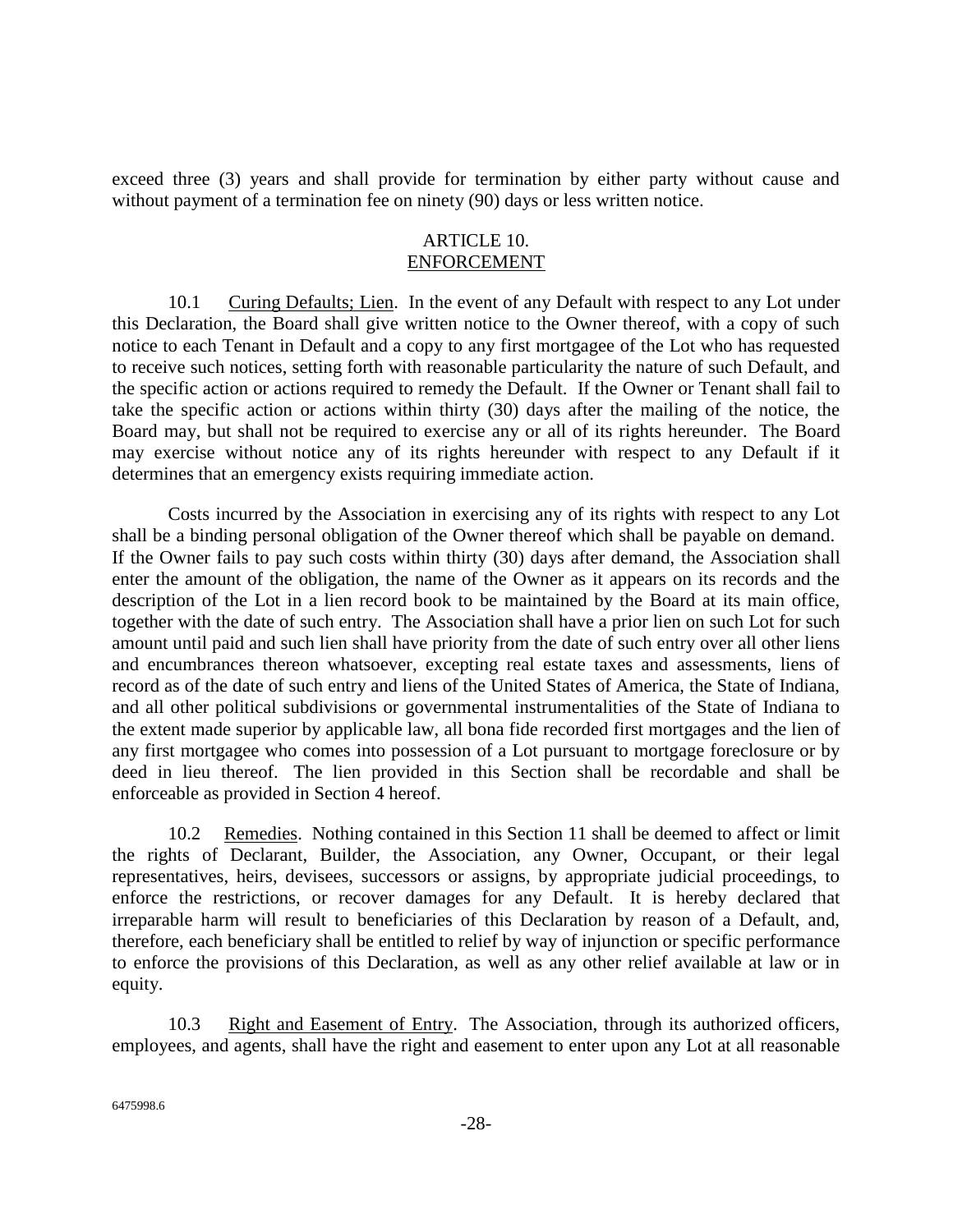times and to do anything thereon necessary to perform the action or actions specified in the notice to the Owner to abate, remedy, extinguish, remove or repair a Default, without the Association or such officer, employee or agent being deemed to have committed a trespass or wrongful act solely by reason of each entry or such action or actions as are carried out in accordance with the provisions of this Section 11, provided that no summary abatement or similar procedure may be utilized through non-judicial means to alter or demolish items of construction.

10.4 No Waiver. The failure of Declarant, Builder, the Association, any Owner, Tenant, or their legal representatives, heirs, devisees, successors or assigns, in any one or more instances, to insist upon compliance with any of the Restrictions, or to exercise any right or privilege conferred in this Declaration, shall not constitute or be construed as the waiver of such or any similar restriction, right or privilege, including the right to cure Default, but the same shall continue and remain in full force and effect as if no such forbearance had occurred.

10.5 Rules and Regulations. The Board may adopt and enforce, and from time to time amend, reasonable rules and regulations regarding the administration, interpretation and enforcement of the Restrictions (the "Rules and Regulations"). Each such rule and regulation shall be consistent with and designed to further the purposes outlined in this Declaration.

# ARTICLE 11. SANITARY SEWER MATTERS

11.1 Greendale Sewer Service. The Owner of each Lot acknowledges that the City of Greendale, Indiana shall provide sanitary sewer service to each Lot in the Subdivision pursuant to the terms of the Sanitary Sewer Agreement between the City of Greendale ("Greendale"), Declarant, and Valley Rural Utility Company, an Indiana non-profit corporation ("VRUC") dated June 1, 2016 (the "Sanitary Sewer Agreement"). VRUC will be providing sanitary sewer services to the Subdivision pursuant to the Sanitary Sewer Agreement. Accordingly, pursuant to the Sanitary Sewer Agreement, each Owner of a Lot acknowledges and agrees that Greendale through VRUC will be the sole sanitary sewer provider in the Subdivision. Declarant has agreed to convey all easements relating to the sewer system to Greendale in accordance with the terms of the Sanitary Sewer Agreement.

11.2 Waiver of Remonstrance Against Future Annexation. Declarant, and the Owner of each Lot in the Subdivision, for itself and their respective successors in an interest and assigns, forever waive any rights to remonstrate against any future annexation by Greendale of the Lot and Property included in the Subdivision. In connection with the closing of the purchase of a Lot from the Declarant or any Builder, each purchaser of a Lot agrees to execute and deliver a waiver to remonstrate against any future annexation of the Property included in the Subdivision as a condition to the Owner of the Lot connecting to the sanitary sewer owned by Greendale and serviced by VRUC.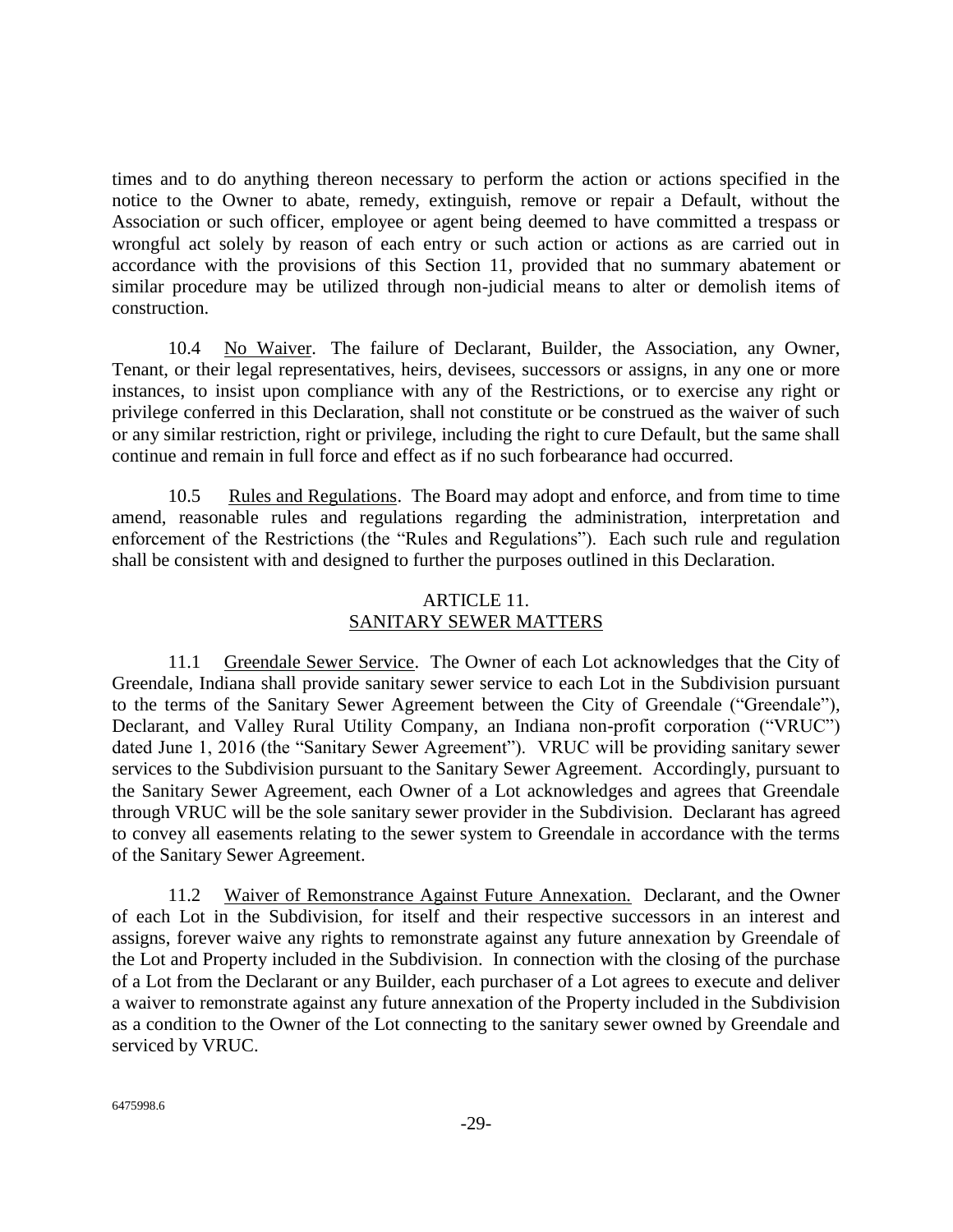11.3 Sewer Charges. As a condition to connecting with the sanitary sewer for the Subdivision, each Owner of a Lot agrees to pay the service and connection fees charged by Greendale or VRUC from time-to-time, in accordance with the terms of the agreement between Greendale and VRUC for provision of sanitary sewer service.

### ARTICLE 12. REAL ESTATE TAXES AND ASSESSMENTS

12.1 Real Estate Taxes. The Owner of a Lot shall be responsible for and shall pay all taxes and assessments, general and special, levied or imposed upon the Lot and its improvements.

12.2 Common Areas. Taxes and assessments, general and special, charged against the Common Areas which are owned in fee simple by the Association shall be deemed a Common Expense. Assessments, charged against the Subdivision shall be paid by the Owners as set forth in Section 4 hereof.

### ARTICLE 13. INSURANCE

13.1 Fire, Extended Coverage and Standard "All Risks" Insurance. The Association shall insure all buildings which are part of the Recreation Facilities and any other Common Areas, and may maintain insurance for all other structures and improvements now or hereinafter constructed on the Common Areas against any loss or damage by such hazards as are ordinarily insured by a comprehensive, extended coverage and "all-risks" policies issued in the amounts at all times sufficient to prevent the Association from becoming co-insurers under the terms of any applicable coinsurance clause or provision and in no event less than the actual replacement cost of such improvements, as determined from time to time by the insurer.

Any such insurance shall be obtained from a fire and casualty insurance company authorized to write such insurance in the State of Indiana which has a general policy holder rating of no less than A, as determined by the then latest edition of the Best's Insurance Reports or its successor guide, and shall be written in the name of the Association for the use and benefit of the Lot Owners and their mortgagees as their interests may appear. The Board of Directors and/or its authorized representatives shall have the exclusive right to negotiate and adjust all loss claims. Unless the Board of Directors determines otherwise, all such insurance shall contain a waiver of subrogation of rights by the carrier as to the Association, its officers or Directors, and all Lot Owners and occupants.

13.2 Use of Fire Insurance Proceeds. Unless at least sixty-seven percent (67%) of the first mortgagees (based upon one vote for each first mortgage owned) or Owners (other than Declarant or Builder) of the individual lots have given their prior written approval, the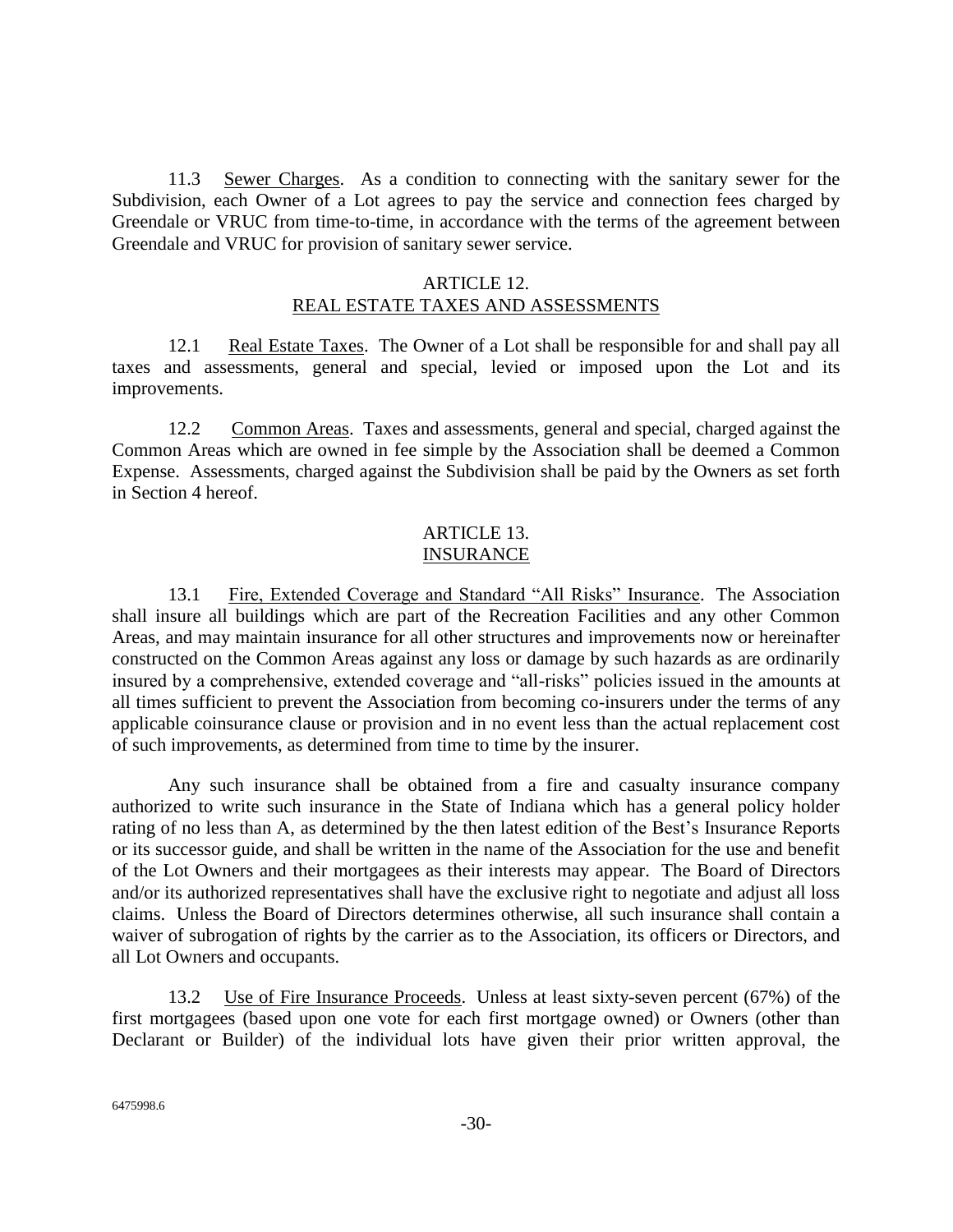Association shall not be entitled to use hazard insurance proceeds for losses to the Common Areas for other than the repair, replacement or reconstruction of such Common Areas.

13.3 Liability Insurance. The Association shall obtain and maintain a comprehensive policy of public liability insurance covering all Common Areas, and other areas for which the Association is responsible, and insuring the Association, the Directors, and the Lot Owners and members of their respective families, tenants and occupants, in an amount of not less than One Million Dollars (\$1,000,000.00) per occurrence for personal injury and/or property. This insurance shall include protection against liability for risks arising out of the maintenance of the Areas of Common Responsibility and such other risks as are customarily covered with respect to developments similar in construction, location and use, as determined by the Board. This insurance shall contain a "severability of interest" endorsement which shall preclude the insurer from denying the claim for a Lot Owner, tenant or occupant because of negligent acts of the Association, the Board, or other Lot Owners, tenants, or occupants.

13.4 Other Insurance. In addition, the Board may purchase and maintain contractual liability insurance, Directors' and officers' liability insurance, and such other insurance as the Board may deem desirable from time to time.

13.5 Insufficient Insurance. In the event the improvements forming a part of the Common Areas or any other area for which the Association is responsible, or any portion thereof, shall suffer damage or destruction from any cause or peril which is not insured against, or, if insured against, the insurance proceeds from which shall not be sufficient to pay the cost of repair, restoration or reconstruction, then, the Association shall advance such costs in excess of available insurance proceeds. The amount so advanced by the Association shall become a Special Assessment against all of the Lots, and such Assessments shall have the same force and effect, and, if not paid, may be enforced in the same manner as herein provided for the nonpayment of Assessments. The action required to be taken by the Association under this Section shall not require any vote of the Members of the Association.

13.6 Fidelity Bonds. The Board shall obtain as a Common Expense to the Association fidelity bond coverage with respect to any person who either handles or is responsible for funds held or administered by the Association, in an amount no less than the maximum funds that will be in the custody of the Association or its management agent at any time while the bond is in force; provided, however, the fidelity bond coverage must at least equal the sum of three months' Assessments on all Dwelling Units on the Property, plus the Association's reserve funds. A management agent handling funds for the Association shall also be covered by its own fidelity bond, naming the Association as an additional obligee, at the sole cost of said agent.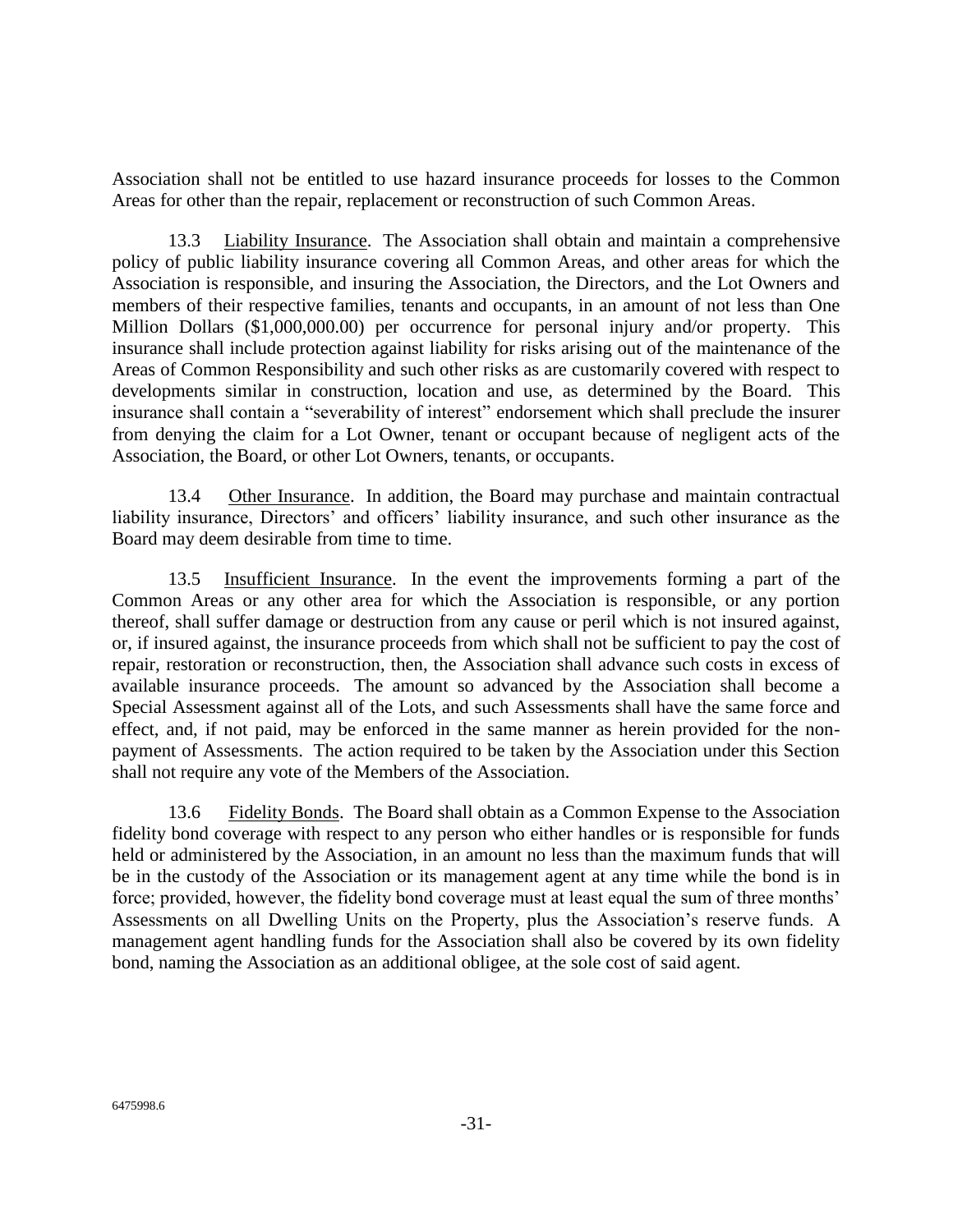# ARTICLE 14. RIGHT TO CURE, MEDIATION AND ARBITRATION OF ALLEGED DEFECTS

In order to provide an efficient procedure for resolving certain types of claims, as defined in this Section, the Association and all Owners shall be subject to the dispute resolution procedure set forth in this Section, notwithstanding that other procedures, including those set forth in "Right to Repair" or similar law, may be otherwise applicable.

 The Association and/or any Owner must provide Declarant and/or Builder(s) with notice and reasonable opportunity to cure any claim by the Association or Owner arising out of or in any way relating to alleged defects by Declarant and/or Builder(s) in developing the Property or in the workmanship and/or materials used by Builder(s) in the construction of a Dwelling Unit. If the claim is not resolved to the Association's and/or any Owner's reasonable satisfaction, any such claim, shall be settled by mediation. If within thirty (30) days after service by the Association and/or Owner upon Declarant and/or Builder(s) of a written demand for mediation, the mediation does not result in complete settlement of the dispute, then any unresolved claim shall be settled by binding arbitration. Judgment on the arbitration award rendered by the arbitrators may be entered in any court having jurisdiction thereof and shall be binding and conclusive as to all parties and no appeal may be taken by any party.

# ARTICLE 15. FORUM SELECTION; WAIVER OF JURY TRIAL

The Association and/or any Owner shall be entitled to bring a lawsuit against Declarant and/or Builder(s) for any claim not within the scope of Section 14. However, any such lawsuit brought by the Association and/or any Owner against Declarant and/or Builder(s) shall be filed in either a state or federal court situated in the State of Indiana and the Association and/or any Owner by acceptance of delivery of a deed to a Unit expressly consent to the jurisdiction and venue of such court.

In addition to the foregoing, the Association and each Owner by acceptance of delivery of a deed to a Dwelling Unit, hereby waive the right to a trial by jury and acknowledge that all issues raised in any lawsuit filed pursuant to this Section 15 shall be decided by the judge presiding over the lawsuit.

Notwithstanding anything herein to the contrary, the remedies that may be awarded to the Association and/or any Owner in any lawsuit filed pursuant to this Section are subject to and limited by the terms and conditions of the "Limited Warranty" section of the "Homeowner's Guide" prepared by and made available to each Owner by Builder.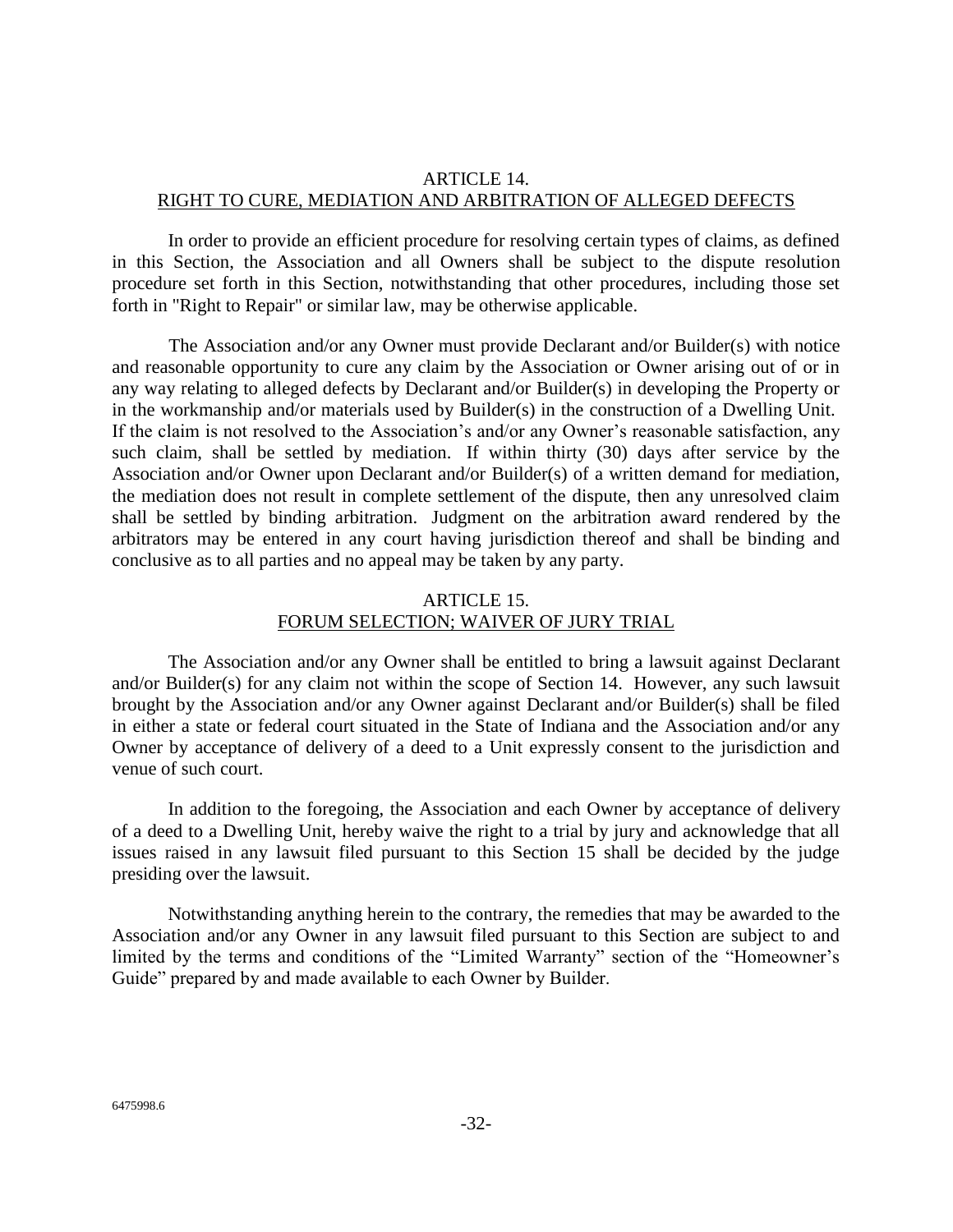### ARTICLE 16. DURATION, AMENDMENT AND TERMINATION

16.1 Duration. The Restrictions shall be covenants running with the land and shall bind the Property and every part thereof, and shall (regardless of whether any such beneficiary owns an interest in any Lot) inure to the benefit of and be enforceable by, the Board and each Owner and Tenant and their legal representatives, heirs, devisees, successors and assigns, and shall continue in full force and effect for twenty (20) years from the date on which this Declaration is recorded in the Dearborn County, Indiana Recorder's Office. Thereafter the Restrictions shall be automatically renewed for successive ten-year periods unless amended or terminated as provided in this Section 16.

16.2 Amendment or Termination. Prior to the end of the Development Period, any provision of this Declaration may be amended in whole or in part or terminated by a recorded instrument executed by Declarant and approved by the Owners of at least sixty-seven percent (67%) of all Lots located in the Property. After the end of the Development Period, any provision of this Declaration may be amended in whole or in part or terminated by a recorded instrument approved by the Owners of at least sixty-seven percent (67%) of all Lots located in the Property.

The President of the Board shall determine whether the persons who have approved of any amendments or termination of this Declaration constitute Owners of at least sixty-seven percent (67%) of all Lots. Promptly after the approval of any amendment or termination of any part of this Declaration, the President of the Board shall cause to be recorded the written instrument of amendment or termination executed in properly recordable form by the President of the Association and Declarant, if during the Development Period, and the certificate of the President of the Association that the Owners of at least sixty-seven percent (67%) of all Lots have approved such instrument.

The Board shall maintain such copies filed with it by the President as a permanent record and shall make copies thereof available to any Owner at a reasonable cost.

Notwithstanding anything above to the contrary, this Declaration may be amended at any time during the Development Period without the vote of Owners by a written instrument executed by Declarant for the purpose of eliminating or correcting any typographical or other inadvertent error herein; eliminating or resolving any ambiguity herein; making nominal changes; clarifying Declarant's original intent; making any changes necessary or desirable to meet the requirements of any institutional lender, Federal National Mortgage Association, or other agency which may insure loans on a Lot; provided, however, that no such amendment shall materially affect any Owner's interest in the Association or right, if any, to use the Common Areas. Each Owner and his or her mortgagees, by acceptance of a deed to a Lot or a mortgage encumbering such Lot, shall be deemed to have consented to and approved of the provisions of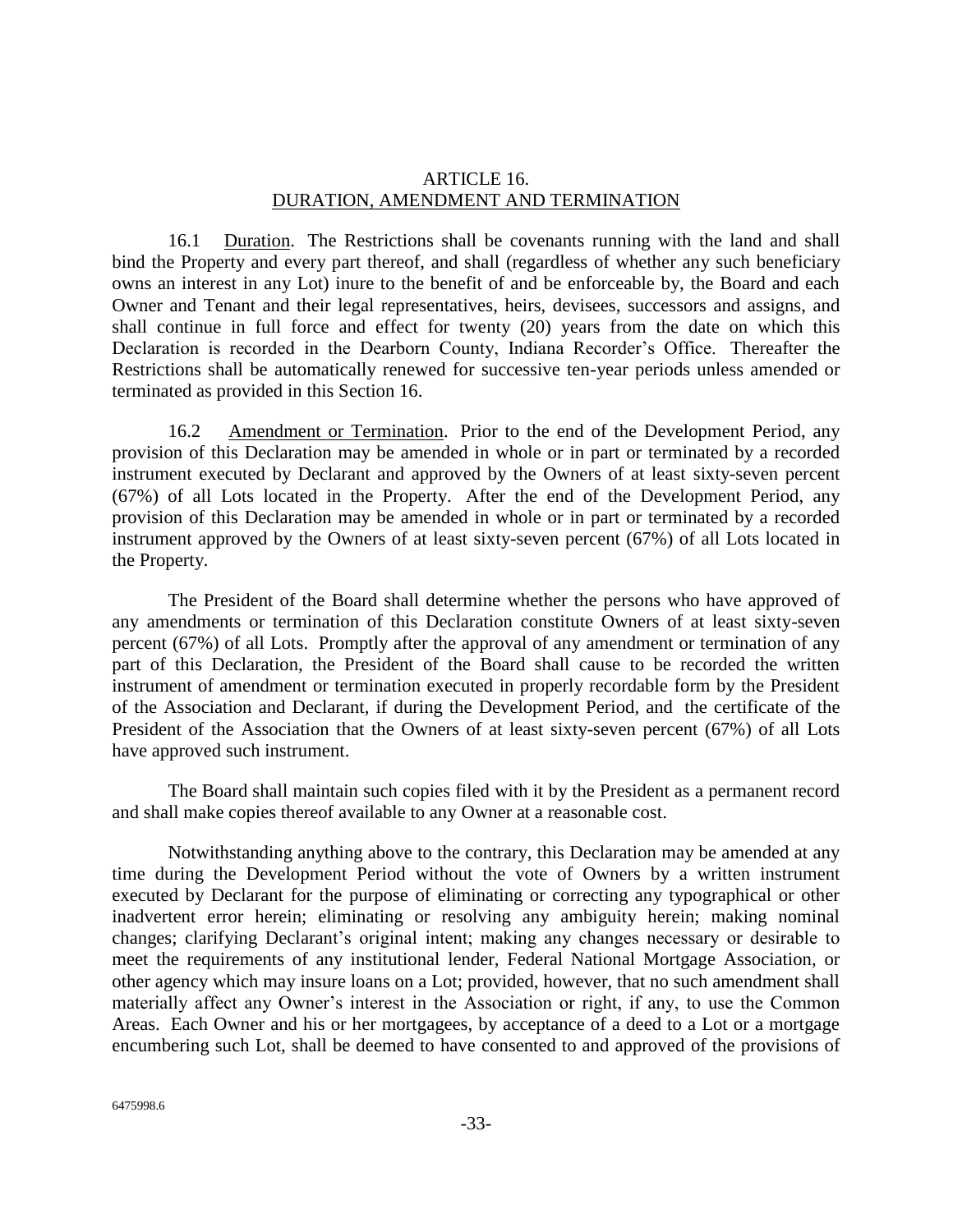this paragraph and the amendment of this Declaration by Declarant as provided in the immediately preceding sentence. All such Owners and their mortgagees, upon request of Declarant, shall execute and deliver from time to time all such instruments and perform all such acts as may be deemed by Declarant to be necessary or proper to effectuate the provisions of this paragraph.

### ARTICLE 17. **MISCELLANEOUS**

17.1 No Reverter. No covenant, condition, restriction or reservation or easement contained in this Declaration is intended to create, or shall be construed as creating, a condition subsequent or a possibility of reverter.

17.2 Notices. Any notice required or permitted to be given to an Owner or Tenant by the Board pursuant to the provisions of this Declaration shall be deemed given when mailed by United States mail, postage prepaid, addressed to his or her last address as it appears on the records of the Association.

17.3 Construction. The Board shall have the right to construe the provisions of this Declaration, and, in the absence of an adjudication by a court of competent jurisdiction to the contrary, such construction shall be final and binding as to all persons and entities benefited or bound by the provisions of this Declaration.

17.4 Invalidity. The determination by a court of competent jurisdiction that any provision of this Declaration is invalid for any reason shall not affect the validity of any other provision hereof.

17.5 Headings. The headings of the Sections are for convenience only and shall not affect the meaning or construction of the contents of this Declaration.

17.6 Gender. Throughout this Declaration, the masculine gender shall be deemed to include the feminine and neuter, and the singular the plural, and vice versa.

17.7 Conflict. If there are conflicts or inconsistencies between the provisions of the laws of the State of Indiana, the Articles of Incorporation, this Declaration, the Bylaws, Architectural Guidelines and the Rules and Regulations, it shall be agreed that the provisions of the laws of the State of Indiana, this Declaration, the Articles of Incorporation, the Bylaws, the Architectural Guidelines and the Rules and Regulations (in that order) shall prevail.

17.8 Covenants Running with Land. This Declaration and all amendments hereto shall be, and shall be construed as, covenants running with the land, shall be binding upon Declarant, Builder, any mortgagee, the Association, its Members, each Owner, each Occupant and all claiming under each Owner or Occupant, and shall (regardless of whether or not any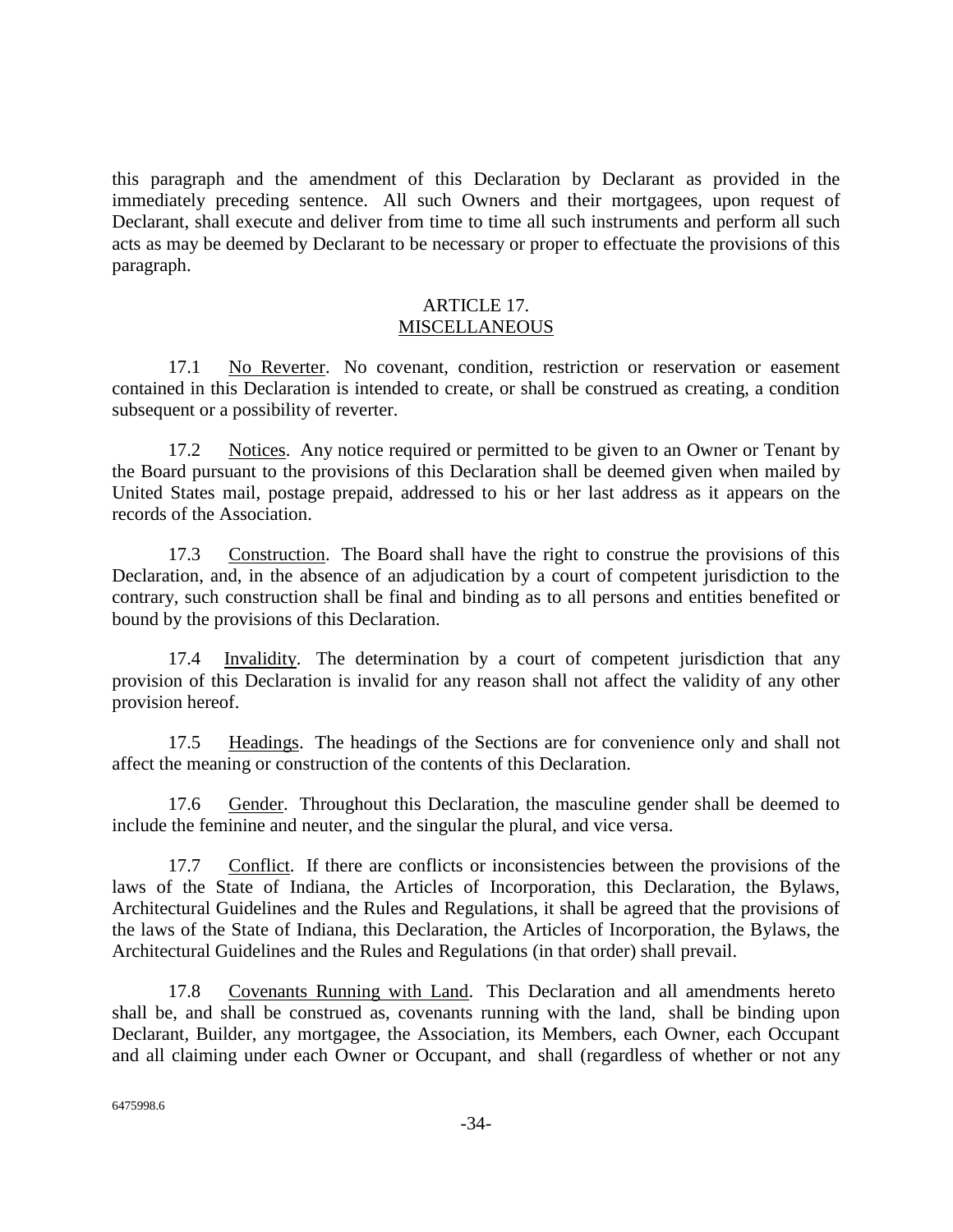such beneficiary owns an interest in any Lot) inure to the benefit of and be enforceable by (i) Declarant, (ii) Builder, (iii) the Association, and (iv) each Owner and all claiming under each Owner.

17.9 Availability of Documents. The Association shall make available to Members, Owners, and lenders, and to holders, insurers, or guarantors of any first mortgage, current copies of the Declaration, rules and regulations, if any, and other rules concerning the Property. "Available" means available for inspection, upon request, during normal business hours or under other reasonable circumstances.

17.10 Right of Entry. The Association shall have a reasonable right of entry upon any Lot to make emergency repairs and to do other work reasonably necessary for the proper maintenance or operation of the Property.

17.11 Condemnation. In the event any Lot or any portion thereof, is made the subject matter of any condemnation or eminent domain proceeding or is otherwise sought to be acquired by a condemning authority, the net proceeds of any award or settlement shall be the property of the Owner and the holder of the first mortgage, to the extent of their respective interests. Each Owner shall give the holder of a first mortgage on the Owner's Lot timely written notice of such proceeding or proposed acquisition.

In the event the Common Areas or any portion thereof is made the subject matter of any condemnation or eminent domain proceedings or other sought to be acquired by a condemning authority, the proceeds of any award or settlement shall be distributed to the Association for the common benefit of the Owners and their mortgagees, as their interests appear.

*[The Remainder of this Page is Intentionally Left Blank, Signature Page to Follow]*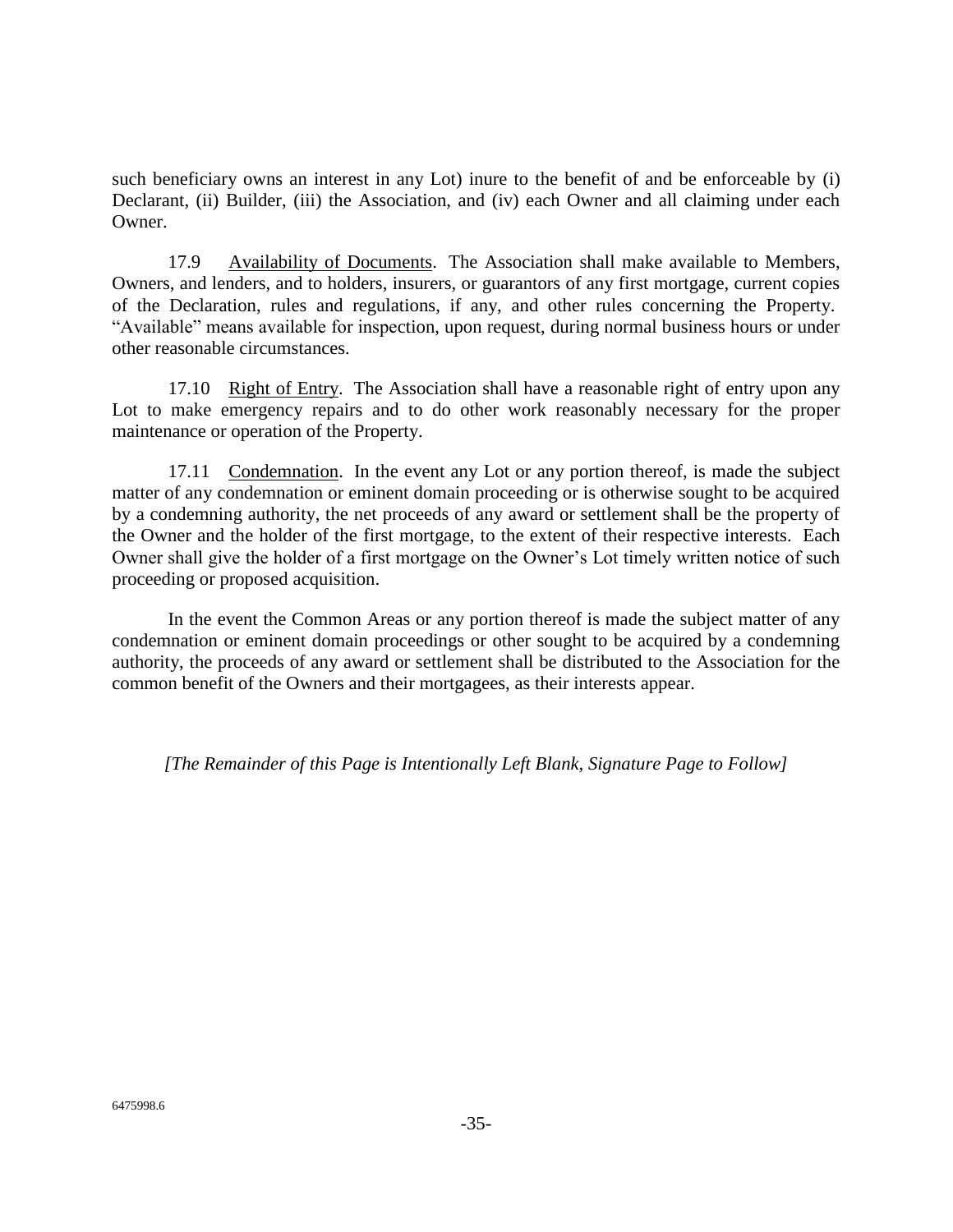IN WITNESS WHEREOF, Declarant has caused this Declaration of Covenants, Conditions and Restrictions and Reservation of Easements for Woodridge Estates to be executed by its duly authorized officer as of the day and year first above written.

> AMERICAN DEVELOPMENT COMPANY, INC., an Ohio corporation

 $By:$ 

P. Michael Perleberg, Vice President

 $STATE OF$   $)$ : SS COUNTY OF \_\_\_\_\_\_\_\_\_\_\_\_\_ )

The foregoing was acknowledged before me this \_\_\_\_ day of \_\_\_\_\_\_\_\_\_\_\_, 2016 by P. Michael Perleberg, the Vice President of AMERICAN DEVELOPMENT COMPANY, INC., an Ohio corporation, on behalf of the corporation.

Notary Public

This instrument prepared by:

Daniel P. Utt, Esq. Keating, Muething & Klekamp, PLL One East Fourth Street Suite 1400 Cincinnati, Ohio 45202 (513) 579-6400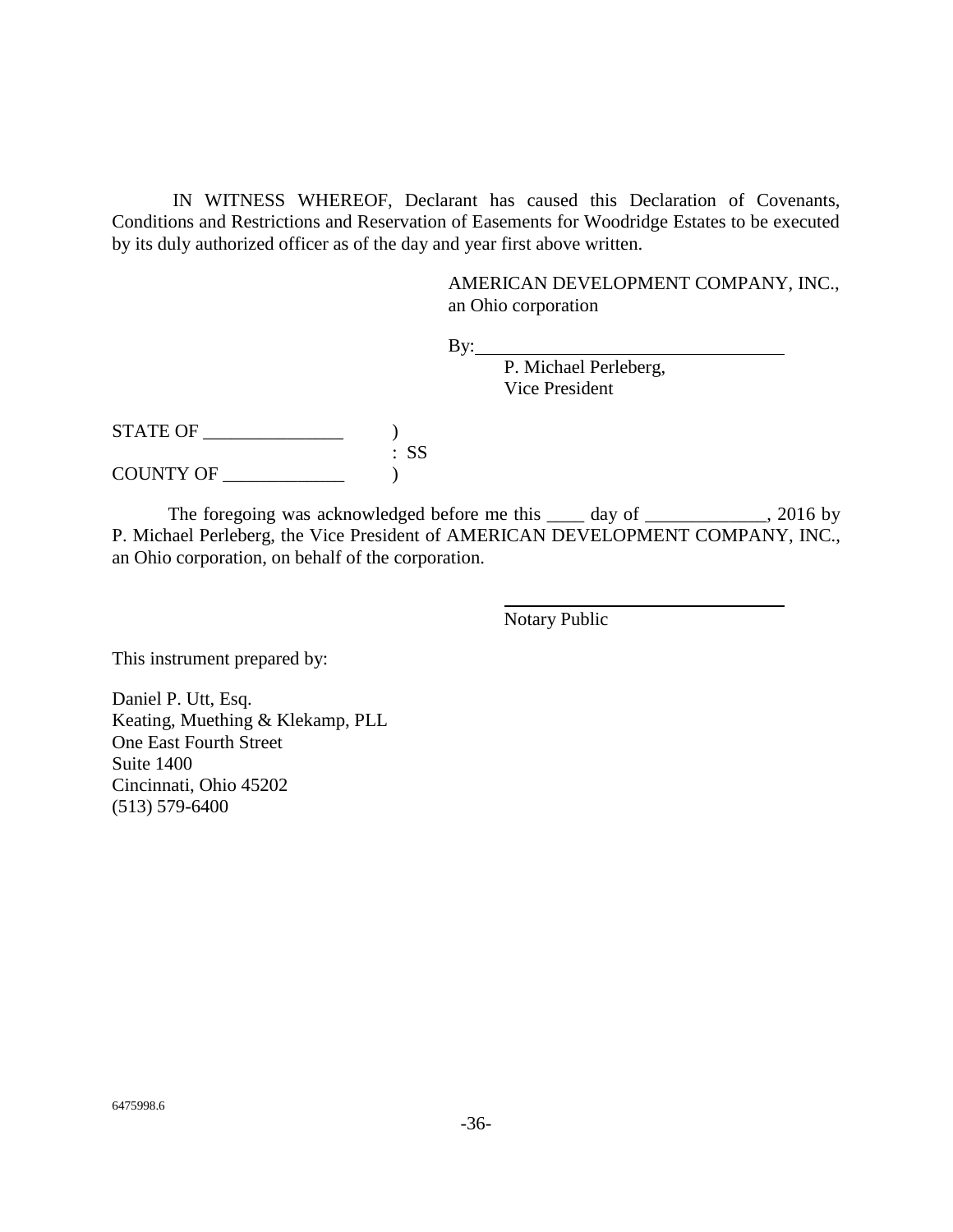# **EXHIBIT A**

### Legal Description

### **Parcel Numbers: 15-06-13-100-004.000-020, 15-06-13-400-008.000-020 and 15-06-14-401- 002.000-020**

Situate in Section 13, Town 6, Range 1 West, Miller Township, Dearborn County Indiana, and being more particularly described as follows: Commencing at an existing stone the Southeast corner of said Section 13; thence with the East line of Section 13, North 02°56'22" East a distance of 2459.64 feet to a ½" iron pin; thence North 87°34'23" West a distance of 940.06 feet to a  $\frac{1}{2}$ " iron pin; thence South 01°00'00" West a distance of 265.83 feet to the TRUE POINT OF BEGINNING; thence North 87°34'23" West a distance of 1,390.66 feet; thence South 38°31'27" West a distance of 265.57 feet; thence South 05°36'10 West a distance of 272.29 feet; thence North 87°34'23" West a distance of 1,910.19 feet; thence North 22°09'57" East a distance of 390.60 feet; thence North 54°11'03 West a distance of 252.20 feet; thence South 68°26'57 West a distance of 291.37 feet; thence North 18°16'42" West a distance of 198.24 feet; thence South 68°26'57" West a distance of 234.98 feet to the center of State Line Road; thence with the center of said road the following two courses: North 13°16'4" West a distance of 105.74 feet; thence North 13°41'29" West a distance of 252.13 feet; thence North 28°03'44" West a distance of 99.12 feet to a Ex P.K. nail; thence North 88°12'52" East a distance of 189.04 feet to an existing  $\frac{1}{2}$ " iron pin: thence North 03°40'02" East a distance of 619.55 feet; thence North 88°17'00" East a distance of 1,947.00 feet; thence North 81°00'00" East a distance of 330.00 feet; thence South 87°02'48" East a distance of 693.41 feet; thence South 63°03'58" East a distance of 1,177.30 feet; thence South 01°00'00" West a distance of 765.83 feet to the POINT OF BEGINNING, and containing 5,521,191.03 square feet or 126.7491 acres of land more or less.

SUBJECT TO ALL COVENANTS AND RESTRICTIONS OF RECORD ANY AND ALL HIGHWAYS, EASEMENTS, RIGHTS AND APPURTENANCES THEREUNTO BELONGING AND APPERTAINING.

Being part of the same real estate conveyed to Grantors by deed recorded in DR 226, page 67 of the records of Dearborn, County Indiana.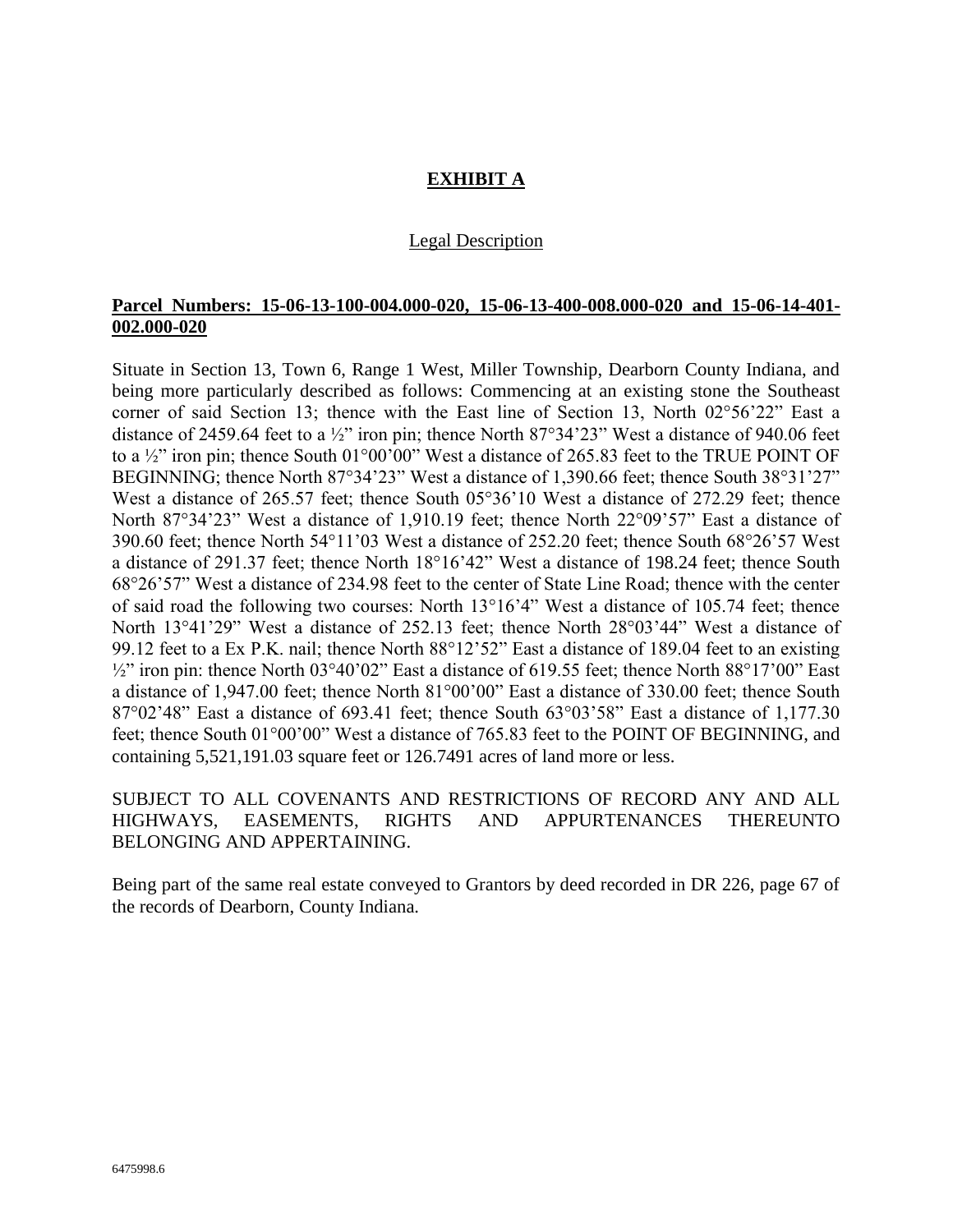# **EXHIBIT B**

# **RECORD PLAT**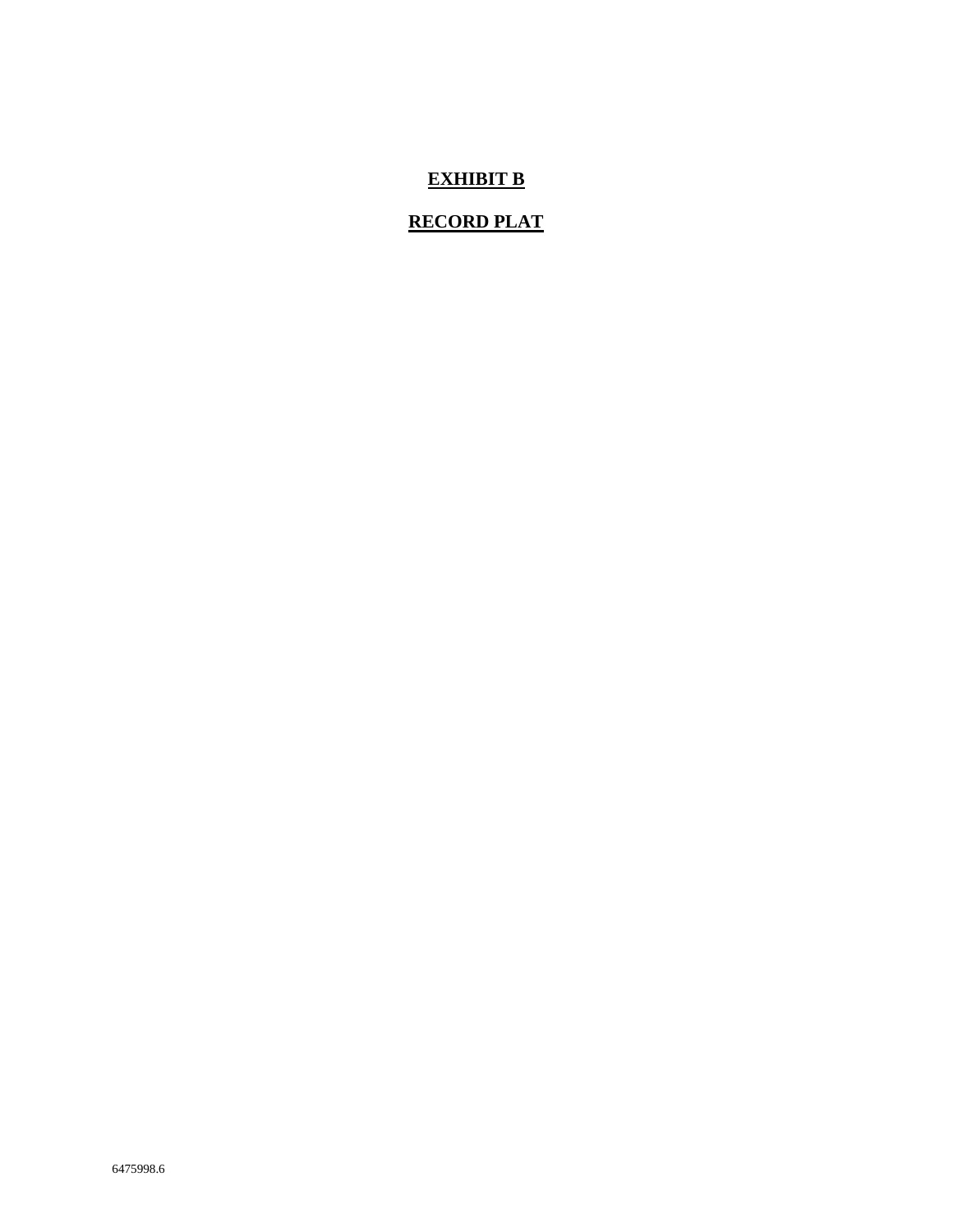#### **EXHIBIT C**

# **BYLAWS OF WOODRIDGE ESTATES HOMEOWNERS' ASSOCIATION, INC.**

#### ARTICLE 1. NAME AND LOCATION

The name of the corporation is Woodridge Estates Homeowners' Association, Inc., hereinafter referred to as the Association. The principal office of the Association shall be located at 10905 Shaker Point Way, Harrison, Ohio 45030, but meetings of Members of the Association and Board of Directors may be held at such places within the State of Indiana as may be designated by the Board of Directors.

### ARTICLE 2. **DEFINITIONS**

Each of the terms used herein shall have the same meaning as set forth in the Amended and Restated Declaration of Covenants, Conditions and Restrictions for Woodridge Estates ("Declaration") made by American Development Group, Inc. (the "Declarant") dated \_\_\_\_\_\_\_\_\_\_, 2015, and to be recorded in the Dearborn County, Indiana Clerk's Office. The Declaration may be, from time to time, amended or supplemented.

### ARTICLE 3. MEETING OF MEMBERS

3.1 Annual Meetings. The first Annual Meeting of the Members shall be held within one (1) year from the date of incorporation of the Association, on such date as the initial Board shall determine. Each subsequent Annual Meeting of the Members shall be held in the State of Indiana, within the second quarter of each calendar year, upon proper notice, at a date, time and place as may be reasonably set by the Board of Directors (hereinafter referred to as "Board" or "Director"). If the day for the Annual Meeting of the Members is a legal holiday, the meeting will be held at the same hour on the first day following which is not a legal holiday. Each Annual Meeting shall be open to all Members.

3.2 Special Meetings. Special meetings of the Members may be called at any time by the President or by the Board. Special meetings shall be called by the President upon written request, delivered to the President in person or by certified mail, of Members having at least onethird (1/3) of the voting power of all Members. Upon receipt of this request, the President shall immediately cause written notice to be given of the special meeting to be held on a date not less than ten (10) nor more than thirty-five (35) days after receipt of this request. If written notice is not given to the Members within ten (10) days after the delivery of the request, the Members making the request may call the special meeting and give written notice of it.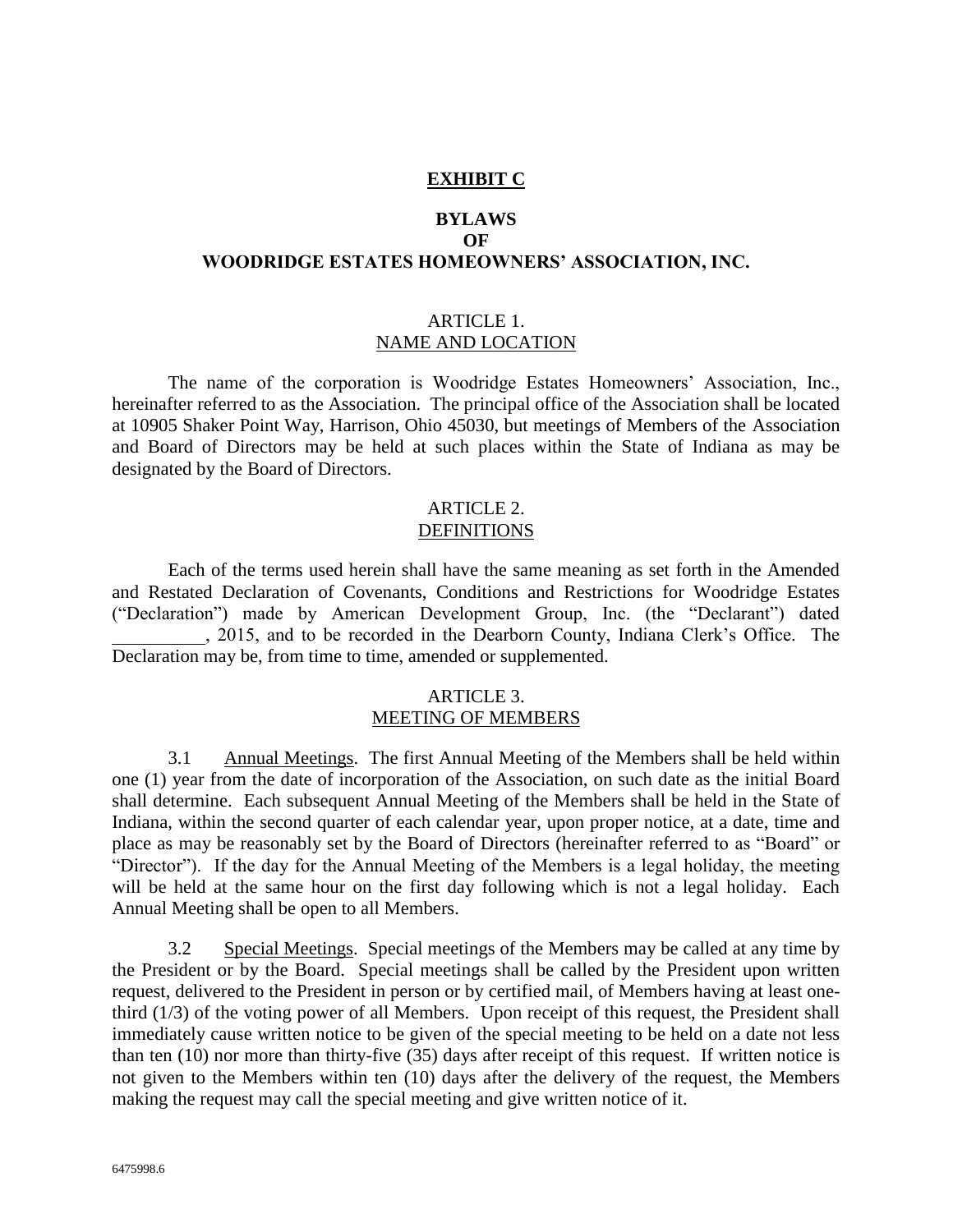3.3 Notice of Meetings. Written notice of each meeting of the Members shall be given by or at the direction of the Secretary or person authorized to call the meeting, by mailing a copy of such notice, postage prepaid, at least ten (10) days, but no more than thirty-five (35) days before such meeting to each Member entitled to vote thereat. The notice shall be addressed to the Member's address last appearing on the books of the Association, or supplied by such Member to the Association for the purpose of notice. Such notice shall specify the date, time and place of the meeting, and, in the case of a special meeting, the purpose of the meeting. Notice of the date, time and place, and purpose(s) of any meeting of Members may be waived by any Member, before or after the meeting, by a writing filed with the records of the Association. The attendance of any Member at any meeting without protesting, before or at the beginning of the meeting, the lack of proper notice, shall be deemed a waiver by the Member of notice of the meeting.

3.4 Quorum; Adjournment. Except as may be otherwise provided by law, the Articles of Incorporation, the Bylaws or this Declaration, there shall be a quorum at any meeting of Members where Members who hold at least twenty percent (20%) of the total voting power of Members in good standing are present, in person or by proxy. For a vote on any matter to be valid, the quorum requirement must be met at the time of completion of that vote. If such quorum shall not be present or represented at any meeting, a majority of the Members entitled to vote thereat, shall have power to adjourn that meeting to a day which is not more than one (1) week from the day the original meeting was called. Notice of the adjournment may not be given if the time and place to which the meeting is adjourned are fixed and announced at the original meeting. When the meeting reconvenes, the quorum requirement shall be lowered to ten percent (10%) of the total voting power of the Members in good standing which must be present, in person or by proxy.

3.5 Proxies. At all meetings of Members, each Member may vote in person or by proxy. The person designated a proxy need not be a Lot Owner. All proxies shall be in writing and filed with the Secretary at least twenty-four (24) hours prior to the meeting, except that the Board may waive this time requirement for a particular meeting if the waiver would not delay the meeting and would otherwise be fair and reasonable. Every proxy shall be revocable and shall automatically cease upon conveyance by the Member of his/her Lot, except as otherwise provided in the Declaration or the Articles of Incorporation, about the proxy given to the Declarant. If a first mortgagee has been designated a proxy under the terms of a first mortgage covering a Lot, the presentation to the Board of Directors of a copy of the mortgage containing the proxy designation shall be notice of that designation, and, if the mortgage so states, of the irrevocability of that designation. A proxy shall be void if it is not dated or purported to be revocable without notice.

3.6 Voting by Mail by Association Members. Any Association Member may cast his/her written vote by mail on any proposal voted upon at any meeting of the Members of the Association by sending such written vote to the Secretary of the Association within the period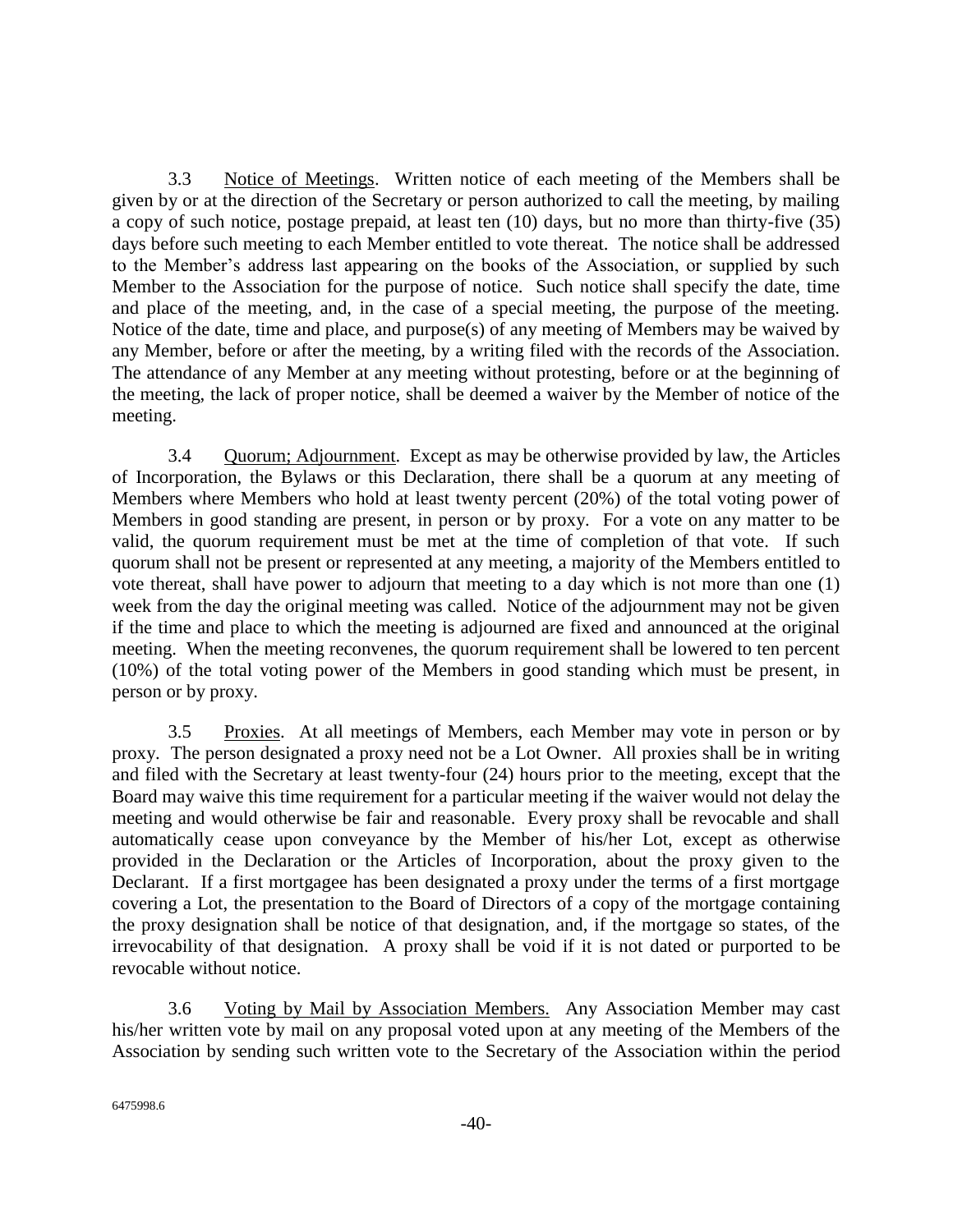seven (7) days before the date of the meeting. Such written votes shall be filed with the records of the Association and, in no event, shall any action be taken or approved by the Association with the approval of any less than the percentage of voting power required by the provisions of the Declaration or without the consent of any party that is required by any of said provisions. Members who have voted by mail shall not be counted in determining whether the quorum has been met at a meeting of the Members.

3.7 Members. Every Lot Owner shall be a Member of the Association, and such membership shall be appurtenant to and may not be separated from ownership of any Lot. During the Development Period (as defined in the Declaration), the Association shall have Class A Members (being all Owners except Declarant and the Owner of Legacy Park) and Class B Member (Declarant). At such time as the Class B Membership shall terminate, the Declarant, if it is then a Lot Owner, shall become a Class A Member, and continue as such so long as it shall remain a Lot Owner. Class B Membership shall terminate upon the expiration of the Development Period.

3.8 Voting. Each Class A Member shall be entitled to one (1) vote for each Lot owned by such Class A Member; provided that any Class A Member with respect to whom a notice of Default has been issued by the Board pursuant to the Declaration, or who has had his/her right or privilege of use and enjoyment of the Common Areas suspended pursuant to the Declaration, shall not be entitled to vote during any period in which any such Default or suspension continues; and further provided that if a Lot shall be owned by more than one (1) Lot Owner, such Lots Owners shall be deemed to constitute a single Class A Member as to such Lot for purposes of this Section. The Class B Member shall have seven (7) votes for each Lot in which the Declarant holds the interest otherwise required for Class A Membership multiplied by the number of Dwelling Units located or proposed by the Declarant to be located on such Lot, provided, however, that each Class B Membership shall terminate upon the expiration of the Development Period. At such time as Class B Membership shall terminate, the Declarant which, for any Lot, holds an interest therein otherwise required for Class A Membership shall be deemed a Class A Member with reference to such Lot or Lots and entitled to the voting and all other rights of such Class A Member.

Unless otherwise expressly set forth by law, the Declaration, the Articles of Incorporation or these Bylaws, the affirmative vote of fifty-one percent (51%) of the voting power of the Members voting on any matter at a meeting of Members shall be sufficient to determine that matter, provided that any quorum requirement is met at the time of completion of that vote.

3.9 Order of Business. The order of business at all meetings of Members shall be as follows: (1) calling of meeting to order; (2) roll call, determination of whether there is a quorum; (3) proof of notice of meeting or waiver of notice; (4) reading of minutes of preceding meeting; (5) reports of Officers; (6) reports of committees; (7) election of the Board of Directors (when appropriate); (8) unfinished and/or old business; (9) new business; (10) adjournment.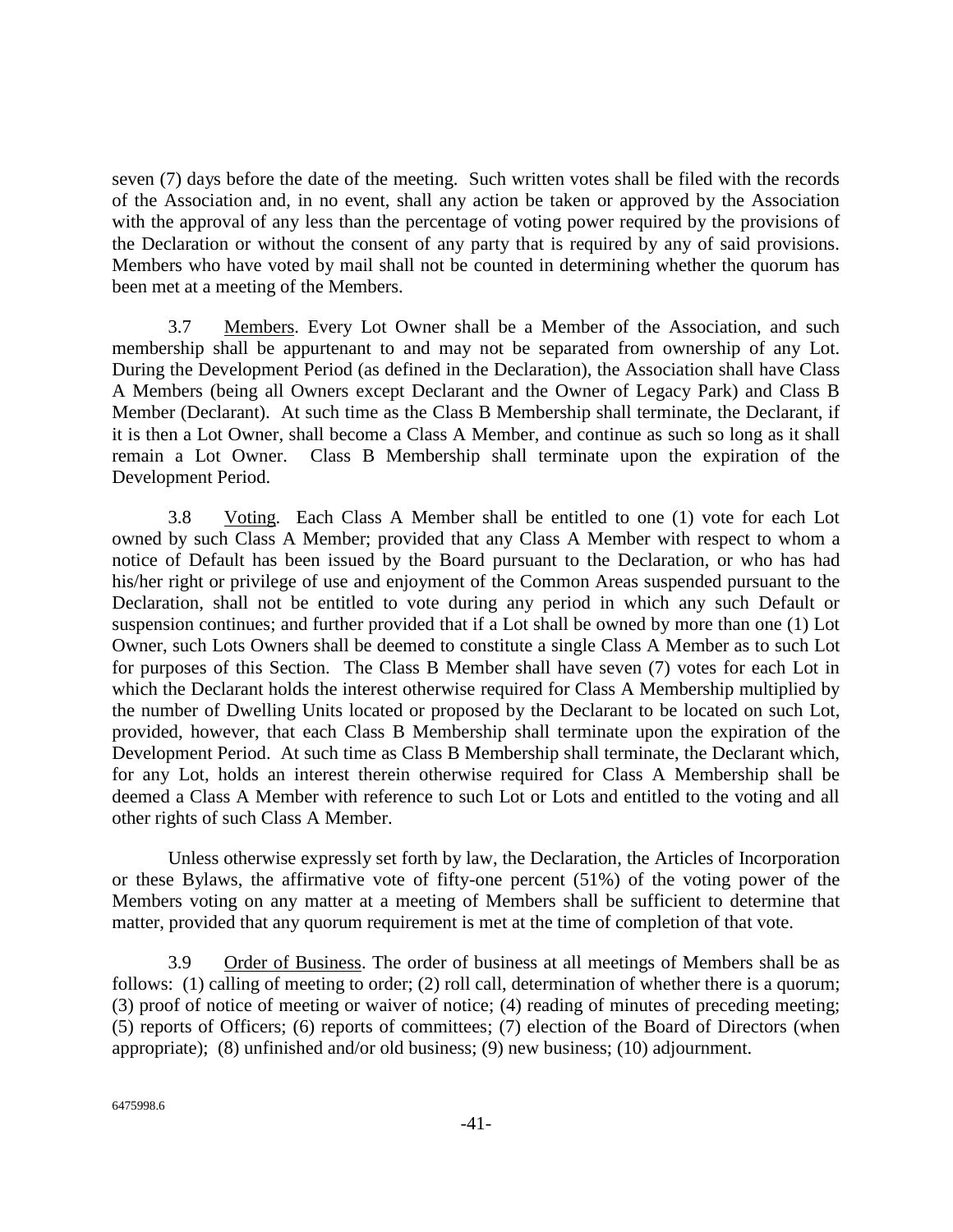3.10 Action by Association Members Without a Meeting. Any action which may be authorized or taken at a meeting of the Members may be authorized or taken without a meeting in a writing or writings signed by all Members in good standing which writing or writings shall be filed with the records of the Association. Written notice of any action proposed to be taken by such written consent of Members shall be sent to all parties who are entitled to notices under the Declaration not less than ten (10) days prior to commencing the circulation of the action for written consent among the Members.

### ARTICLE 4. BOARD OF DIRECTORS-SECTION-TERM OF OFFICE

<span id="page-41-0"></span>4.1 Number and Term of Office. Until the Development Period Special Meeting, the initial Board shall consist of three (3) persons appointed by Declarant who shall serve until their respective successors are elected and qualified. Each Declarant shall have the right to appoint one (1) Director to the Board. Directors appointed by the Declarant need not be Members of the Association. However, a Director elected by Class A Members shall be a Lot Owner or a spouse of a Lot Owner, except that if a Lot Owner is a corporation, partnership, joint venturer, or other entity, the Lot Owner may elect as a Director an officer, partner, joint venturer, or like individual affiliated with this Lot Owner.

Within ninety (90) days after the expiration of the Development Period, the President of the Association shall call a special membership meeting ("Development Period Special Meeting"). At the Development Period Special Meeting, all Declarant appointed Directors shall be deemed removed from office, and the Class A Members, including the Declarant if it is then an Owner, shall elect a Director to fill each vacancy on the Board. At the Development Period Special Meeting, the Directors shall be elected to staggered terms of the following lengths: one (1) Director shall be elected to a one-year term and two (2) Directors shall be elected to a two-year term. The two (2) Directors with the most votes shall be the Directors who shall serve the two-year term. A Director elected by the Lot Owners at the Development Period Special Meeting shall serve for the term which he/she has been elected and shall remain a Director until the earlier of: (a) the Annual Meeting of Unit Owners following the expiration of his/her respective term and until a successor is elected, or (b) until the Director's earlier resignation, removal from office or death. After the expiration of the initial term of the Directors elected by the Class B Members at the Development Period Special Meeting, all future Directors, and their successors, shall be elected by the Class A Members for a period of a two (2) year term. Therefore, every year after the Development Period Special Meeting the term of either one (1) or two (2) of the Directors will expire annually and new Directors will be appointed.

Notwithstanding anything above to the contrary, the Class B Member may, by written notice to the Board, at or before any Annual Meeting, relinquish to the Class A Members, the Class B Member's right to elect one or more Directors at such Annual Meeting pursuant to this Section.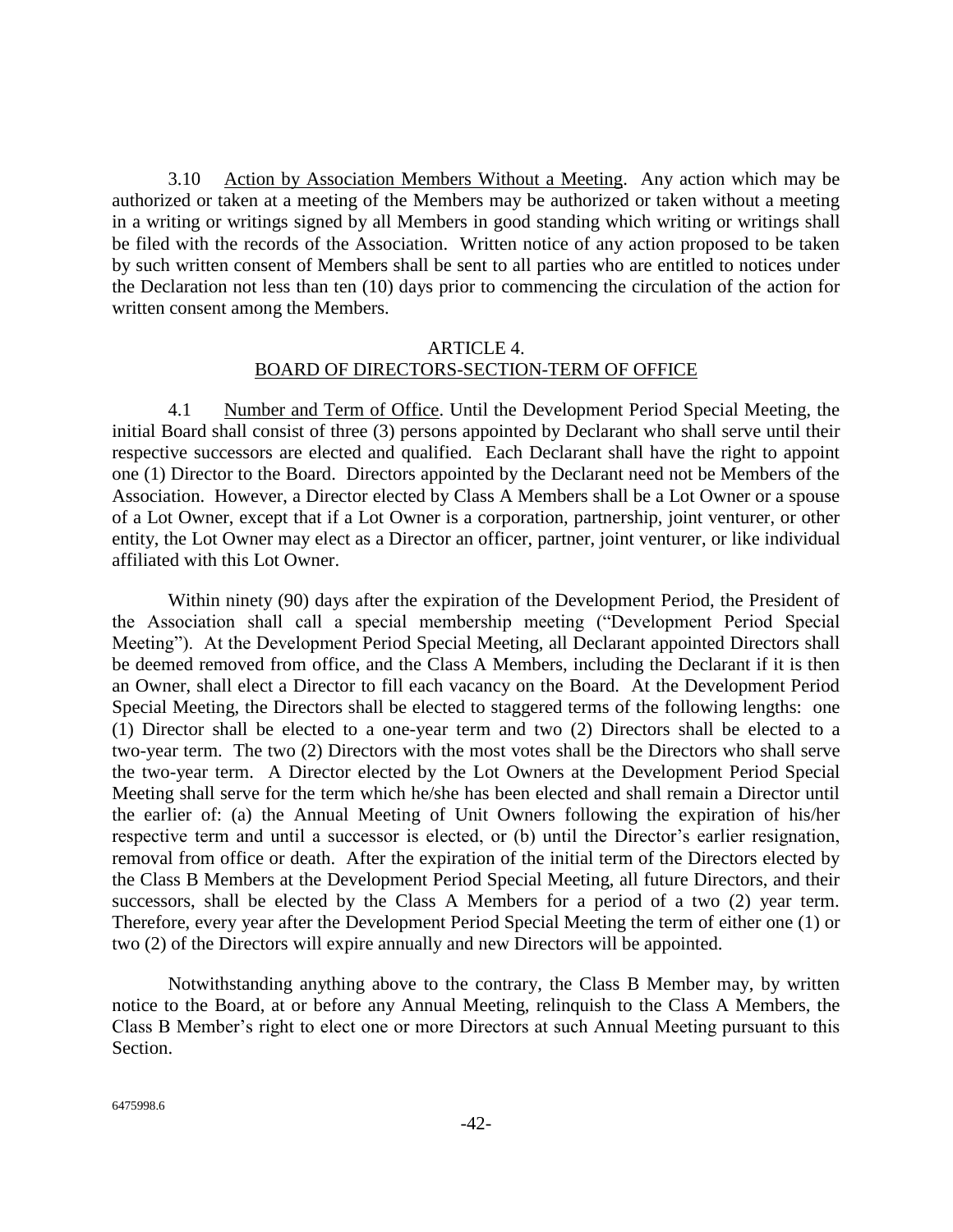4.2 Resignation; Removal, Vacancies. A Director may resign at any time by giving written notice to the Board, the President or the Secretary. The resignation shall take effect on the date of receipt of such notice or at any later time specified therein, and unless specified therein, the acceptance of such resignation shall not be necessary to make it effective.

A Director appointed by Declarant may be removed by Declarant at any time, with or without cause. An elected Director whose removal has been proposed by a Lot Owner shall be given an opportunity to speak at an annual or special meeting of the Members, after which that Director may be removed, with or without cause, by a majority vote of the Members voting at a meeting of the Members.

If a vacancy is created because of resignation, removal, or death, a successor shall be appointed or elected to serve for the unexpired term of the departed Director. Declarant shall appoint a successor for any appointed Director, and the Members shall elect a successor for any elected Director using the procedure set forth in [4.1](#page-41-0) above, at any Annual Meeting of the Members or at any special meeting of the Members called for the purpose of filling this vacancy.

4.3 Compensation. No Director shall receive compensation for any service he or she may render to the Association, however, any Director shall be reimbursed for his or her actual expenses incurred in the performance of his or her duties.

### ARTICLE 5.

# NOMINATION AND ELECTION OF DIRECTORS

5.1 Nomination. Nomination for election to the Board shall be made by a Nominating Committee. Nominations may also be made from the floor at the Annual Meeting of the Members. The Nominating Committee shall consist of a Chairman, who shall be a member of the Board, and two or more Members of the Association. The Nominating Committee shall be appointed by the Board at least thirty (30) days prior to each Annual Meeting of the Members, to serve from the close of such Annual Meeting until the close of the next Annual Meeting and such appointment shall be announced at each Annual Meeting. The Nominating Committee shall make as many nominations for election to the Board as it shall in its discretion determine, but not less than the number of vacancies that are to be filled. Such nominations shall be made from among Members or non-members. Notwithstanding the foregoing, as long as Declarant has the right to appoint all Directors, Declarant also has the right to nominate all Directors.

5.2 Election. Elections to the Board shall be by secret written ballot. At such election, the Members or their proxies may cast, in respect to each vacancy, as many votes as they are entitled to exercise under the provisions of the Declaration and these Bylaws. The persons receiving the largest number of votes shall be elected. Cumulative voting is not permitted.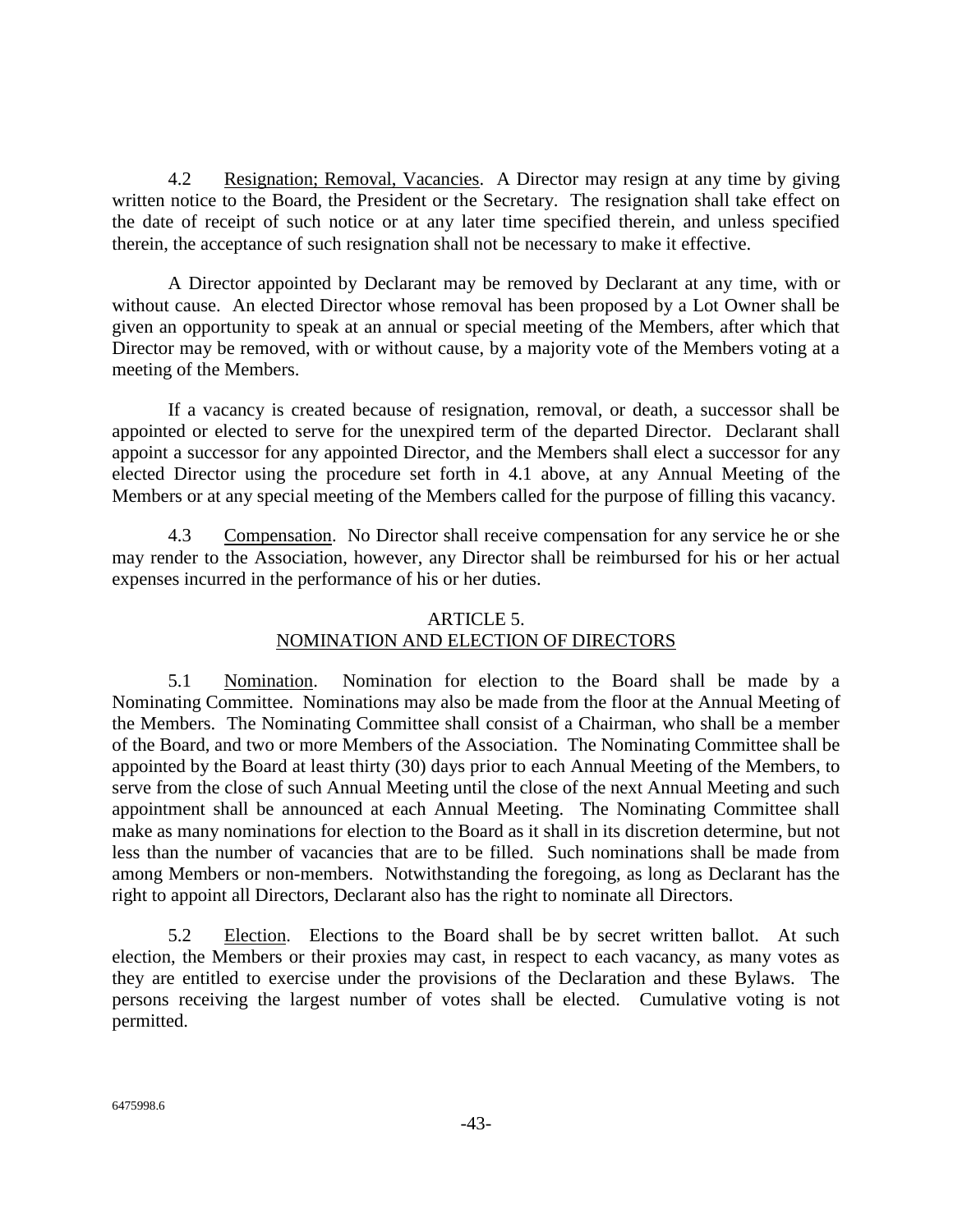### ARTICLE 6. MEETINGS OF DIRECTORS

6.1 Annual Organizational Board Meeting. The Annual Organizational Board Meeting shall take place immediately after each Annual Meeting of the Members, at the time and place fixed from time to time by the Board.

6.2 Regular Meeting. Unless waived by the Board regular meetings of the Board shall be held no less than quarterly, on the date and at the time and place fixed from time to time by the Board. Should said meeting fall upon a legal holiday, then that meeting shall be held at the same time on the next day which is not a legal holiday.

6.3 Special Meetings. Special meetings of the Board shall be held when called by the President of the Association, or by a majority of Directors.

6.4 Notice of Meetings; Attendance by Members. Notice of the date, time, and place of organizational, regular, and special meetings of the Board shall be given to each Director by personal delivery, mail, facsimile, telegram or telephone at least three (3) days before the meeting. The notice need not specify the purposes(s) of the any meeting. Notice of the date, time and place of any meeting may be waived by a Director, before or after the meeting, by a writing filed with or entered upon the records of the meeting. Attendance of a Director at any meeting without protesting, before or at the beginning of the meeting, the lack of proper notice shall be deemed a waiver by the Director of notice of the meeting.

No notice need be given to non-Director Members of organizational, regular, or special meetings of the Board, however, a non-Director Member may attend any organizational, regular, or special meeting of the Board, but may not participate in any such meeting unless given permission to do so by the President or other officer of the Association who is presiding at the meeting. A non-Director Member may not vote at a meeting of the Board.

6.5 Waiver of Notice. Any requirement of notice to a Director provided under this Article 6 may be waived by the Director entitled thereto by written waiver of such notice signed by the Director and filed with the Secretary of the Association. Attendance at a meeting is considered waiver of notice.

6.6 Quorum; Adjournment. A simple majority of the Directors then in office shall constitute a quorum for any meeting, provided that the quorum requirement must be met at the time of completion of a vote on any matter for that vote to be valid. Whether or not a quorum is present, a majority of the Directors present at a meeting may adjourn that meeting. Notice of the adjournment need not be given if the time and place to which the meeting is adjourned are fixed and announced at the meeting.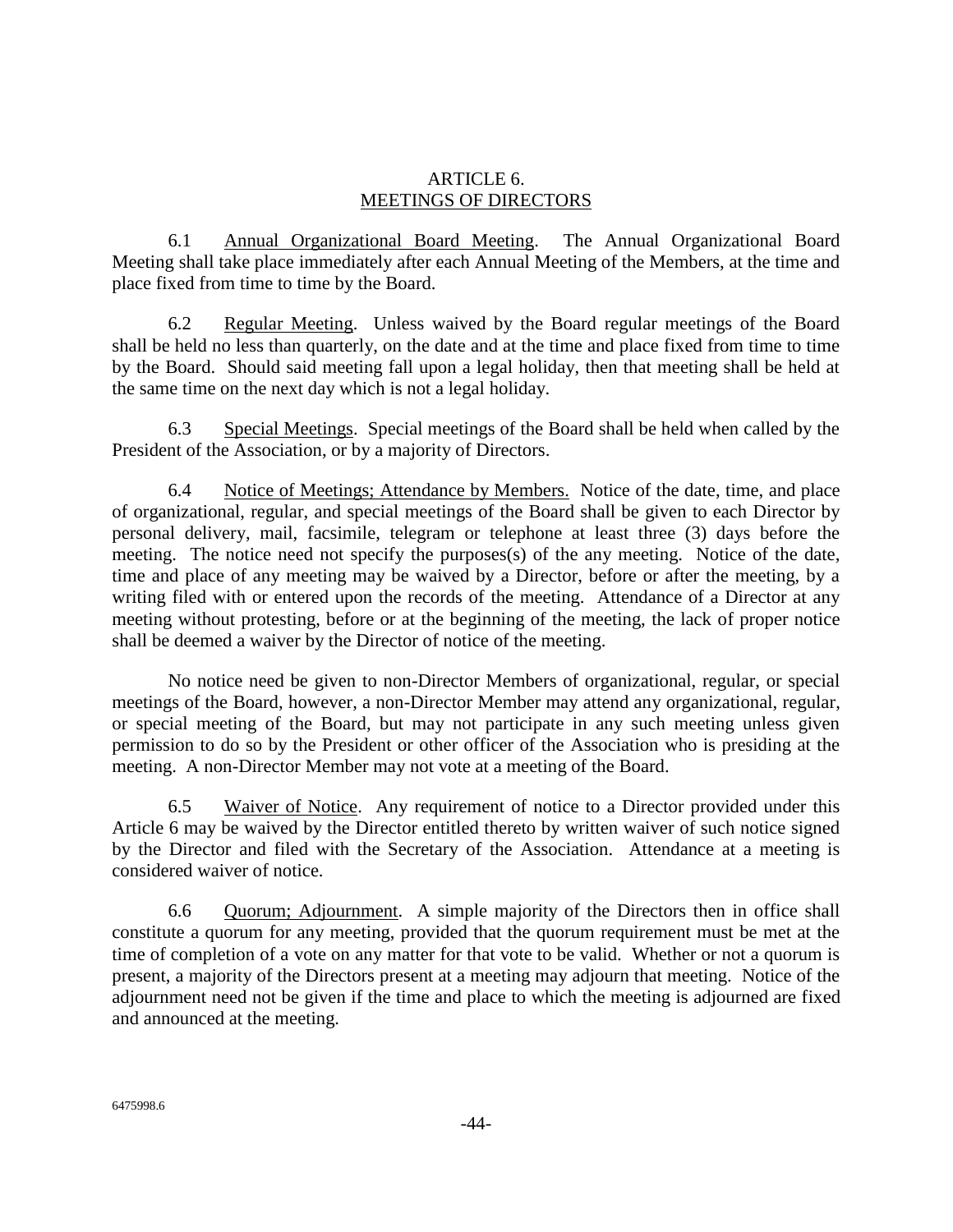6.7 Voting Power. At any meeting of the Directors at which a quorum is present, all matters shall be determined by a majority vote of those voting on the matter, except as may be otherwise expressly provided in the Declaration and these Bylaws. The President may cast an additional vote to break a tie vote on any matter.

6.8 Action Taken Without a Meeting. Any action which may be taken at a meeting of the Board may be taken without a meeting in a writing or writings signed by all the Directors, which writing(s) shall be filed with the records of the Board. Any action so approved shall have the same effect as though taken at a meeting of the Directors.

### ARTICLE 7. POWERS AND DUTIES OF THE BOARD OF DIRECTORS

7.1 Powers. The Board shall exercise all powers and authority, under law, and under the provisions of the Declaration, that are not specifically and exclusively reserved to the Members by law or by other provisions thereof, and without limiting the generality of the foregoing, the Board shall have the right, power and authority to:

(a) Adopt and publish Rules and Regulations (as hereinafter defined) governing the use of the Common Areas and the personal conduct of the Members, occupants and their guests thereon, and to establish penalties for the infraction thereof;

(b) Declare the office of a Member of the Board of Directors to be vacant in the event such Member shall be absent from three (3) consecutive regular meetings of the Board of Directors;

(c) Obtain insurance coverage not less than that required pursuant to the Declaration;

(d) Enforce the covenants, conditions and restrictions set forth in the Declaration;

(e) Repair, maintain, and improve the Common Areas;

(f) With the approval of sixty-seven percent (67%) of the Class A Members, and the Class B Member, if during the Development Period, to borrow money for the purpose of constructing, equipping, improving and maintaining the Common Areas and in aid thereof to mortgage the Common Areas;

(g) Execute the Conditional Promissory Note and Open-End Mortgage referenced under Section 4.6 of the Declaration;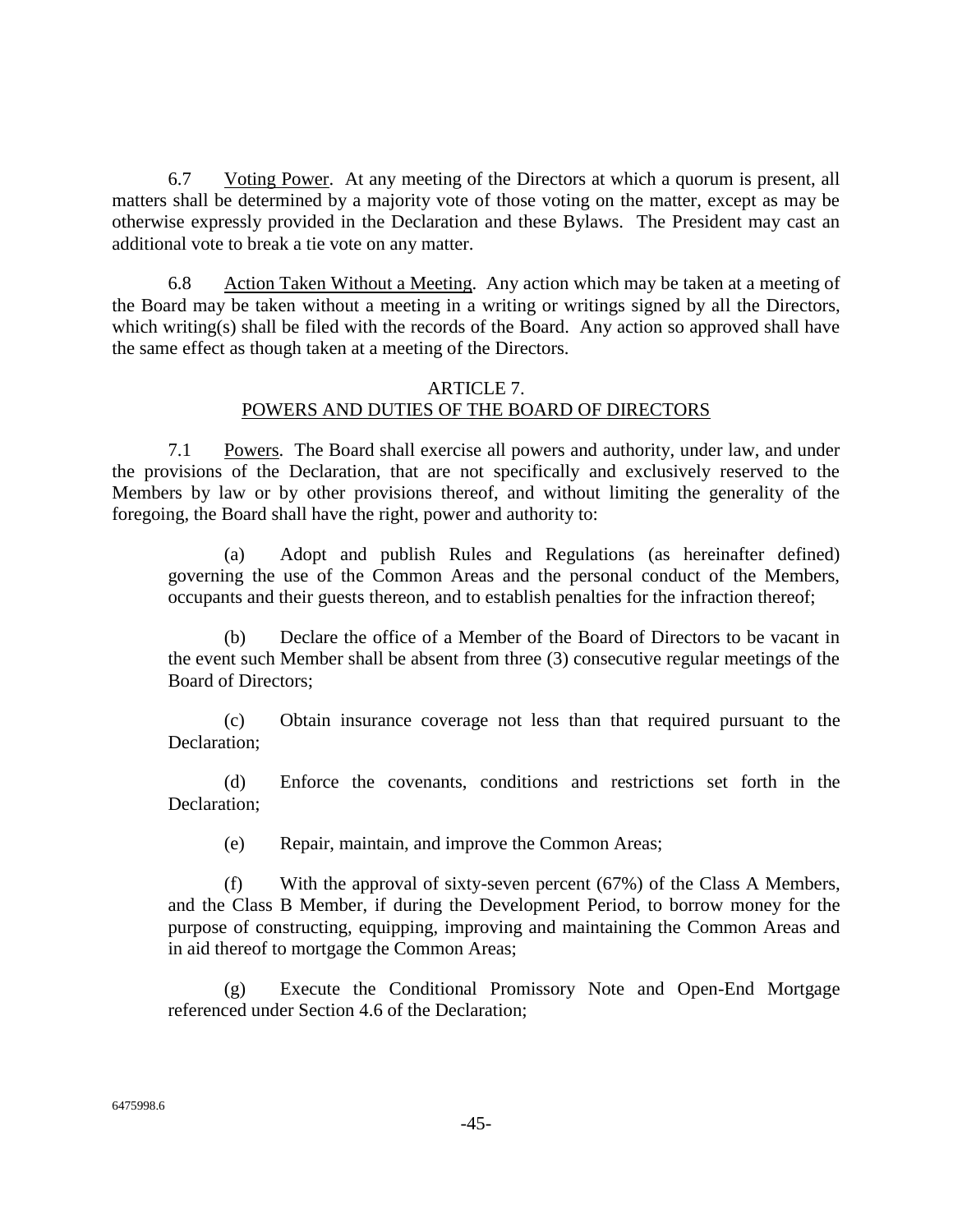(h) Authorize the repayment to the Declarant of any and all monies lent by such entity to the Association pursuant to the Conditional Promissory Note and Open-End Mortgage;

(i) Suspend the voting rights of a Member during any period in which such Member shall be in Default in the payment of any Assessment levied by the Association, as more fully provided in the Declaration;

(j) Employ a manager, an independent contractor and/or such other employees as it deems necessary, and to prescribe their duties; and

(k) Exercise for the Association all powers, duties and authority vested in or delegated to the Association by provisions of these Bylaws, the Articles of Incorporation, or the Declaration not specifically reserved thereby to others, including any powers necessary or convenient to carry out its duties and authority. The powers of the Board shall be construed to be as broad as possible.

7.2 Duties. It shall be the duty of the Board of Directors to:

(a) Cause to be kept a complete record of all its acts and corporate affairs and to present a statement thereof to the Members at the Annual Meeting of the Members, or at any special meeting when such statement is requested in writing by Members representing thirty percent (30%) of each class of Members who are entitled to vote;

(b) Supervise all Officers, agents and employees of the Association, and to see that their duties are properly performed, with the Board having full power to hire and fire;

(c) As more fully provided in the Declaration, to:

(i) Establish, enforce, levy and collect Assessments as provided in the Declaration;

(ii) Give written notice of each Assessment to every Member subject thereto within the time limits set forth therein;

(iii) Foreclose the lien against any property for which Assessments are not paid within a reasonable time after they are authorized by the Declaration to do so, or bring an action at law against the Member(s) personally obligated to pay the same, or both;

(iv) Pay the Association's Common Expenses through the Assessments and/or the borrowing of funds as provided in the Declaration;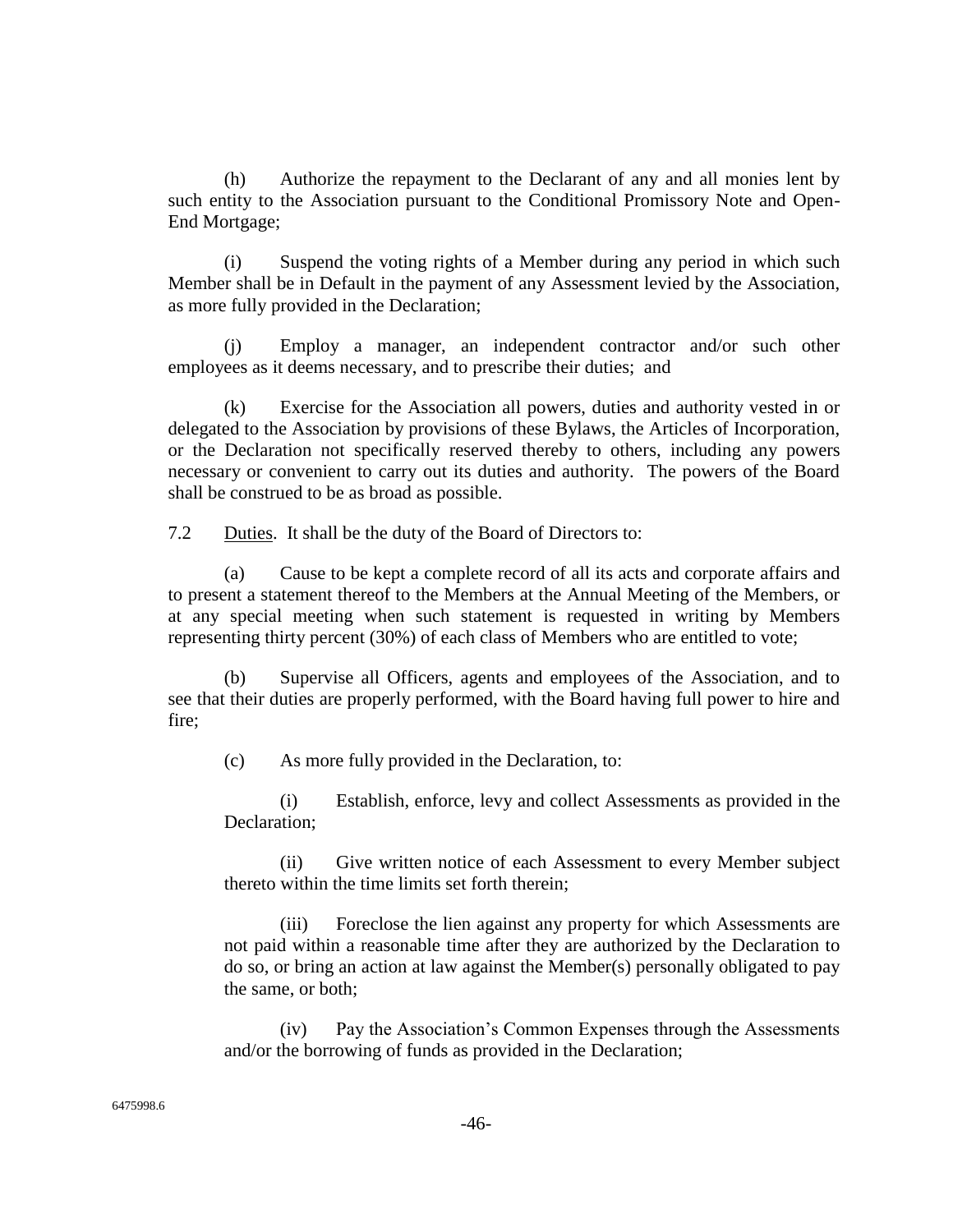(d) Issue, or to cause an appropriate Officer to issue, upon demand by any person, a certificate setting forth whether or not any Assessment has been paid. A reasonable charge may be made by the Board for issuance of these certificates. If a certificate states an Assessment has been paid, such certificate shall be conclusive evidence of such payment;

(e) Procure and maintain insurance as provided in the Declaration, and as the Board deems advisable;

(f) Cause the property subject to the Association's jurisdiction to be maintained within the scope of authority provided in the Declaration;

(g) Cause the restrictions created by the Declaration to be enforced; and

(h) Take all actions deemed necessary or desirable to comply with all requirements of law and the Declaration.

7.3 Professional Management Contracts. The Association may delegate all or any portion of its authority, subject to the Board of Directors supervision, to discharge its responsibilities herein to a manager or managing agent. Any management agreement shall not exceed three (3) years and shall provide for termination by either party without cause and without payment of a termination fee on ninety (90) days or less written notice.

7.4 Rules and Regulations. The Board may adopt and amend rules and regulations (hereinafter, "Rules and Regulations") for the maintenance, use, conservation, and beautification of the Property and for the health, comfort, safety, and general welfare of Members and their families, tenants, and invitees. The Board, or any committee created by the Board, may impose fines on a Member who violates, or whose family members, tenants or invitees violate the Rules and Regulations. The Board may establish a schedule of fines for particular violations of the Rules and Regulations to be paid by any Member who violates such Rules and Regulations. Any fines assessed by the Board shall be due and payable on the date the next installment of any Assessment is due. In the event that a Member shall fail to pay when due any fines assessed by the Board under this Section, then the amount of the assessed fines, in addition to any and all expenses incurred by the Board in enforcing this Section, including reasonable attorneys' fees to the extent permitted by Indiana law, may be levied as a Special Assessment against the Lot Owner in question and his or her Lot. The levying of a fine against a defaulting or delinquent Member shall not operate as a waiver of any other rights that the Board may have against such Member pursuant to the Declaration or these Bylaws. In the event such Rules and Regulations shall conflict with any provisions of the Declaration or these Bylaws, the provisions of the Declaration and of these Bylaws shall govern.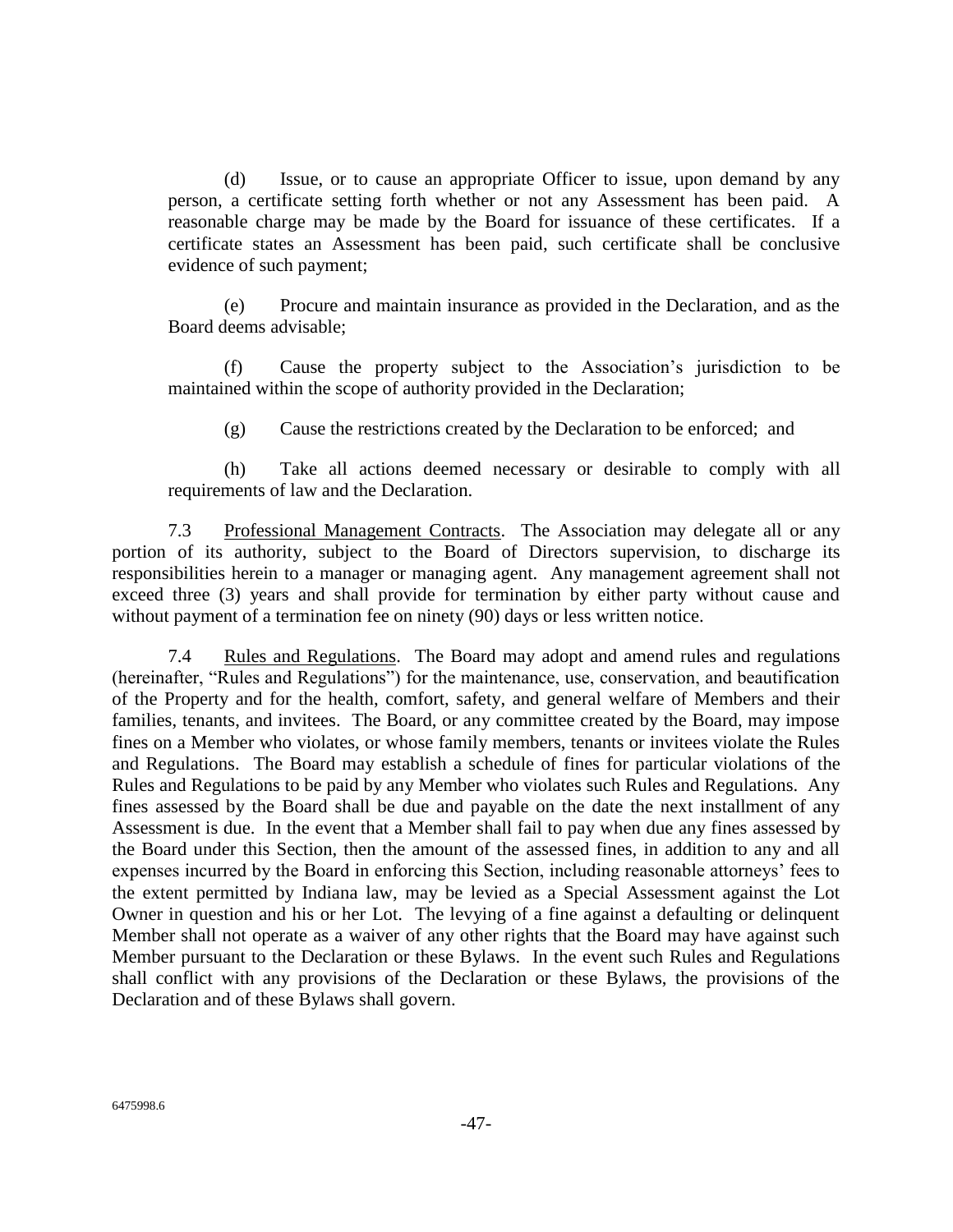7.5 Annual Review. The Board may arrange annually for a certified public accountant to review the Association's books. Upon written request, the Board shall provide a first mortgagee with a copy of any annual review report.

# ARTICLE 8.

# OFFICERS AND THEIR DUTIES

8.1 Enumeration of Officers. The Association may have a President, Vice-President, Secretary and Treasurer. The Board may create other offices from time to time. The President, Vice-President, Secretary and Treasurer shall be Members, or representatives of the Declarant.

8.2 Election of Officers. Prior to the Development Period Special Meeting, the Officers of the Association will be elected by the Board of Directors at the Annual Organizational Board Meetings. Thereafter, the Officers of the Association will be elected by the Board of Directors promptly after the Development Period Special Meeting and at each Annual Organizational Board Meeting and the persons so elected shall take office immediately upon election.

8.3 Term. The Officers of this Association shall be elected annually by the Board and each shall hold office for one (1) year and until a successor is elected, unless he or she shall sooner resign, or shall be removed, or otherwise be disqualified to serve.

8.4 Special Appointments. The Board may elect such other Officers as the affairs of the Association may require, each of whom shall hold office for such period, have such authority, and perform such duties as the Board may, from time to time, determine.

8.5 Resignation and Removal. The Board may remove any Officer at any time, with or without cause, by a majority vote of the Directors. Any Officer may resign at any time by giving written notice to the Board, the President or the Secretary. Such resignation shall take effect on the date of receipt of such notice or at any later time specified therein, and unless specified therein, the acceptance of such resignation shall not be necessary to make it effective.

8.6 Vacancies. A vacancy in any office may be filled by appointment of the Board. The Officer appointed to such vacancy shall serve for the remainder of the term of the Officer he or she replaces.

8.7 Multiple Offices. The offices of Secretary and Treasurer may be held by the same person. No person shall hold more than two (2) offices simultaneously. No person shall simultaneously hold more than one of any of the other offices except in the case of special offices created pursuant to Section 8.4 above, or except by resolution of seventy-five (75%) percent of the Board of Directors. No Officer shall execute an instrument in more than one capacity if the signatures of two or more Officers are required by law, the Articles of Incorporation, the Declaration or these Bylaws.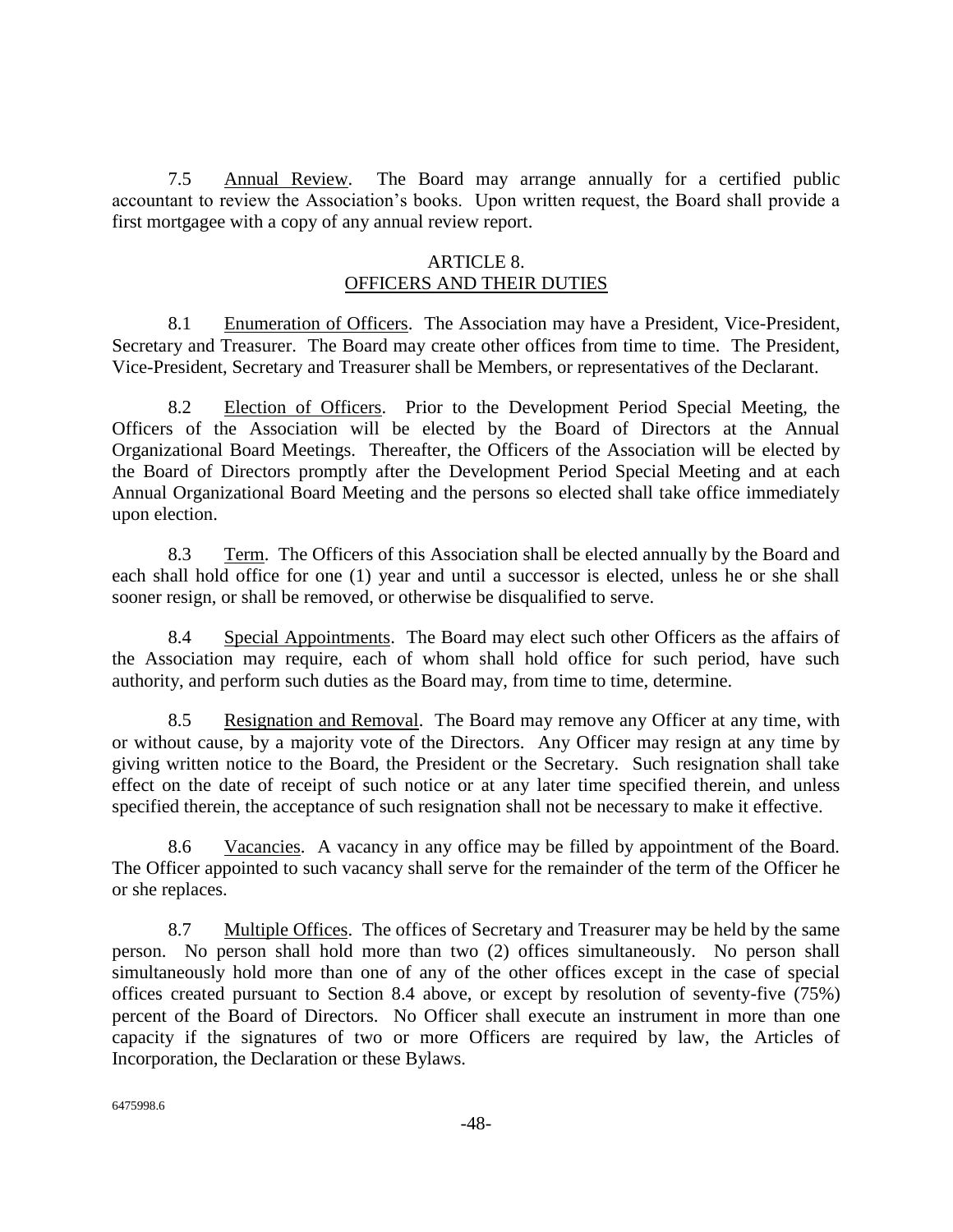8.8 Duties. The duties of the Officers are as follows:

(a) President. The President shall be the chief executive officer of the Association and shall preside at all meetings of the Members and all meetings of the Board and shall see that orders and resolutions of the Board are carried out. The President may sign all legal instruments authorized by and on behalf of the Association.

Vice-President. The Vice-President shall act in the place of the President in the event of his absence, inability or refusal to act, and shall exercise and discharge such other duties as may be required of him by the Board.

(c) Secretary. The Secretary shall record the votes and keep the minutes of all meetings and proceedings of the Board and of the Members; serve notice of meetings of the Board and of the Members; keep appropriate current records showing the names and addresses of Members; give each Member a copy of any Rules and Regulations or amendments thereto; and shall perform such other duties as required by the Board.

(d) Treasurer. The Treasurer shall receive and deposit in appropriate bank accounts all monies of the Association and shall disburse such funds as directed by resolution of the Board; keep proper books of accounts, specifying the receipts and expenses, together with records showing the allocation, distribution, and collection of the common profits, losses, and expenses among and from the Members; and shall prepare an annual budget and annual statement of income and expenditures to be presented to the Members at the Annual Meeting, with a copy to be mailed or delivered to each Member.

(e) Reliance on Professional Advice. As long as the Directors and the Officers are acting in good faith, the Directors and Officers may rely upon the advice of professionals hired or retained to advise the Association. It is understood that the Directors and Officers will be unpaid volunteers.

#### ARTICLE 9. **COMMITTEES**

The Board may appoint and disband such committees as it chooses.

### ARTICLE 10. INDEMNIFICATION PROVISIONS

In addition to any other right or remedy to which the persons hereinafter described may be entitled, under the Articles of Incorporation, Bylaws, Declaration, any other agreement, or by vote of the Members or otherwise, the Association shall indemnify any Director or Officer of the Association or former Director or Officer of the Association, who was or is a party or is threatened to be made a party to any threatened, pending or completed action, suit or proceeding,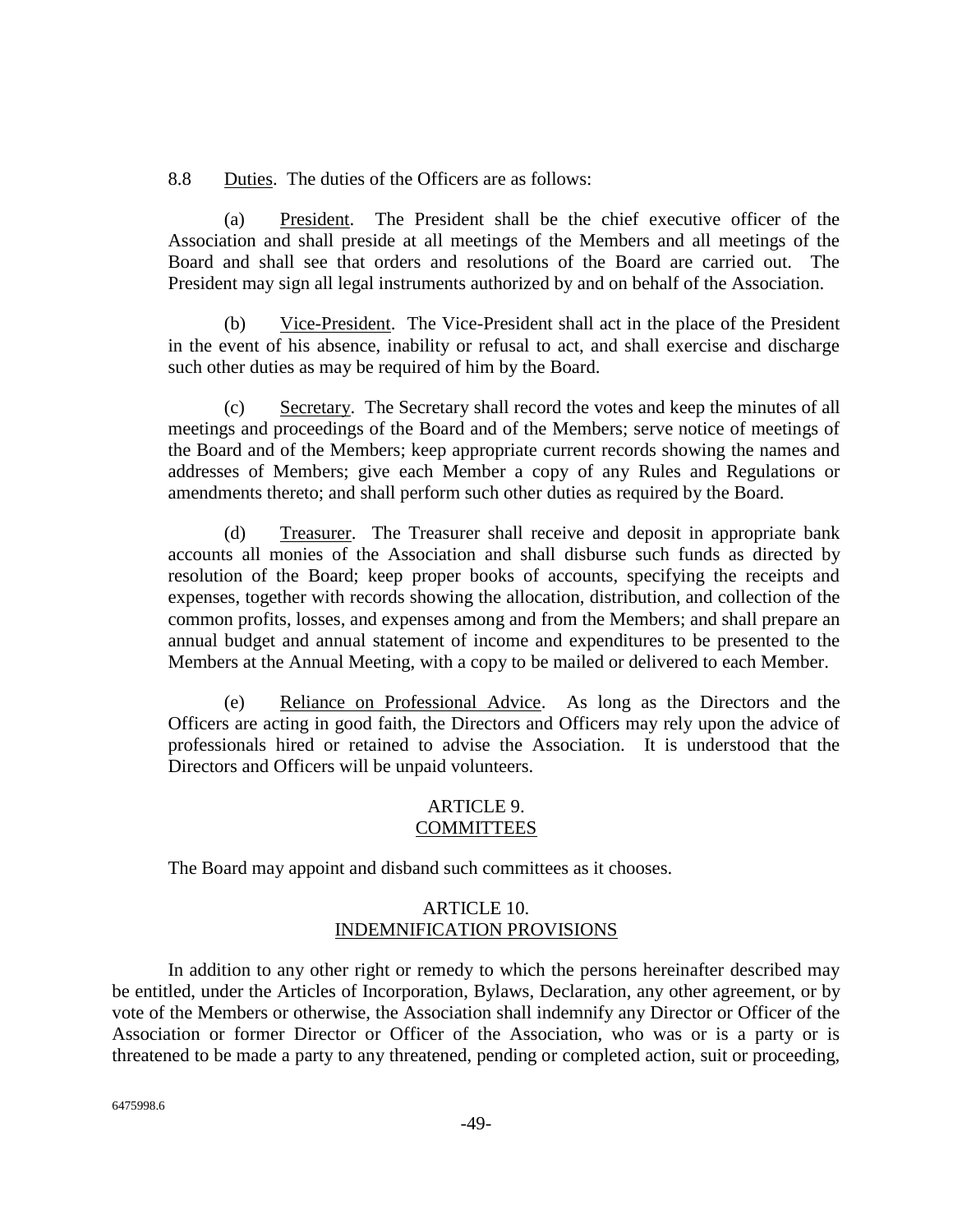whether civil, criminal, administrative or investigative by reason of the fact that he is or was a Director or Officer of the Association, against expenses (including attorney's fees), judgments, fines and amounts paid in settlement actually and reasonably incurred by him in connection with such action, suit or proceeding if he acted in good faith and in a manner he reasonably believed to be in or not opposed to the best interest of the Association, and with respect to any criminal action or proceeding, had no reasonable cause to believe his conduct was unlawful, except as to matters as to which the Director or Officer shall be finally adjudged in this action, suit or proceeding to be liable for willful misconduct or bad faith. The termination of any action, suit or proceeding by judgment, order, settlement, conviction, or upon a plead of nolo contendere or its equivalent, shall not, of itself, create a presumption that the person did not act in good faith and in a manner which he reasonably believed to be in or not opposed to the best interest of the Association, and, with respect to any criminal action or proceeding, had reasonable cause to believe that his conduct was unlawful. The Board may purchase insurance in the amount it deems appropriate to provide this indemnification, and the cost of this insurance shall be a Common Expense. In the event of a settlement, indemnification shall be provided only in connection with those matters covered by the settlement as to which the Association is advised by counsel that the Director or Officer has not been guilty of willful misconduct or bad faith as a Director or Officer in relation to the matter involved. The foregoing rights shall not be exclusive of other rights to which a Director or Officer may be entitled. All liability, loss, damage, cost and expenses incurred or suffered by the Association by reason or arising out of or in connection with the foregoing indemnification provisions shall be treated by the Association as Common Expenses. Nothing in this Section shall be deemed to obligate the Association to indemnify any Member, who is or who has been a Director or Officer, with respect to any duties or obligations assumed or liabilities incurred by the Member as a Member rather than as a Director or Officer.

### ARTICLE 11. **MISCELLANEOUS**

11.1 Service of Notices on the Board of Directors. Notice required to be given to the Board of Directors or to the Association may be delivered to any Directors or Officer of the Association either personally or by certified mail addressed to such Director or Officer at his/her residence address.

11.2 Service of Notices on Devisees and Personal Representatives. Notice required to be given to any devisee or personal representative of a deceased Owner may be delivered either personally or by certified mail to such party at his, her or its address appearing on the records of the Court within the state of such deceased Owner is being administered.

11.3 Nondiscrimination. No Member (including the Declarant) and no employee, agent, or representative of a Member shall discriminate on the basis of sex, race, color, creed, or national origin in sale or lease of any Lot, or in the use of the Common Areas.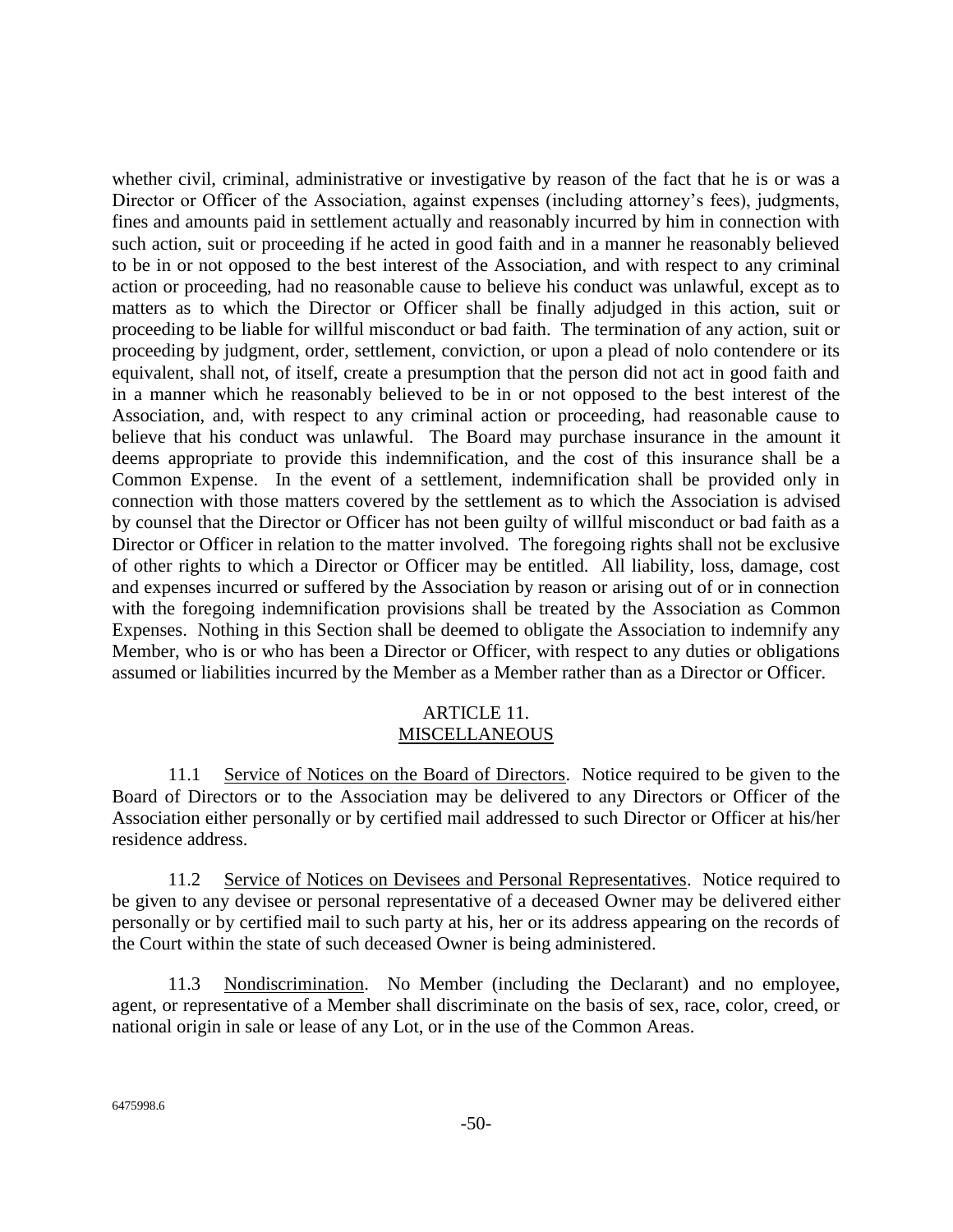11.4 Nonwaiver of Covenants. No delay or failure on the part of the Board and/or on the part of any Officer in exercising any right, power or privilege or in failing to enforce a covenant, condition, obligation, or a provision contained in the Declaration, Articles of Incorporation, Bylaws, or Rules and Regulations shall be or be deemed to be a waiver thereof, or be or be deemed to be a waiver of any subsequent exercise of such a right, power, or privilege, or be deemed to be a waiver of any subsequent violation or breach of such covenant, condition, obligation, or privilege, nor shall any single or partial exercise of any right, power, or privilege preclude any other or future exercise thereof or preclude the exercise of any other right, power, or privilege. All rights, powers, and privileges given hereunder or at law or in equity are cumulative, and any one or more or all of such rights, owners, and privileges may be exercised simultaneously or consecutively.

11.5 Board's Power to Bind. A lawful agreement or determination made by the Board or an Officer, in accordance with procedures established in the Declaration and Bylaws, shall bind all Members, their successors and their assigns.

11.6 No Act of Business for Profit. These Bylaws shall not be construed to give the Association authority to conduct any act of business for profit on behalf of one or more Members.

11.7 Books and Records. The books, records and papers of the Association shall at all time, during reasonable business hours, be subject to inspection by any Member. The Declaration, Articles of Incorporation, Bylaws and Rules and Regulations, if any, shall be available for inspection by any Member at the principal office of the Association or at such other reasonable place as the Board might direct, where copies may be purchased at reasonable cost.

11.8 Fiscal Year. The fiscal year shall begin on the first day of January of every year, except that the first fiscal year of the Association shall begin at the date of incorporation. The commencement date of the fiscal year herein established may be changed by the Board of Directors.

11.9 Execution of Corporation Documents. With the prior authorization of the Board of Directors, all notes, contracts and other documents shall be executed on behalf of the Association by either the President or the Vice-President, and all checks and other drafts shall be executed on behalf of the Association by such Officers, agents or other persons as are, from time to time, by the Board, authorized so to do.

11.10 Conflict. In the case of any conflict between the Articles of Incorporation and these Bylaws, the Articles of Incorporation shall control; and in the case of conflict between the Declaration and these Bylaws, the Declaration shall control.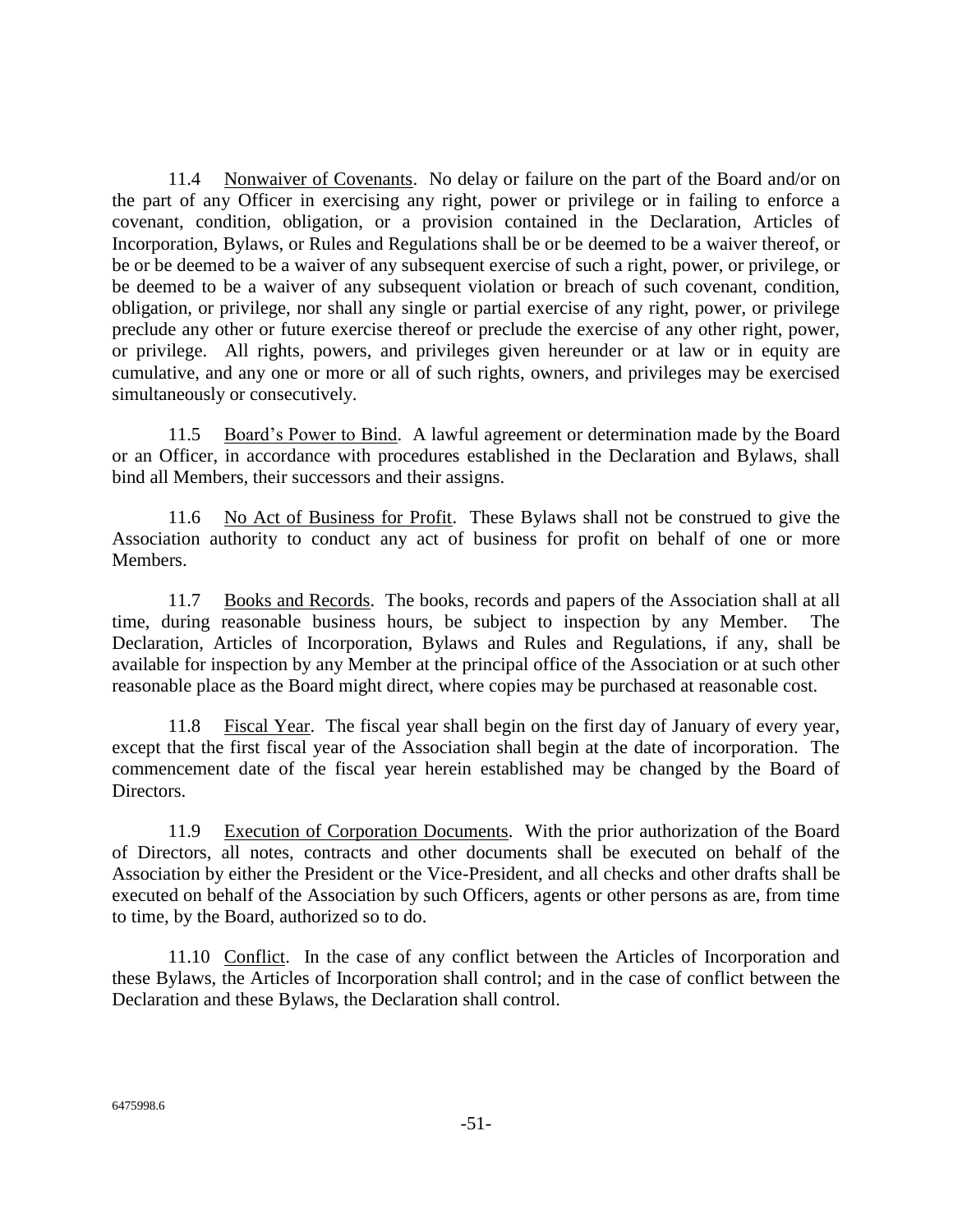11.11 <u>Amendments</u>. These Bylaws may be amended from time to time, at any Annual Meeting or special meeting of the Members in accordance with the provisions set forth in the Declaration for amendment thereto. Notwithstanding the foregoing, the Declarant, or any person or entity whom the Declarant has designated, must consent in writing to the amendment before the amendment is effective if the amendment is passed during the Development Period.

11.12 Governing Law. The Bylaws shall be interpreted and enforced under the laws of the State of Indiana.

11.13 Perpetuities; Restraints on Alienation. If an option, privilege, covenant, or right created by the Bylaws shall be unlawful or void for violation of (a) the rule against perpetuities or some analogous statutory provision, (b) rule restriction restraints on alienation, or (c) any other statutory or common law rule imposing time limits, then that provision shall continue only until twenty-one years after the death of the last survivor of the now living decedents of Barack H. Obama.

11.14 Severability. The invalidity of part or all of any provision of the Bylaws shall neither impair the validity of nor affect in any manner the Declaration, the Articles of Incorporation or the rest of the Bylaws.

11.15 Heirs, Successors and Assigns. These Bylaws shall be binding upon and shall inure to the benefit of the Association, the Declarant, Members and the Declarant's and Members' heirs, successors, and assigns.

11.16 Interpretation. These Bylaws shall be interpreted reasonably and in good faith. They should not be applied so strictly so as to thwart justice or common sense. Indiana law shall control. If the Bylaws or the Articles of Incorporation are silent on a subject, the Directors may follow the applicable corporation laws of Indiana and shall have all powers given to a board of directors under the applicable corporation laws of Indiana. These Section headings are for convenience only and shall not affect the meaning or construction of the Bylaws. A reference to a specific Section without a further identification of the document containing that Section is a reference to a Section in the Bylaws. Where the context requires masculine, feminine and/or neuter terminology shall include the neuter, feminine and/or masculine. Any capitalized terms used herein which are not otherwise defined, shall have the meanings as defined in the Declaration.

ADOPTED this \_\_\_\_\_ day of \_\_\_\_\_\_\_\_\_\_\_\_\_\_, 201.

WOODRIDGE ESTATES HOMEOWNERS' ASSOCIATION, INC., an Indiana not-for-profit corporation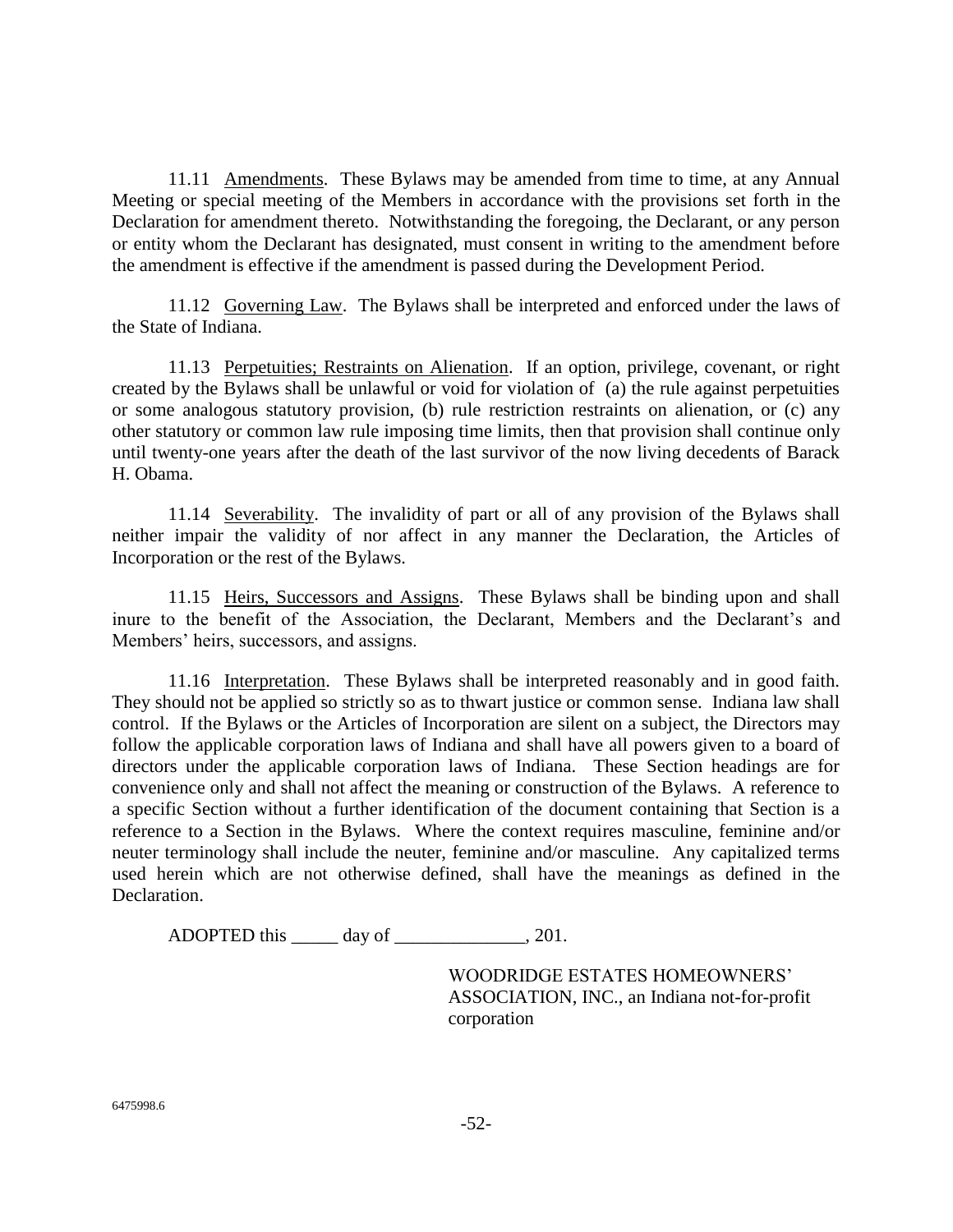| By:    |  |
|--------|--|
| Name:  |  |
| Title: |  |

6475998.6

6475998.6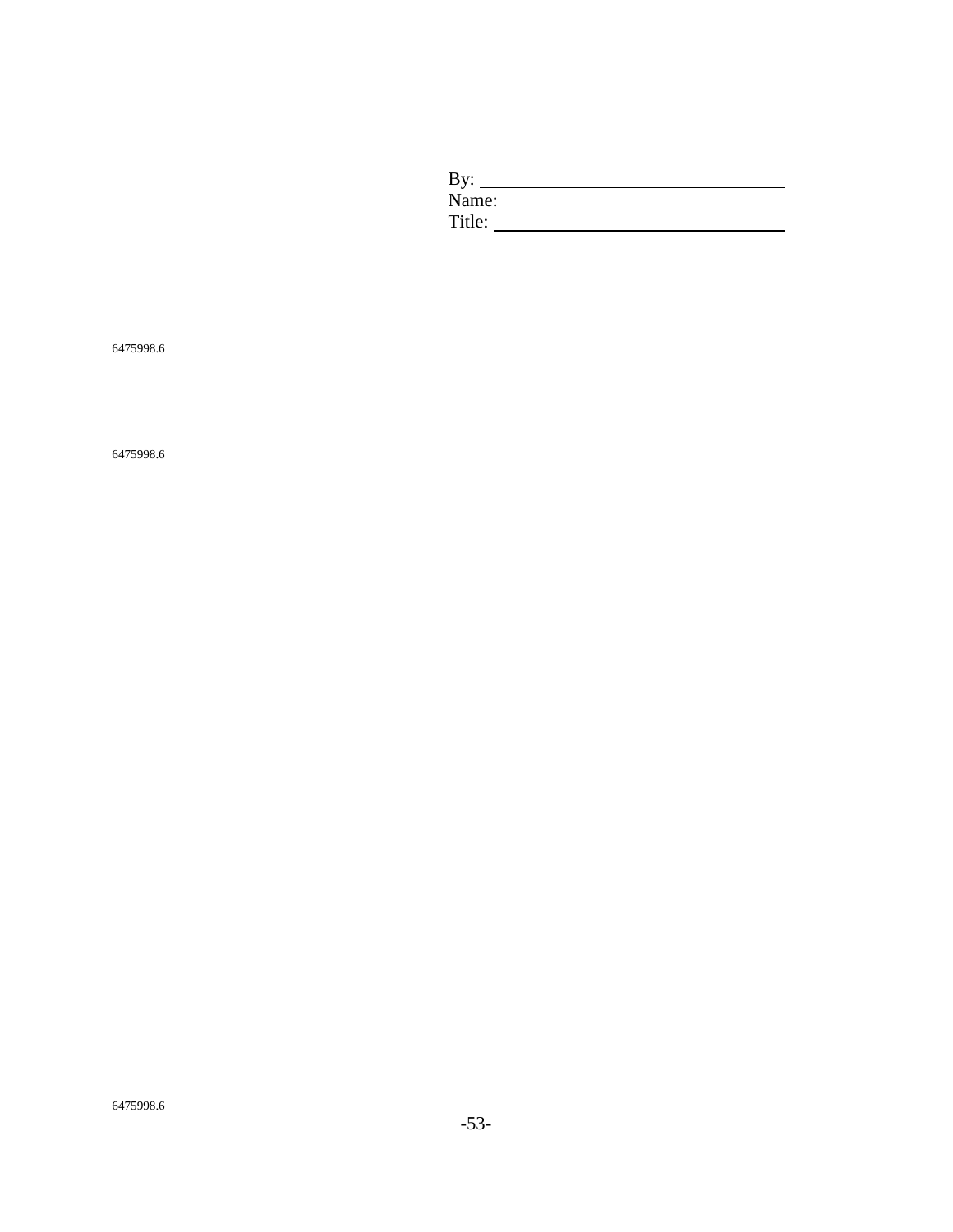(ABOVE LINE FOR RECORDER'S USE ONLY)

# **SECOND AMENDMENT TO DECLARATION OF COVENANTS, CONDITIONS AND RESTRICTIONS AND RESERVATION OF EASEMENTS FOR WOODRIDGE ESTATES**

This Second Amendment to Declaration of Covenants, Conditions and Restrictions and Reservation of Easements for Woodridge Estates, ("Second Amendment") is made this day of April, 2020, by American Development Company, Inc., an Ohio corporation, ("Developer"), under the following circumstances:

A. Developer established, executed and recorded a Declaration of Covenants, Conditions and Restrictions and Reservation of Easements for Woodridge Estates on November 23, 2016 and recorded on November 23, 2016 in Instrument Number 2016008107 of the Dearborn County, Indiana Recorder's Office, as amended by a First Amendment to Declaration of Covenants, Conditions and Restrictions and Reservation of Easements for Woodridge Estates recorded January 14, 2020 in Instrument Number 2020000272 (the "Declaration"), which applies to all of the property described in **Exhibit A** and **Exhibit A-1** attached hereto, consisting of approximately 126.7491 acres of land; and

B. Currently there is a total of 65 subdivided lots within Phases I and II of Woodridge Estates; and

C. Pursuant to Section 16.2 under of the Declaration, Developer reserved the right to revise, amend or supplement the Declaration with the approval of at least Sixty-Seven percent (67%) of the Lot Owners; and

D. Developer is the current Lot Owner of forty-six (46) lots throughout Phases I and II of Woodridge Estates, which amounts to an overall lot ownership in excess of Seventy percent (70%); and

E. In order to account for the diversity and desirability of current building products utilized for upscale single-family residences and in accordance with Section 16.2, Developer hereby amends, revises and supplements the Declaration as provided below.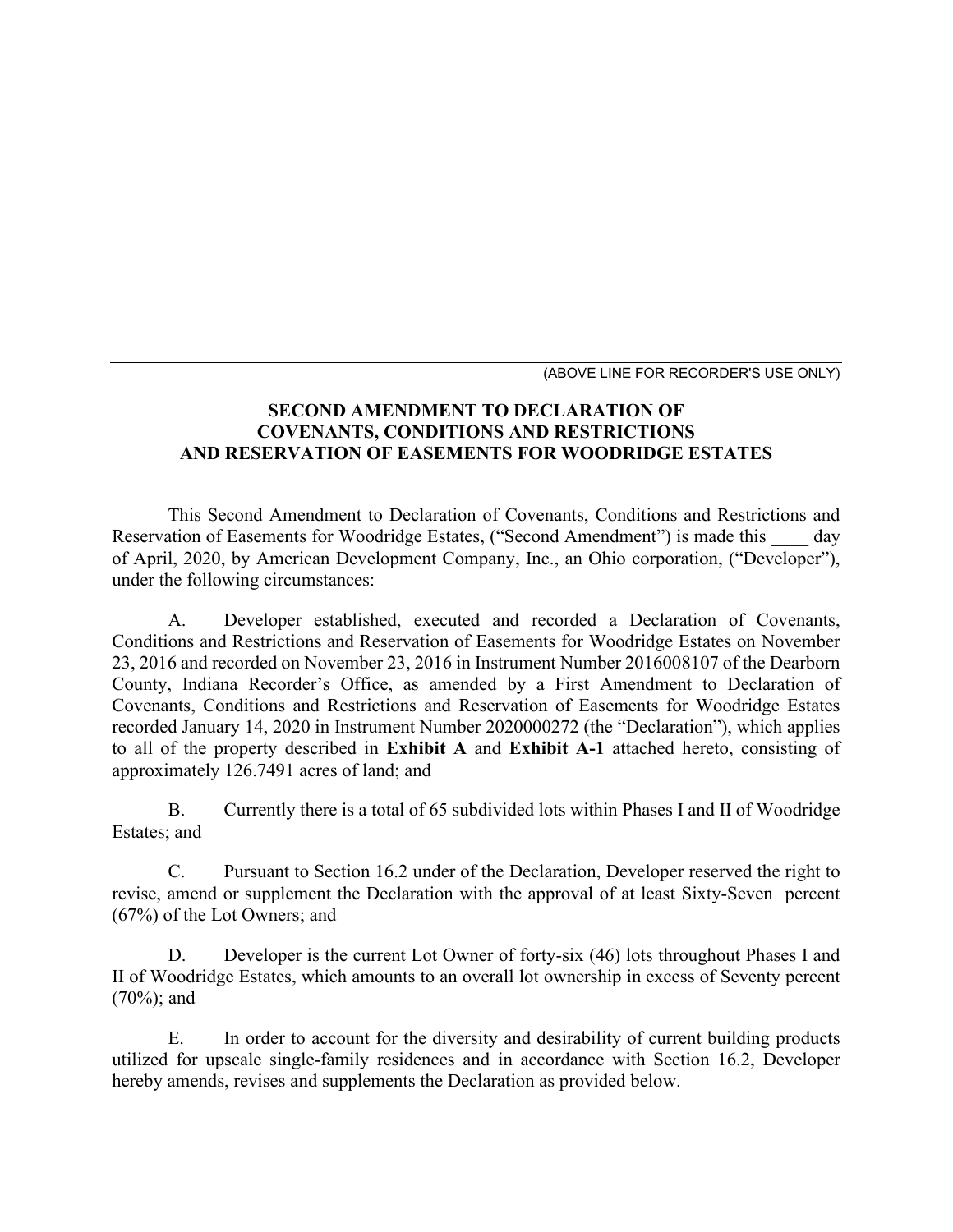NOW, THEREFORE, Developer hereby declares as follows:

1. Defined Terms. All capitalized terms used herein which would not otherwise be capitalized shall have the same meanings ascribed to such terms in the Declaration unless otherwise specifically defined herein.

2. Section 5.1- Minimum Standards fir Dwelling Units. Section 5.1 of the Declaration is hereby Amended and Restated in its entirety as follows:

"Each Lot Owner acknowledges and agrees by acceptance of title to a Lot that the Declarant has adopted minimum sizes for each Dwelling Unit in the Subdivision. For a one-story Dwelling Unit, the minimum living space shall be not less than 1800 square feet, with such calculation not including the garage, porch or basement. For a two-story Dwelling Unit, the minimum living space shall be not less than 2300 square feet, not including the garage, porch or basement. Each Dwelling Unit shall have a minimum of a 2-car attached garage. Plans and specifications shall be submitted to the Declarant for approval for the first Dwelling Unit to be constructed on a Lot, with the plans to illustrate dimensions, layout, materials, colors, elevations and landscape plan. On the first story of all Dwelling Units, all four sides shall be brick or cement siding material or a product equivalent to LP smart siding. For ranch/single story Dwelling Units, composite siding in gables and cantilever areas are acceptable. For two-story Dwelling Units, all sides of the first story shall be brick or cement siding material or a product equivalent to LP smart siding, along with the second story of the front façade. The sides and rear of the second story of a two-story Dwelling Unit may be brick, vinyl siding, a product equivalent to LP smart siding or other appropriate finished material. Notwithstanding the foregoing requirements. Declarant reserves the right to approve plans and specifications for a Dwelling Unit which will be a timber frame home that will utilize timber frame materials for the exterior facade as approved by the Declarant in its discretion. All roofing shall be asphalt shingles except for decorative roof features. In addition to the required attached garage, the Declarant or Board may approve a second detached garage on a particular Lot after taking into consideration the size of the Lot, and the location of the Dwelling Unit. The building materials utilized for a second detached garage submitted for approval shall be of the same type of materials as the Dwelling Unit. No metal buildings or tin roofs shall be permitted for any Dwelling Unit, detached garage or accessory Structure."

3. Declaration Remains in Effect. Except as specifically amended hereby, the Declaration remains in full force and effect.

4. All provisions of the Declaration and of all exhibits thereto not affected by the foregoing Second Amendment shall remain in full force and effect.

*[The Remainder of this Page is Intentionally Left Blank, Signature Page to Follow]*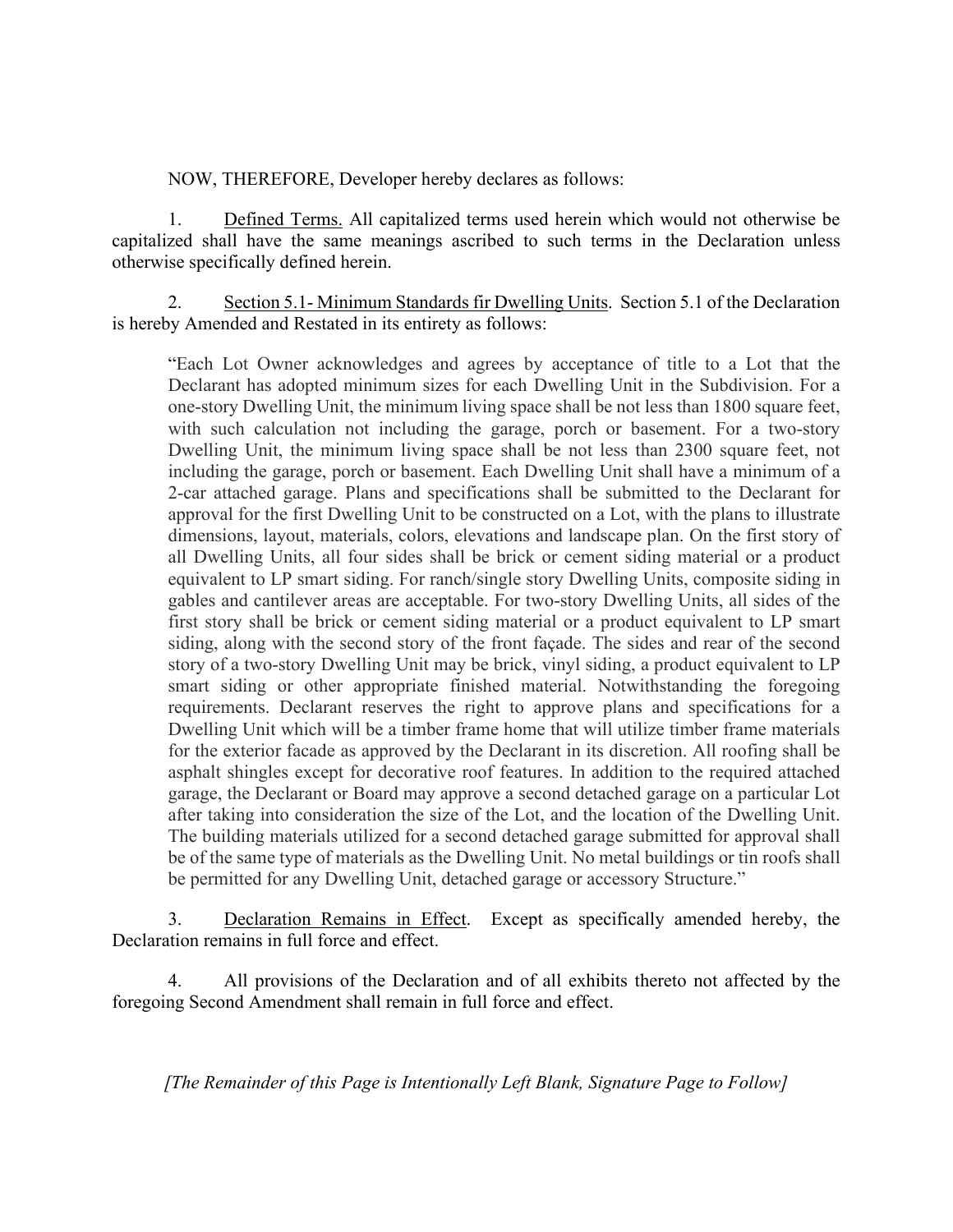Declarant has executed this Amendment as of this day of April, 2020.

### DECLARANT:

AMERICAN DEVELOPMENT COMPANY, INC., an Ohio corporation

 $By:$ 

P. Michael Perleberg, Vice President

STATE OF OHIO  $\qquad$  ) : SS: COUNTY OF HAMILTON )

> The foregoing instrument was acknowledged before me this day of April, 2020, by P. Michael Perleberg, as Vice President of American Development Company, Inc., an Ohio corporation, on behalf of said corporation.

> > Notary Public

This instrument prepared by: Daniel P. Utt, Esq. Keating Muething and Klekamp PLL One East Fourth Street, Suite 1400 Cincinnati, Ohio 45202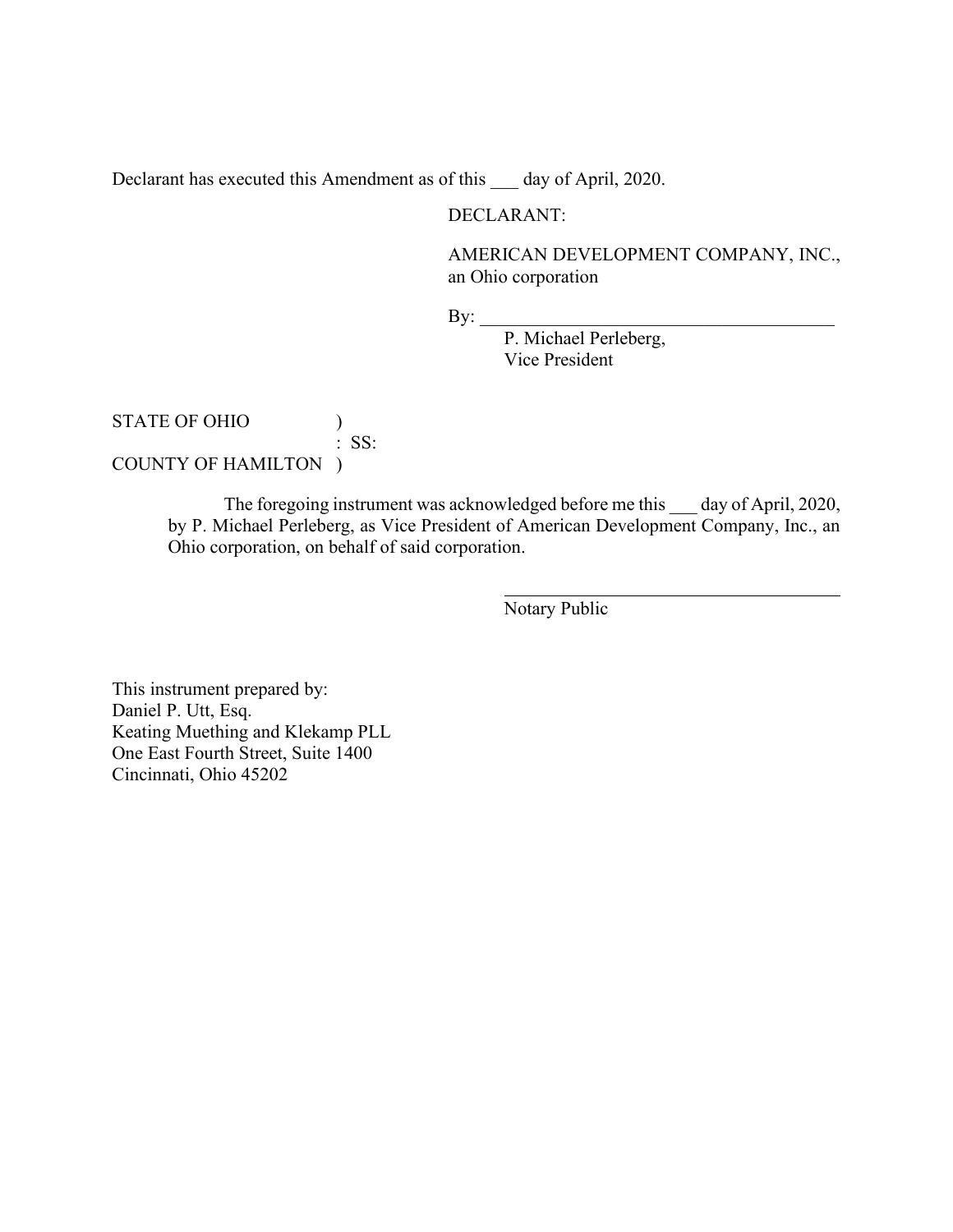# **Exhibit A**

Situated in Sections 13 and 14, T6N, R1W, Miller Township, Dearborn County, Indiana and being all of Lots 1 through 38 of Woodridge Estates, Phase 1, as shown on the Record Plat recorded as Instrument Number 2016008108 of the Dearborn County, Indiana Recorder's Office.

| <b>Lot Number</b> | <b>Parcel ID</b>         |
|-------------------|--------------------------|
| 1                 | 15-06-14-401-002.001-020 |
| $\overline{2}$    | 15-06-13-600-007.002-020 |
| $\overline{3}$    | 15-06-13-600.007.003-020 |
| $\overline{4}$    | 15-06-13-600.007.004-020 |
| 5                 | 15-06-13-600-007.005-020 |
| 6                 | 15-06-13-600-007.006-020 |
| $\overline{7}$    | 15-06-13-600-007.007-020 |
| 8                 | 15-06-13-600.007.008-020 |
| 9                 | 15-06-13-600-007.009-020 |
| 10                | 15-06-13-600-007.010-020 |
| 11                | 15-06-13-600-007.011-020 |
| 12                | 15-06-13-600-007.012-020 |
| 13                | 15-06-13-600-007.013-020 |
| 14                | 15-06-13-600-007.014-020 |
| 15                | 15-06-13-600-007.015.020 |
| 16                | 15-06-13-600-007.016.020 |
| 17                | 15-06-13-600-007.017.020 |
| 18                | 15-06-13-600-007.018-020 |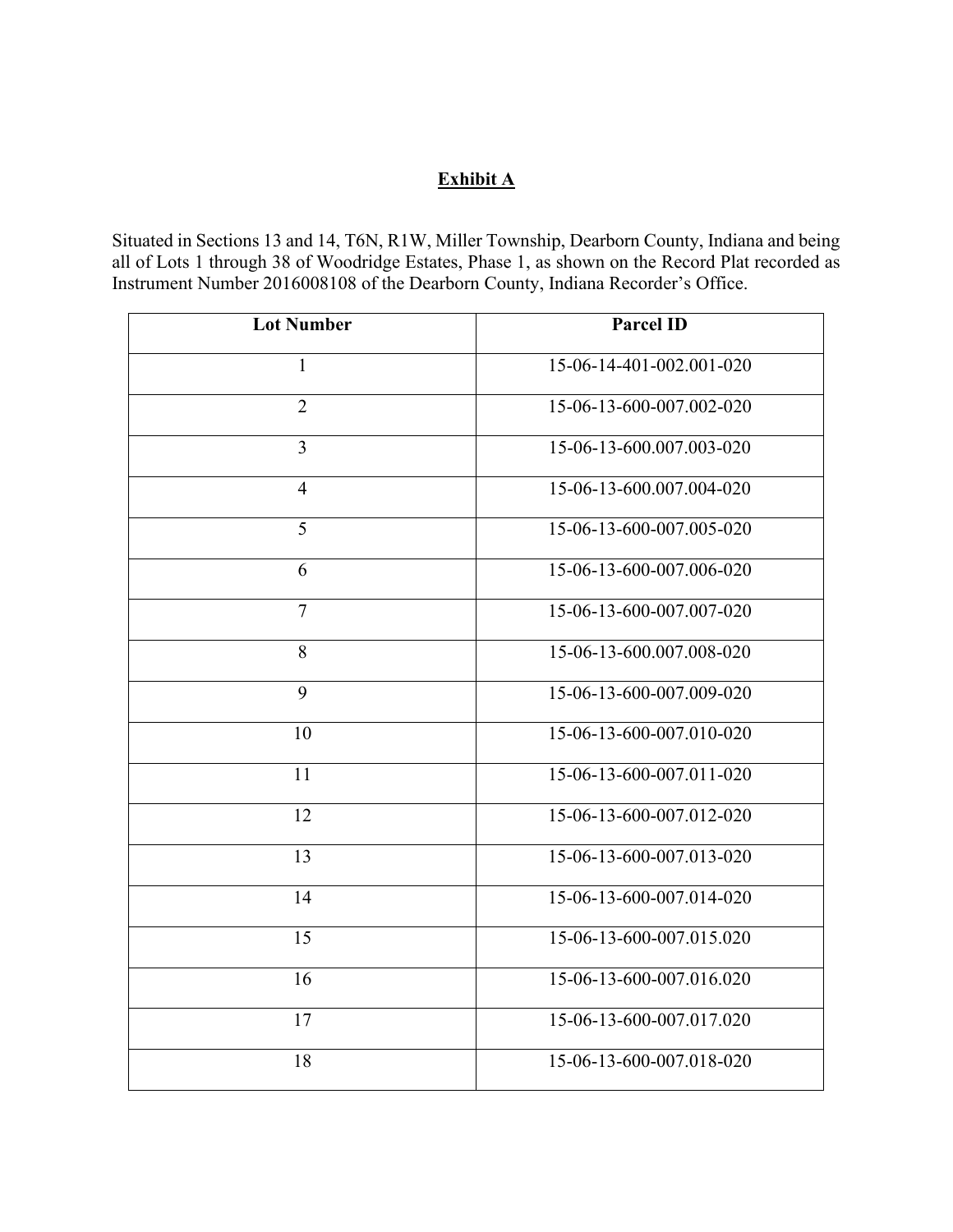| 20 | 15-06-13-300-007.020-020 |
|----|--------------------------|
| 21 | 15-06-13-300-007.021-020 |
| 22 | 15-06-13-300-007.062-020 |
| 23 | 15-06-13-600-007.023-020 |
| 24 | 15-06-13-600-007.024-020 |
| 25 | 15-06-13-600-007.025-020 |
| 26 | 15-06-13-600-007.026-020 |
| 27 | 15-06-13-600-007.027-020 |
| 28 | 15-06-13-600-007.028-020 |
| 29 | 15-06-13-600-007.029-020 |
| 30 | 15-06-13-600-007.030-020 |
| 31 | 15-06-13-600-007.031-020 |
| 32 | 15-06-13-600-007.032-020 |
| 33 | 15-06-13-600-007.033-020 |
| 34 | 15-06-13-600-007.034-020 |
| 35 | 15-06-13-600-007.035-020 |
| 36 | 15-06-13-600-007.036-020 |
| 37 | 15-06-13-600-007.037-020 |
| 38 | 15-06-13-600-007.038-020 |
| 39 | 15-06-13-600-007.039-020 |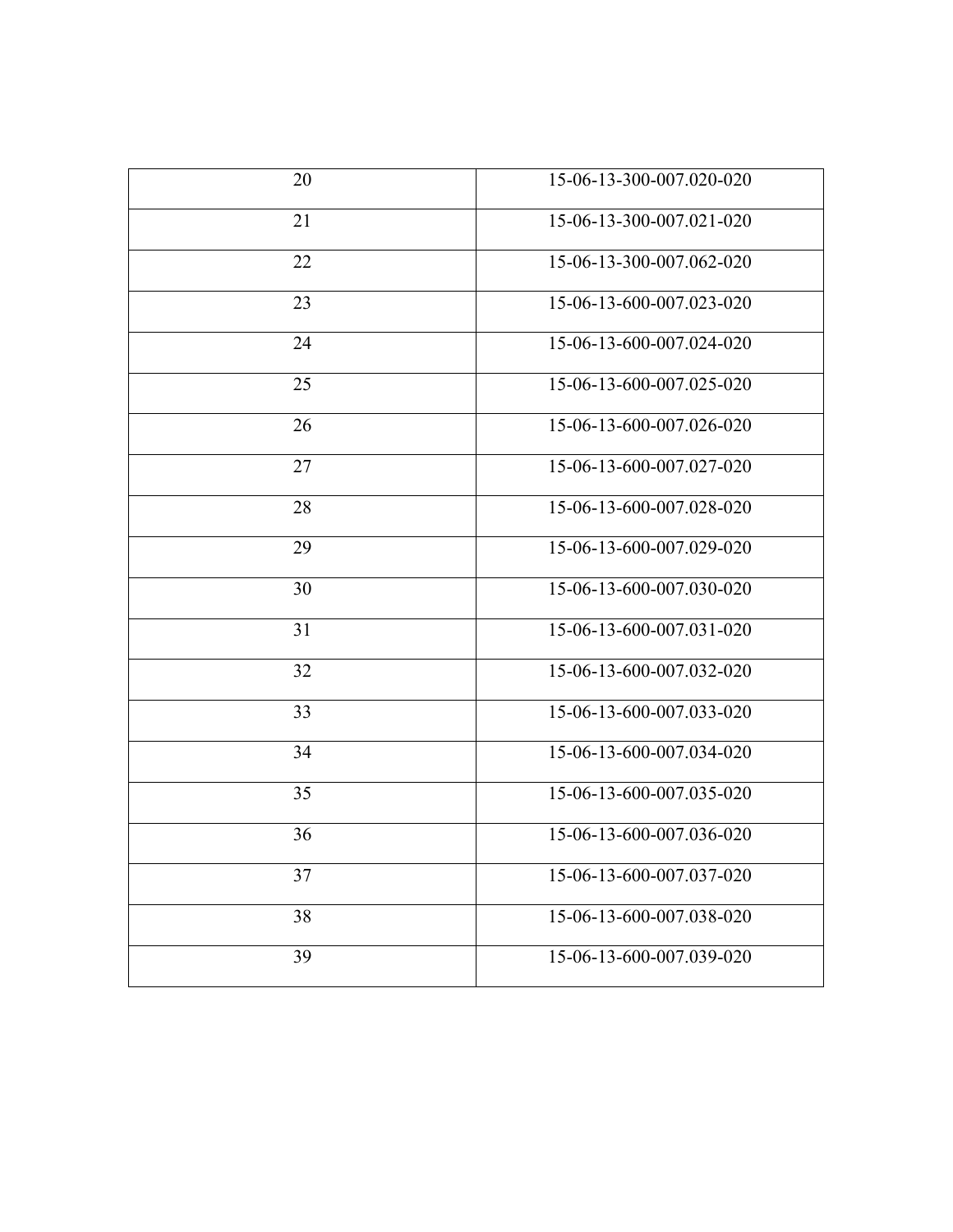# **Exhibit A-1**

Situated in Section 13, T6N, R1W, Miller Township, Dearborn County, Indiana and being all of Lots 41 through 66 of Woodridge Estates, Phase 2, as shown on the Record Plat recorded as Instrument Number 2019007899 of the Dearborn County, Indiana Recorder's Office.

| <b>Lot Number</b> | <b>Parcel ID</b>         |
|-------------------|--------------------------|
| 41                | 15-06-13-200.007.041-020 |
| 42                | 15-06-13-200.007.042-020 |
| 43                | 15-06-13-200.007.043-020 |
| 44                | 15-06-13-200.007.044-020 |
| 45                | 15-06-13-200.007.045-020 |
| 46                | 15-06-13-200.007.046-020 |
| 47                | 15-06-13-200.007.047-020 |
| 48                | 15-06-13-200.007.048-020 |
| 49                | 15-06-13-500-007.049-020 |
| 50                | 15-06-13-200.007.050-020 |
| 51                | 15-06-13-200.007.051-020 |
| 52                | 15-06-13-200.007.052-020 |
| 53                | 15-06-13-200.007.053-020 |
| 54                | 15-06-13-200.007.054-020 |
| 55                | 15-06-13-600-007.055.020 |
| 56                | 15-06-13-600-007.056.020 |
| 57                | 15-06-13-600-007.057.020 |
| 58                | 15-06-13-700-007.058.020 |
| 59                | 15-06-13-700-007.059.020 |